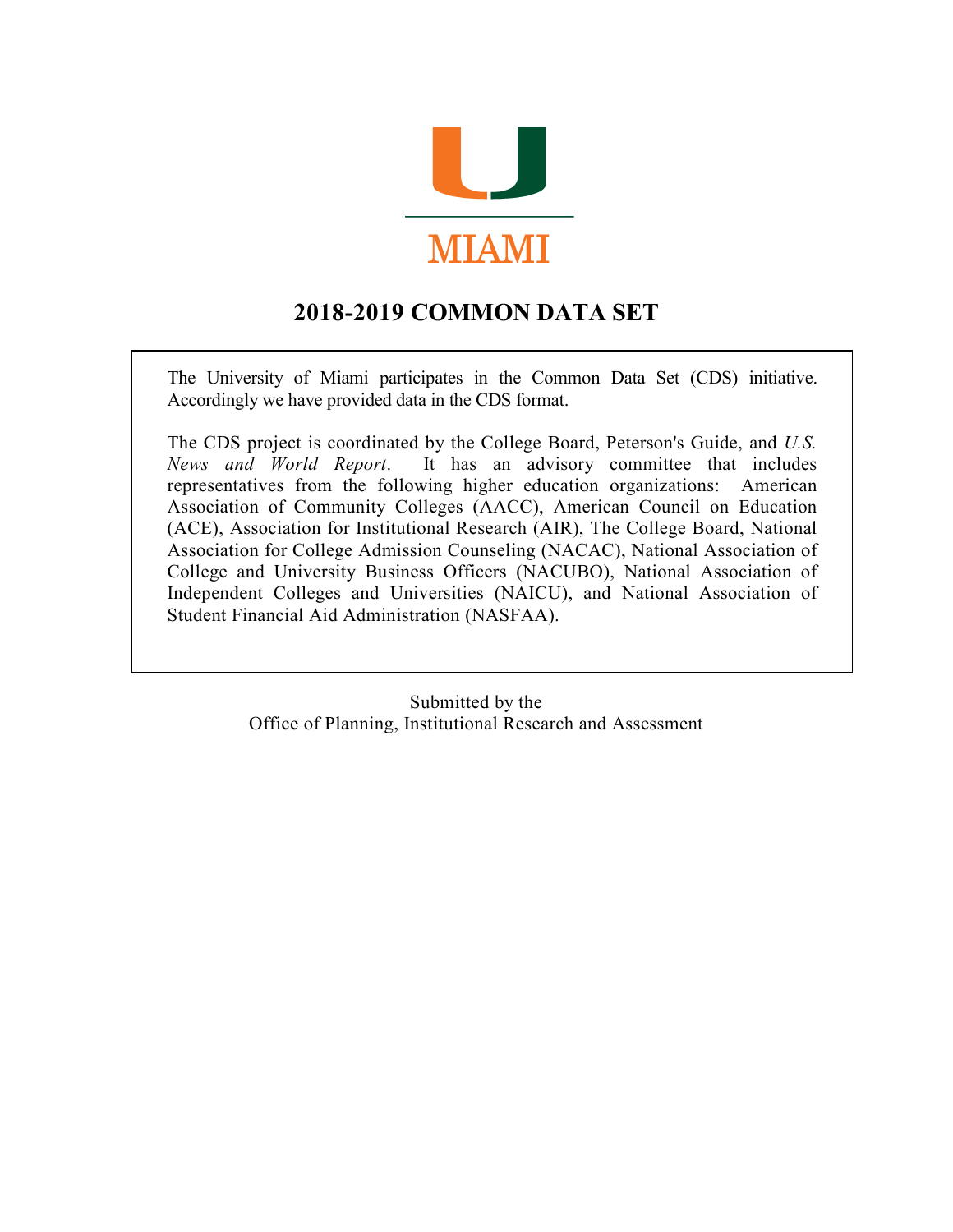### **TABLE OF CONTENTS**

| A. General Information                             | $\mathbf{1}$ |
|----------------------------------------------------|--------------|
| <b>B.</b> Enrollment and Persistence               | 3            |
| C. First-Time, First-Year (New Freshman) Admission | 9            |
| D. Transfer Admission                              | 16           |
| E. Academic Offerings and Policies                 | 19           |
| F. Student Life                                    | 20           |
| G. Annual Expenses                                 | 22           |
| H. Financial Aid                                   | 24           |
| I. Instructional Faculty and Class Size            | 30           |
| J. Degrees Conferred                               | 32           |
| Change for CDS for 2018-2019                       | 33           |
| <b>Common Data Set Definitions</b>                 | 34           |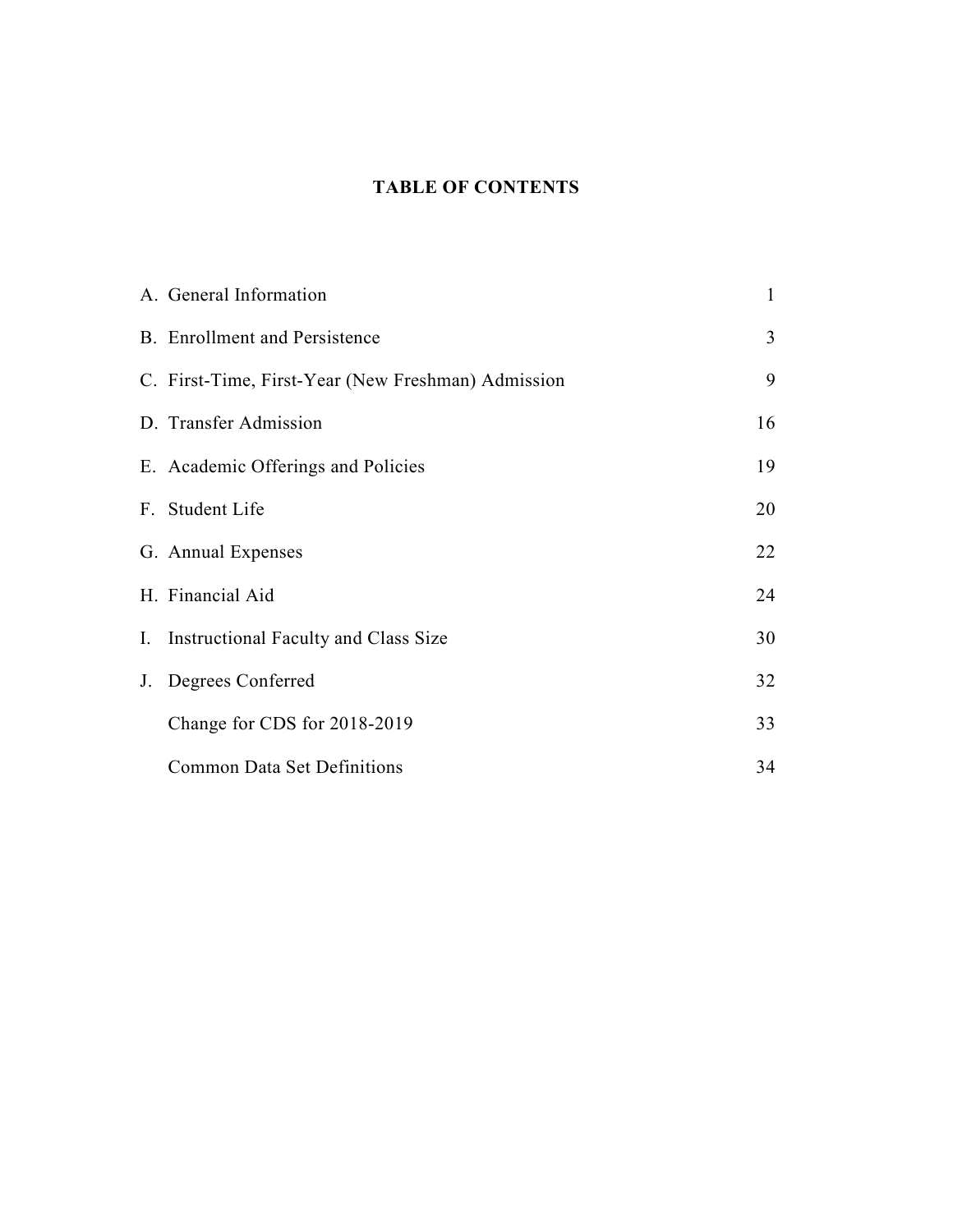# **A. General Information**

#### **A0 Respondent Information (Not for Publication)**

| Name:                                                                              | Dave Becher, Ed.D.            |                                                                   |    |  |  |  |
|------------------------------------------------------------------------------------|-------------------------------|-------------------------------------------------------------------|----|--|--|--|
| Title:                                                                             | <b>Associate Provost</b>      |                                                                   |    |  |  |  |
| Office:                                                                            |                               | <b>Office of Planning, Institutional Research, and Assessment</b> |    |  |  |  |
| <b>Mailing Address:</b>                                                            |                               | Gables One Tower, Suite 260, 1320 S. Dixie Hwy.,                  |    |  |  |  |
| City/State/Zip/Country:                                                            | <b>Coral Gables, FL 33146</b> |                                                                   |    |  |  |  |
| Phone:                                                                             | $(305)$ 284-3856              |                                                                   |    |  |  |  |
| Fax:                                                                               | (305) 284-4081                |                                                                   |    |  |  |  |
| davebecher@miami.edu<br>E-mail Address:                                            |                               |                                                                   |    |  |  |  |
| Are your responses to the CDS posted for reference on your institution's Web site? |                               |                                                                   | No |  |  |  |
| X                                                                                  |                               |                                                                   |    |  |  |  |
| If yes, please provide the URL of the corresponding Web page:                      |                               |                                                                   |    |  |  |  |
| https://pira.miami.edu/facts-and-information/common-data-set/index.html            |                               |                                                                   |    |  |  |  |

**A0A** We invite you to indicate if there are items on the CDS for which you cannot use the requested analytic convention, cannot provide data for the cohort requested, whose methodology is unclear, or about which you have questions or comments in general. This information will not be published but will help the publishers further refine CDS items.

#### **A1 Address Information**

| TULIO IIII ULIILIU                        |                                    |
|-------------------------------------------|------------------------------------|
| Name of College/University:               | <b>University of Miami</b>         |
| <b>Mailing Address:</b>                   | P.O. Box 248025                    |
| City/State/Zip/Country:                   | Coral Gables, FL 33124, U.S.A.     |
| Street Address (if different):            |                                    |
| City/State/Zip/Country:                   |                                    |
| Main Phone Number:                        | (305) 284-2211                     |
| <b>WWW Home Page Address:</b>             | www.miami.edu                      |
| <b>Admissions Phone Number:</b>           | (305) 284-4323                     |
| Admissions Toll-Free Phone Number n.a.    |                                    |
| <b>Admissions Office Mailing Address:</b> | P.O. Box 248025                    |
| City/State/Zip/Country:                   | <b>Coral Gables, FL 33124-4616</b> |
| <b>Admissions Fax Number:</b>             | (305) 284-2507                     |
| Admissions E-mail Address:                | admission@miami.edu                |
| If there is a separate URL for your       | www.miami.edu/apply                |
| school's online application, please       |                                    |
| specify:                                  |                                    |
|                                           | P.O. Box 249117                    |
| If you have a mailing address other       | <b>Coral Gables, FL 33124-5226</b> |
| than the above to which applications      |                                    |
| should be sent, please provide:           |                                    |

#### **A2 Source of institutional control** (Check only one)**:**

| <b>Public</b>       |  |
|---------------------|--|
| Private (nonprofit) |  |
| Proprietary         |  |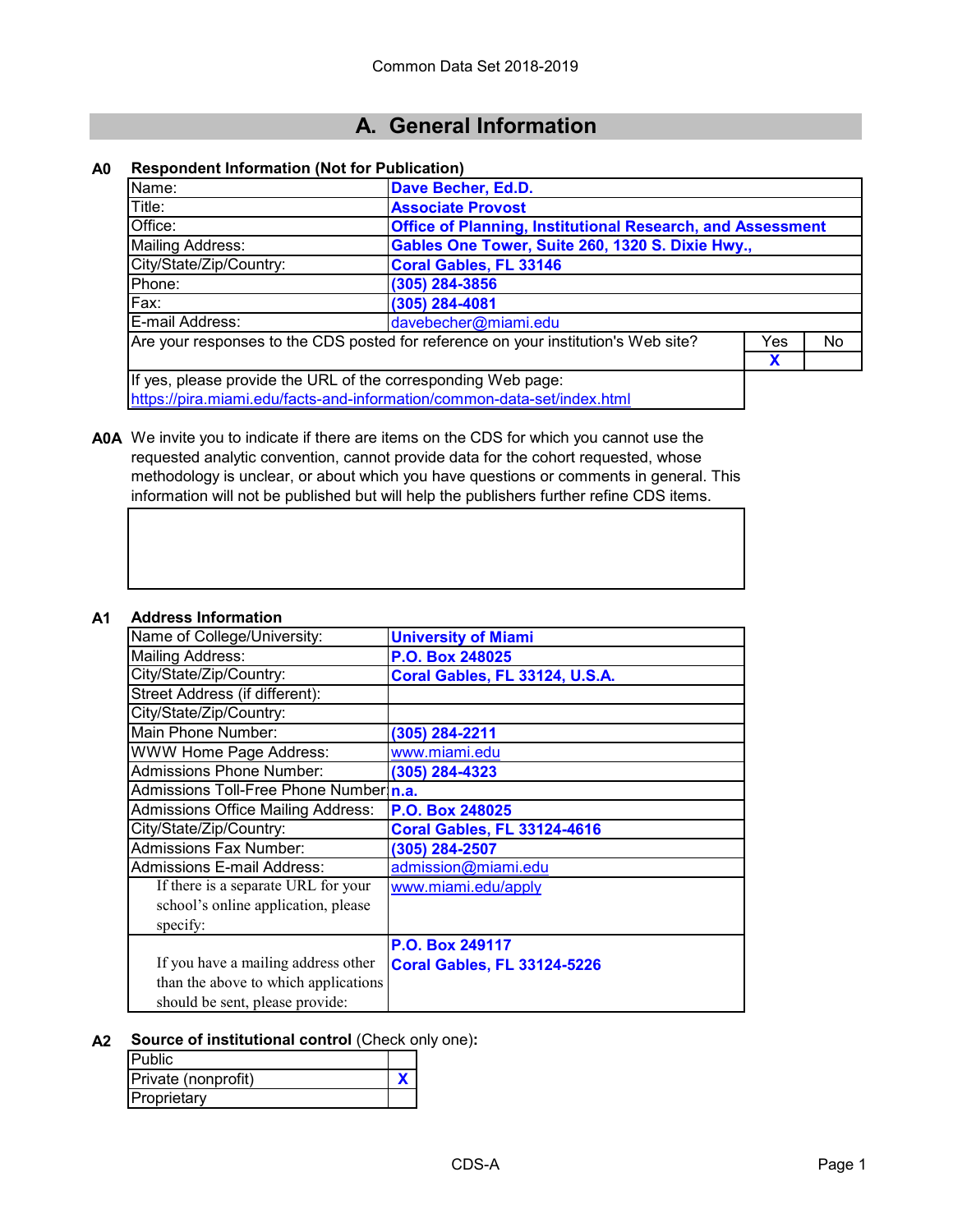# **A. General Information**

### **A3 Classify your undergraduate institution:**

| Coeducational college |  |  |
|-----------------------|--|--|
| Men's college         |  |  |
| Women's college       |  |  |

### **A4 Academic year calendar:**

| Semester                       |  |
|--------------------------------|--|
| Quarter                        |  |
| Trimester                      |  |
| $4 - 1 - 4$                    |  |
| Continuous                     |  |
| Differs by program (describe): |  |
|                                |  |
| Other (describe):              |  |
|                                |  |

### **A5 Degrees offered by your institution:**

| Certificate                |   |
|----------------------------|---|
| Diploma                    |   |
| Associate                  |   |
| <b>Transfer Associate</b>  |   |
| <b>Terminal Associate</b>  |   |
| Bachelor's                 | X |
| Postbachelor's certificate | X |
| Master's                   | X |
| Post-master's certificate  | X |
| Doctoral degree            |   |
| research/scholarship       |   |
| Doctoral degree -          |   |
| professional practice      |   |
| Doctoral degree -- other   |   |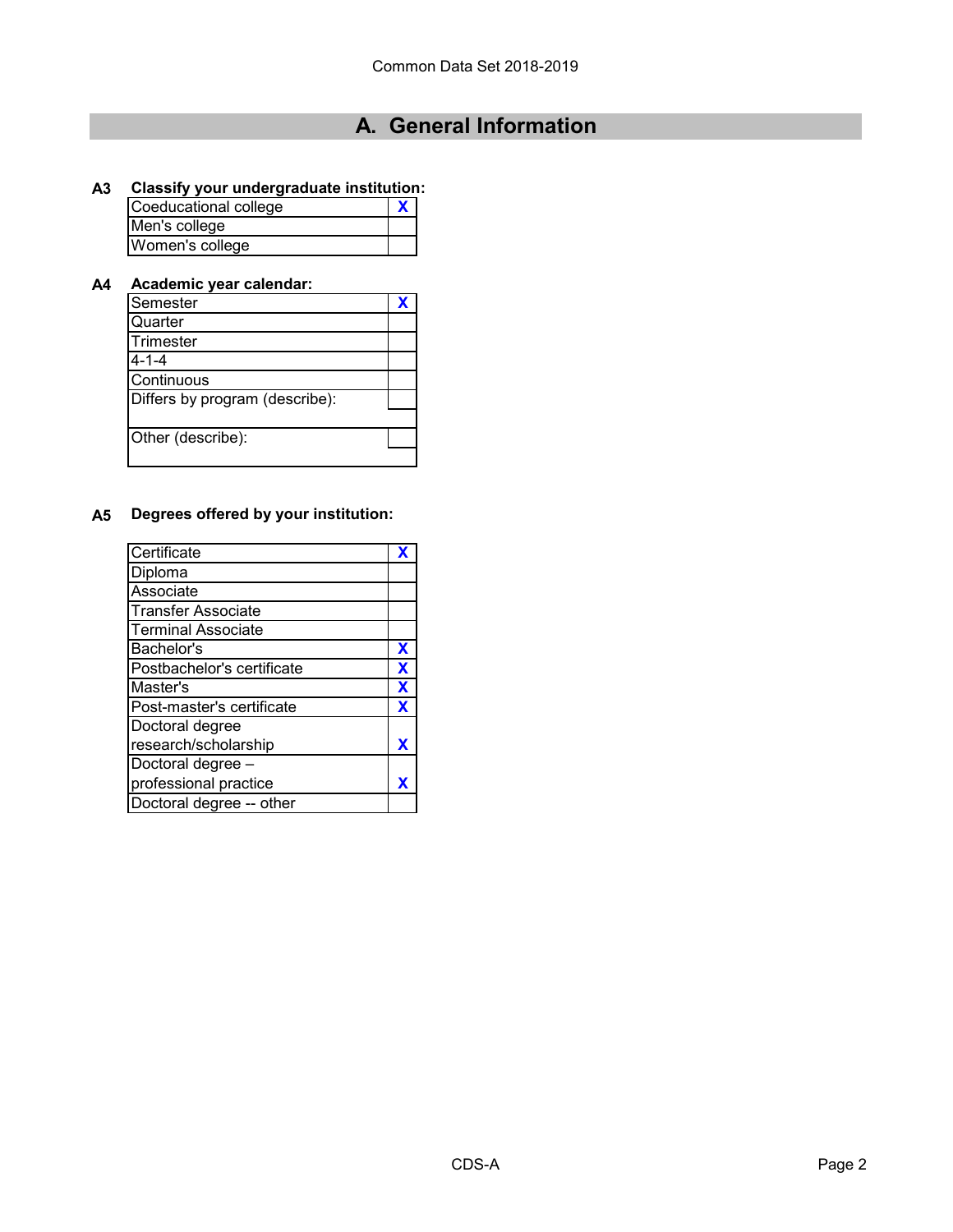**B1 Institutional Enrollment - Men and Women Provide numbers of students for each of the following categories as of the institution's official fall reporting date or as of October 15, 2018. Note: Report students formerly designated as "first professional" in the graduate cells.**

|                                   | <b>FULL-TIME</b> |       | <b>PART-TIME</b> |        |
|-----------------------------------|------------------|-------|------------------|--------|
|                                   | Men              | Women | Men              | Women  |
| <b>Undergraduates</b>             |                  |       |                  |        |
| Degree-seeking, first-time        |                  |       |                  |        |
| freshmen                          | 1,124            | 1,218 | 18               | 6      |
| Other first-year, degree-seeking  | 244              | 323   | 13               | 29     |
| All other degree-seeking          | 3,591            | 3,912 | 178              | 212    |
| Total degree-seeking              | 4,959            | 5,453 | 209              | 247    |
| All other undergraduates enrolled |                  |       |                  |        |
| in credit courses                 | 33               | 39    | 75               | 102    |
| Total undergraduates              | 4,992            | 5,492 | 284              | 349    |
| <b>Graduate</b>                   |                  |       |                  |        |
| Degree-seeking, first-time        | 850              | 960   | 74               | 126    |
| All other degree-seeking          | 1,719            | 1,835 | 200              | 314    |
| All other graduates enrolled in   |                  |       |                  |        |
| credit courses                    | 30               | 26    | 31               | 49     |
| Total graduate                    | 2,599            | 2,821 | 305              | 489    |
| Total all undergraduates          |                  |       |                  | 11,117 |
| Total all graduate                |                  |       | 6,214            |        |
| <b>GRAND TOTAL ALL STUDENTS</b>   |                  |       |                  | 17,331 |

**B2 Enrollment by Racial/Ethnic Category. Provide numbers of undergraduate students for each of the following categories as of the institution's official fall reporting date or as of October 15, 2018. Include international students only in the category "Nonresident aliens." Complete the "Total Undergraduates" column only if you cannot provide data for the first two columns. Report as your institution reports to IPEDS: persons who are Hispanic should be reported only on the Hispanic line, not under any race, and persons who are non-Hispanic multi-racial should be reported only under "Two or more races."** 

| <b>B2</b> |                                                             | Degree-Seeking<br>First-Time<br><b>First Year</b> | Degree-Seeking<br>Undergraduates<br>(include first-time<br>first-year) | Total<br>Undergraduates<br>(both degree- and<br>non-degree-<br>seeking) |
|-----------|-------------------------------------------------------------|---------------------------------------------------|------------------------------------------------------------------------|-------------------------------------------------------------------------|
|           | Nonresident aliens                                          | 333                                               | 1,631                                                                  |                                                                         |
|           | Hispanic/Latino                                             | 406                                               | 2,428                                                                  |                                                                         |
|           | Black or African American, non-Hispanic                     | 216                                               | 917                                                                    |                                                                         |
|           | White, non-Hispanic                                         | 1,106                                             | 4,581                                                                  |                                                                         |
|           | American Indian or Alaska Native, non-Hispanic              |                                                   | 15                                                                     |                                                                         |
|           | Asian, non-Hispanic                                         | 112                                               | 537                                                                    |                                                                         |
|           | Native Hawaiian or other Pacific Islander, non-<br>Hispanic |                                                   |                                                                        |                                                                         |
|           | Two or more races, non-Hispanic                             | 86                                                | 330                                                                    |                                                                         |
|           | Race and/or ethnicity unknown                               | 103                                               | 425                                                                    |                                                                         |
|           | <b>TOTAL</b>                                                | 2,366                                             | 10,868                                                                 | 0                                                                       |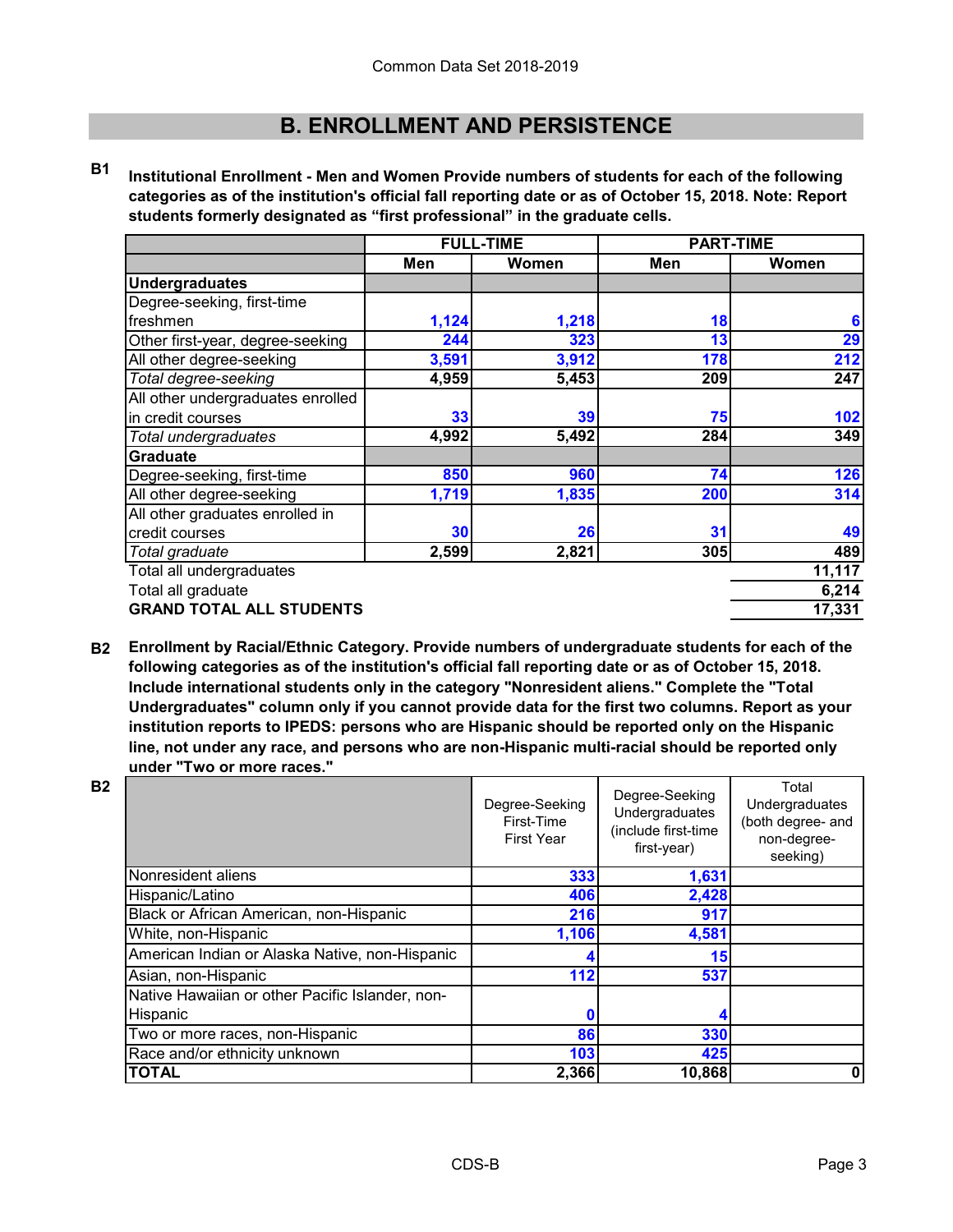### **Persistence**

**B3 Number of degrees awarded from July 1, 2017 to June 30, 2018**

| Certificate/diploma             |       |
|---------------------------------|-------|
| Associate degrees               |       |
| Bachelor's degrees              | 2,661 |
| Postbachelor's certificates     | 144   |
| Master's degrees                | 1,602 |
| Post-Master's certificates      |       |
| Doctoral degrees -              |       |
| research/scholarship            | 21:   |
| Doctoral degrees - professional |       |
| practice                        |       |
| Doctoral degrees - other        |       |

### **Graduation Rates**

The items in this section correspond to data elements collected by the IPEDS Web-based Data Collection System's Graduation Rate Survey (GRS). For complete instructions and definitions of data elements, see the IPEDS GRS Forms and Instructions for the 2017-18 Survey

#### **For Bachelor's or Equivalent Institutions**

In the following section for bachelor's or equivalent programs, please disaggregate the Fall 2011 and Fall 2012 cohorts (formerly CDS B4-B11) into four groups:

- Students who received a Federal Pell Grant\*
- Recipients of a subsidized Stafford Loan who did not receive a Pell Grant
- Students who did not receive either a Pell Grant or a subsidized Stafford Loan
- Total (all students, regardless of Pell Grant or subsidized loan status)

\*Students who received both a Federal Pell Grant and a subsidized Stafford Loan should be reported in the "Recipients of a Federal Pell Grant" column.

For each graduation rate grid below, the numbers in the first three columns for Questions A-G should sum to the cohort total in the fourth column (formerly CDS B4-B11).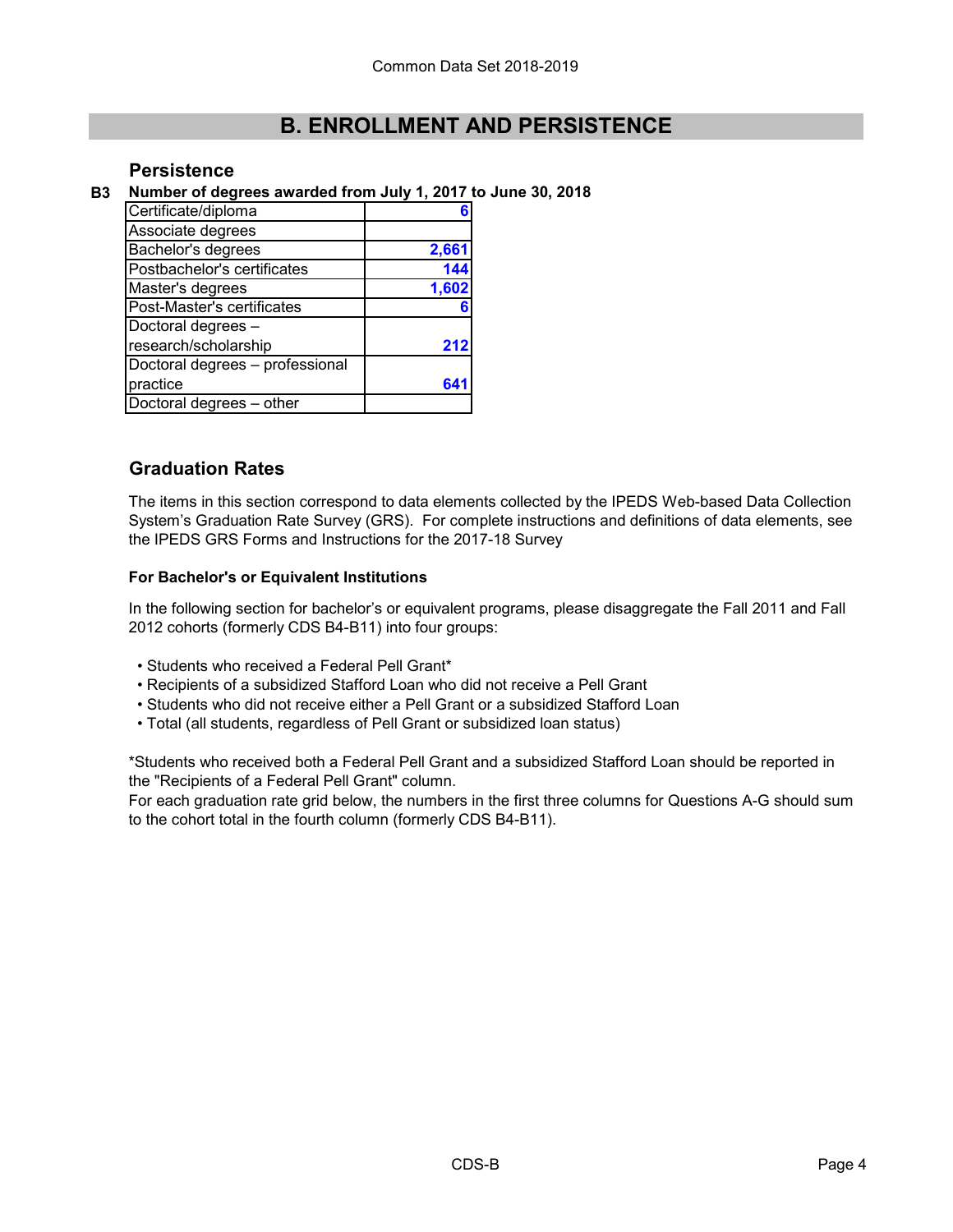#### *Fall 2012 Cohort*

|                                    |                                                                                                                                                                                                                                                                             | Recipients of<br>a Federal Pell<br><b>Grant</b> | <b>Recipients of a</b><br><b>Subsidized</b><br><b>Stafford Loan</b><br>who did not<br>receive a Pell<br>Grant | <b>Students who</b><br>did not receive<br>either a Pell<br>Grant or a<br>subsidized<br><b>Stafford Loan</b> | Total (sum of 3<br>columes to the<br>left) |
|------------------------------------|-----------------------------------------------------------------------------------------------------------------------------------------------------------------------------------------------------------------------------------------------------------------------------|-------------------------------------------------|---------------------------------------------------------------------------------------------------------------|-------------------------------------------------------------------------------------------------------------|--------------------------------------------|
| For<br>mer<br>ly<br><b>B4</b>      | A- Initital 2012 cohort of first-time, full-<br>time bachelor's (or equivalent) degree<br>seeking undergraduate-students                                                                                                                                                    | 351                                             | 298                                                                                                           | 1,338                                                                                                       | 1,987                                      |
| For<br>mer<br>ly<br><b>B5</b>      | B- Of the initial 2012 cohort, how many did not<br>persist and did not graduate for the following<br>reasons: deceased, permanently disabled,<br>armed forces, foreign aid service of the federal<br>government, or official church missions; total<br>allowable exclusions | 1                                               | 3                                                                                                             | 2                                                                                                           | 6                                          |
| For<br>mer<br>ly<br><b>B6</b>      | C- Final 2012 cohort, after adjusting for<br>allowable exclusions                                                                                                                                                                                                           | 350                                             | 295                                                                                                           | 1,336                                                                                                       | 1,981                                      |
| For<br>mer<br>ly<br><b>B7</b>      | D - Of the initial 2012 cohort, how many<br>completed the program in four years or<br>less (by Aug. 31, 2016)                                                                                                                                                               | 228                                             | 204                                                                                                           | 950                                                                                                         | 1,382                                      |
| For<br>mer<br>ly<br>B <sub>8</sub> | E - Of the initial 2012 cohort, how many<br>completed the program in more than four<br>years but in five years or less (after Aug.<br>31, 2016 and by Aug. 31, 2017)                                                                                                        | 38                                              | 26                                                                                                            | 147                                                                                                         | 211                                        |
| For<br>mer<br>ly<br><b>B</b> 9     | F - Of the initial 2012 cohort, how many<br>completed the program in more than five<br>years but in six years or less (after Aug.<br>31, 2017 and by Aug. 31, 2018)                                                                                                         | 7                                               | 5                                                                                                             | 17                                                                                                          | 29                                         |
| For<br>ly<br><b>B10</b>            | <b>mer</b> G - Total graduating within six years (sum<br>of lines D, E, and F)                                                                                                                                                                                              | 273                                             | 235                                                                                                           | 1,114                                                                                                       | 1,622                                      |
| For<br>mer<br>ly<br><b>B11</b>     | H - Six-year graduation rate for 2012<br>cohort (G divided by C)                                                                                                                                                                                                            | 78%                                             | 80%                                                                                                           | 83%                                                                                                         | 82%                                        |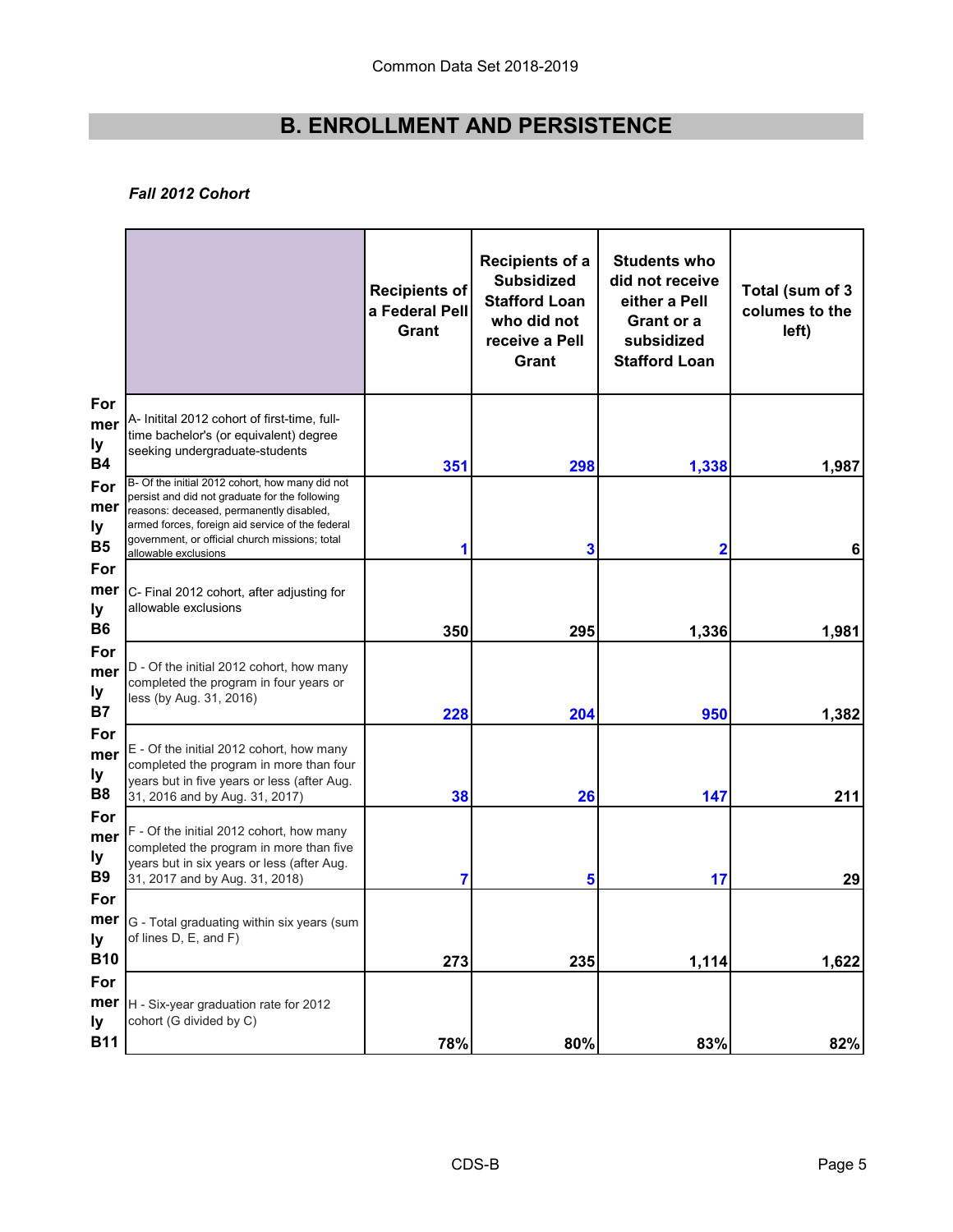### *Fall 2011 Cohort*

|                                     |                                                                                                                                                                                                                                                                             | <b>Recipients of</b><br>a Federal Pell<br>Grant | <b>Recipients of a</b><br><b>Subsidized</b><br><b>Stafford Loan</b><br>who did not<br>receive a Pell<br>Grant | <b>Students who</b><br>did not receive<br>either a Pell<br>Grant or a<br>subsidized<br><b>Stafford Loan</b> | Total (sum of 3<br>columes to the<br>left) |
|-------------------------------------|-----------------------------------------------------------------------------------------------------------------------------------------------------------------------------------------------------------------------------------------------------------------------------|-------------------------------------------------|---------------------------------------------------------------------------------------------------------------|-------------------------------------------------------------------------------------------------------------|--------------------------------------------|
| For<br>mer<br>ly<br><b>B4</b>       | A- Initital 2011 cohort of first-time, full-<br>time bachelor's (or equivalent) degree<br>seeking undergraduate-students                                                                                                                                                    | 320                                             | 301                                                                                                           | 1,518                                                                                                       | 2,139                                      |
| For<br>mer<br>ly<br><b>B5</b>       | B- Of the initial 2011 cohort, how many did not<br>persist and did not graduate for the following<br>reasons: deceased, permanently disabled,<br>armed forces, foreign aid service of the federal<br>government, or official church missions; total<br>allowable exclusions | 0                                               | $\boldsymbol{0}$                                                                                              |                                                                                                             |                                            |
| For<br>mer<br>ly<br><b>B6</b>       | C- Final 2011 cohort, after adjusting for<br>allowable exclusions                                                                                                                                                                                                           | 320                                             | 301                                                                                                           | 1,517                                                                                                       | 2,138                                      |
| For<br>mer<br>ly<br><b>B7</b>       | D - Of the initial 2011 cohort, how many<br>completed the program in four years or<br>less (by Aug. 31, 2015)                                                                                                                                                               | 212                                             | 215                                                                                                           | 1,121                                                                                                       | 1,548                                      |
| For<br>mer<br>ly.<br>B <sub>8</sub> | E - Of the initial 2011 cohort, how many<br>completed the program in more than four<br>years but in five years or less (after Aug.<br>31, 2015 and by Aug. 31, 2016)                                                                                                        | 40                                              | 27                                                                                                            | 147                                                                                                         | 214                                        |
| For<br>mer<br>ly<br><b>B9</b>       | F - Of the initial 2011 cohort, how many<br>completed the program in more than five<br>years but in six years or less (after Aug.<br>31, 2016 and by Aug. 31, 2017)                                                                                                         | 2                                               | $\mathbf 2$                                                                                                   | 24                                                                                                          | 28                                         |
| For<br>ly<br><b>B10</b>             | <b>mer</b>  G - Total graduating within six years (sum<br>of lines D, E, and F)                                                                                                                                                                                             | 254                                             | 244                                                                                                           | 1,292                                                                                                       | 1,790                                      |
| For<br>mer<br>ly<br><b>B11</b>      | H - Six-year graduation rate for 2011<br>cohort (G divided by C)                                                                                                                                                                                                            | 79%                                             | 81%                                                                                                           | 85%                                                                                                         | 84%                                        |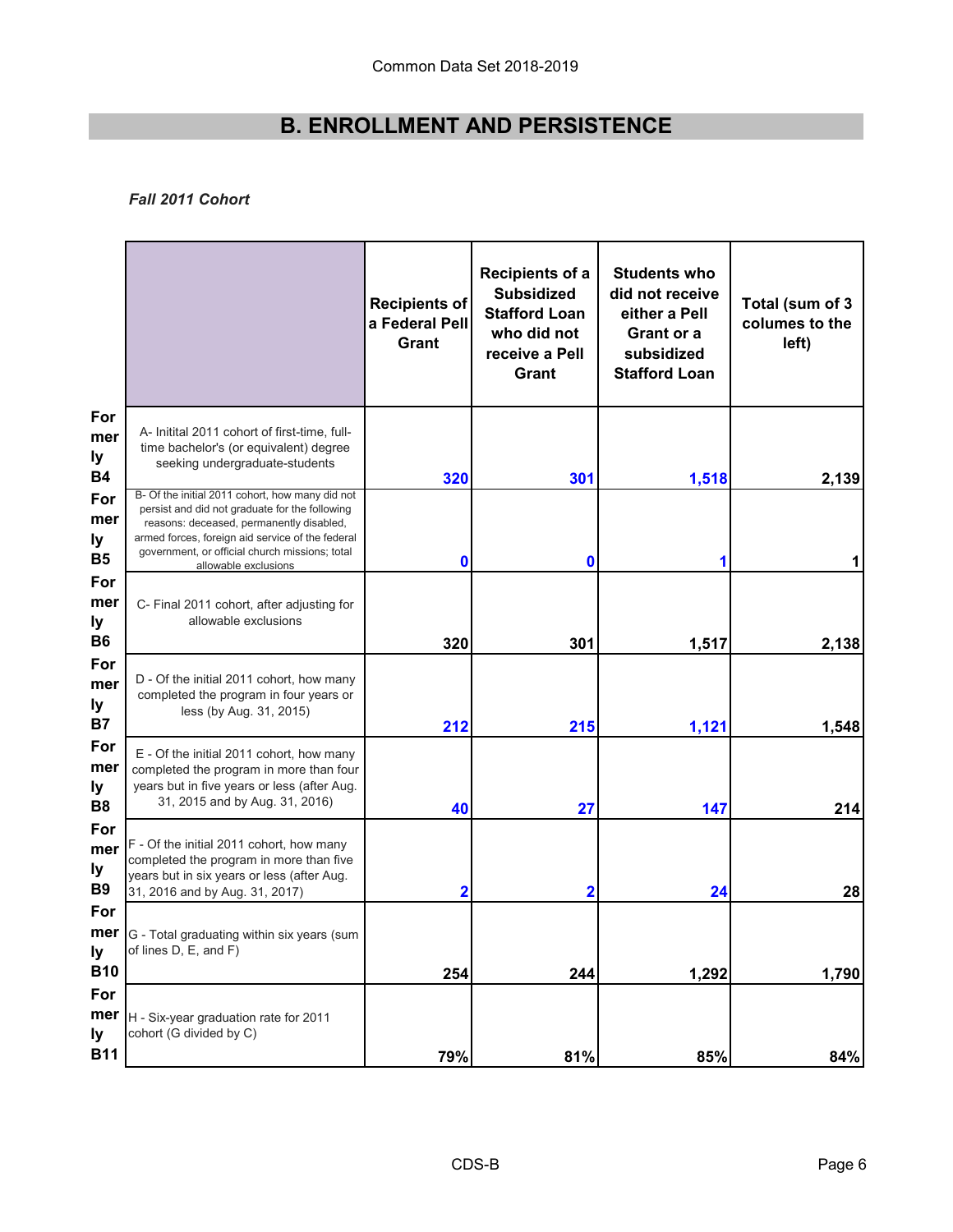#### **For Two-Year Institutions**

Please provide data for the 2015 cohort if available. If 2014 cohort data are not available, provide data for the 2014 cohort.

#### *2015 Cohort*

| <b>B12</b> | Initial 2015 cohort, total of first-time, full-time degree/certificate-seeking students:                                                                                                                                                                                            |  |
|------------|-------------------------------------------------------------------------------------------------------------------------------------------------------------------------------------------------------------------------------------------------------------------------------------|--|
|            | B13 Of the initial 2015 cohort, how many did not persist and did not graduate for the<br>following reasons: death, permanent disability, service in the armed forces, foreign aid<br>service of the federal government, or official church missions; total allowable<br>exclusions: |  |
|            | <b>B14</b> Final 2015 cohort, after adjusting for allowable exclusions (Subtract question B13 from<br>question B12):                                                                                                                                                                |  |
| B15        | Completers of programs of less than two years duration (total):                                                                                                                                                                                                                     |  |
| <b>B16</b> | Completers of programs of less than two years within 150 percent of normal time:                                                                                                                                                                                                    |  |
| <b>B17</b> | Completers of programs of at least two but less than four years (total):                                                                                                                                                                                                            |  |
| <b>B18</b> | Completers of programs of at least two but less than four-years within 150 percent of<br>normal time:                                                                                                                                                                               |  |
| <b>B19</b> | Total transfers-out (within three years) to other institutions:                                                                                                                                                                                                                     |  |
| <b>B20</b> | Total transfers to two-year institutions:                                                                                                                                                                                                                                           |  |
| <b>B21</b> | Total transfers to four-year institutions:                                                                                                                                                                                                                                          |  |

### *2014 Cohort*

|            | <b>B12</b> Initial 2014 cohort, total of first-time, full-time degree/certificate-seeking students:                                                                                                                                                                                        |  |
|------------|--------------------------------------------------------------------------------------------------------------------------------------------------------------------------------------------------------------------------------------------------------------------------------------------|--|
|            | <b>B13</b> Of the initial 2014 cohort, how many did not persist and did not graduate for the<br>following reasons: death, permanent disability, service in the armed forces, foreign aid<br>service of the federal government, or official church missions; total allowable<br>exclusions: |  |
|            | <b>B14</b> Final 2014 cohort, after adjusting for allowable exclusions (Subtract question B13 from<br>question B12):                                                                                                                                                                       |  |
|            | <b>B15</b> Completers of programs of less than two years duration (total):                                                                                                                                                                                                                 |  |
| <b>B16</b> | Completers of programs of less than two years within 150 percent of normal time:                                                                                                                                                                                                           |  |
|            | <b>B17</b> Completers of programs of at least two but less than four years (total):                                                                                                                                                                                                        |  |
|            | <b>B18</b> Completers of programs of at least two but less than four-years within 150 percent of                                                                                                                                                                                           |  |
|            | normal time:                                                                                                                                                                                                                                                                               |  |
| <b>B19</b> | Total transfers-out (within three years) to other institutions:                                                                                                                                                                                                                            |  |
| <b>B20</b> | Total transfers to two-year institutions:                                                                                                                                                                                                                                                  |  |
| <b>B21</b> | Total transfers to four-year institutions:                                                                                                                                                                                                                                                 |  |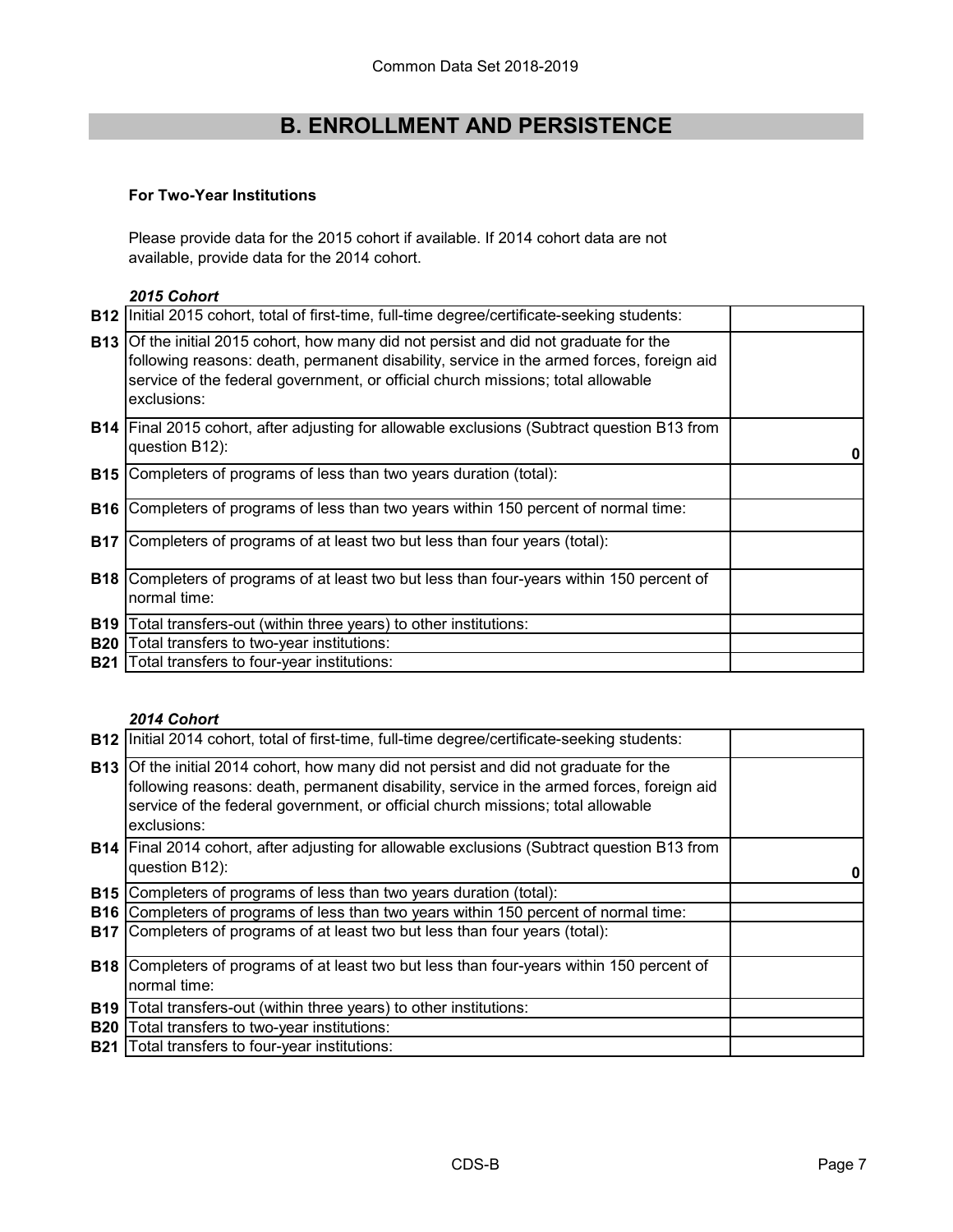#### **Retention Rates**

Report for the cohort of all full-time, first-time bachelor's (or equivalent) degree-seeking undergraduate students who entered in Fall 2017 (or the preceding summer term). The initial cohort may be adjusted for students who departed for the following reasons: death, permanent disability, service in the armed forces, foreign aid service of the federal government or official church missions. No other adjustments to the initial cohort should be made.

| B22 For the cohort of all full-time bachelor's (or equivalent) degree-seeking undergraduate                                                                            |     |
|------------------------------------------------------------------------------------------------------------------------------------------------------------------------|-----|
| students who entered your institution as freshmen in Fall 2017 (or the preceding<br>summer term), what percentage was enrolled at your institution as of the date your |     |
| linstitution calculates its official enrollment in Fall 2018?                                                                                                          | 92% |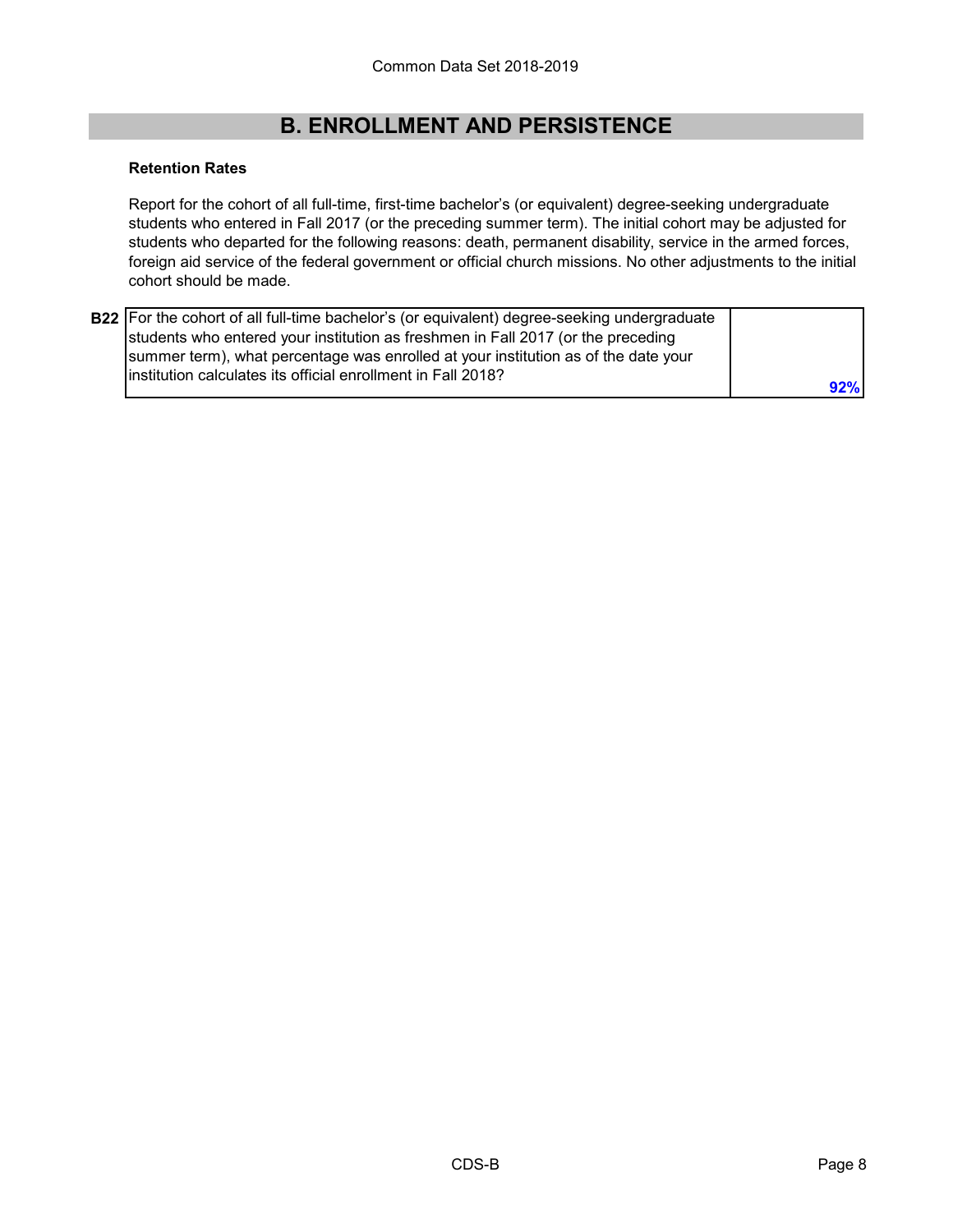### **Applications**

**C1 First-time, first-year, (freshmen) students: Provide the number of degree-seeking, first-time, first-year students who applied, were admitted, and enrolled (full- or part-time) in Fall 2018. Include early decision, early action, and students who began studies during summer in this cohort. Applicants should include only those students who fulfilled the requirements for consideration for admission (i.e., who completed actionable applications) and who have been notified of one of the following actions: admission, nonadmission, placement on waiting list, or application withdrawn (by applicant or institution). Admitted applicants should include waitlisted students who were subsequently offered admission.**

| Total first-time, first-year (freshman) men who applied               | 15,556 |
|-----------------------------------------------------------------------|--------|
| Total first-time, first-year (freshman) women who applied             | 18,723 |
|                                                                       |        |
| Total first-time, first-year (freshman) men who were admitted         | 5,259  |
| Total first-time, first-year (freshman) women who were admitted       | 5,761  |
|                                                                       |        |
| Total full-time, first-time, first-year (freshman) men who enrolled   | 1,124  |
| Total part-time, first-time, first-year (freshman) men who enrolled   | 18     |
|                                                                       |        |
| Total full-time, first-time, first-year (freshman) women who enrolled | 1,218  |
| Total part-time, first-time, first-year (freshman) women who enrolled | 6      |

**C2 Freshman wait-listed students (students who met admission requirements but whose final admission was contingent on space availability)**

|                                                                     | Yes    | No |
|---------------------------------------------------------------------|--------|----|
| Do you have a policy of placing students on a waiting list?         |        |    |
| If yes, please answer the questions below for Fall 2018 admissions: |        |    |
| Number of qualified applicants offered a place on waiting list      | 10,405 |    |
| Number accepting a place on the waiting list                        | 4,041  |    |
| Number of wait-listed students admitted                             | -30    |    |
|                                                                     | Yes    | No |
| Is your waiting list ranked?                                        |        |    |
| If yes, do you release that information to students?                |        |    |
| Do you release that information to school counselors?               |        |    |

#### **C3 High school completion requirement**

| High school diploma is required and GED is accepted | Yes |
|-----------------------------------------------------|-----|
| High school diploma is required and GED is not      |     |
| laccepted                                           |     |
| High school diploma or equivalent is not required   |     |

#### **C4 Does your institution require or recommend a general college-preparatory program for degreeseeking students?**

| Reguire                       |  |
|-------------------------------|--|
| Recommend                     |  |
| Neither require nor recommend |  |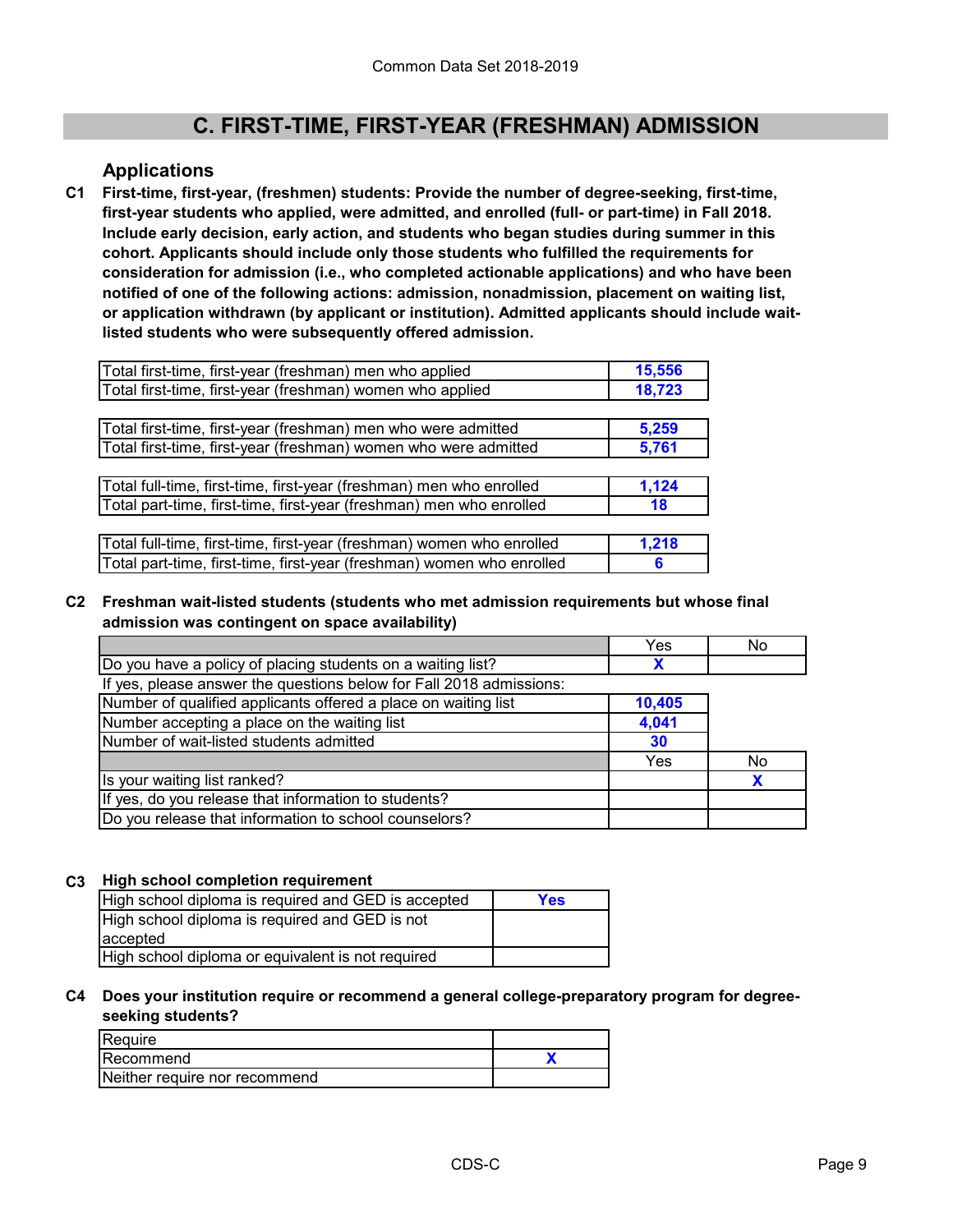**C5 Distribution of high school units required and/or recommended.** Specify the distribution of academic high school course units required and/or recommended of all or most degree-seeking students using Carnegie units (one unit equals one year of study or its equivalent). If you use a different system for calculating units, please convert.

|                                  | <b>Units</b>    | <b>Units</b> |
|----------------------------------|-----------------|--------------|
|                                  | <b>Required</b> | Recommended  |
| Total academic units             |                 | 20           |
| English                          |                 |              |
| Mathematics                      |                 |              |
| Science                          |                 | Δ            |
| Of these, units that must be lab |                 | 2            |
| Foreign language                 |                 |              |
| Social studies                   |                 |              |
| History                          |                 |              |
| Academic electives               |                 |              |
| <b>Computer Science</b>          |                 |              |
| <b>Visual/Performing Arts</b>    |                 |              |
| Other (specify)                  |                 |              |

### **Basis for Selection**

**C6** Do you have an open admission policy, under which virtually all secondary school graduates or students with GED equivalency diplomas are admitted without regard to academic record, test scores, or other qualifications? If so, check which applies:

| Open admission policy as described above for all students         | n.a. |
|-------------------------------------------------------------------|------|
| Open admission policy as described above for most students, but-- |      |
| selective admission for out-of-state students                     | n.a. |
| selective admission to some programs                              | n.a. |
| other (explain):                                                  |      |
|                                                                   |      |

**C7 Relative importance of each of the following academic and nonacademic factors in first-time, first-year, degree-seeking (freshman) admission decisions.**

|                                   | <b>Very</b><br>Important | Important | <b>Considered</b> | <b>Not</b><br><b>Considered</b> |
|-----------------------------------|--------------------------|-----------|-------------------|---------------------------------|
| <b>Academic</b>                   |                          |           |                   |                                 |
| Rigor of secondary school record  | X                        |           |                   |                                 |
| Class rank                        | x                        |           |                   |                                 |
| Academic GPA                      | X                        |           |                   |                                 |
| Standardized test scores          | χ                        |           |                   |                                 |
| <b>Application Essay</b>          | X                        |           |                   |                                 |
| Recommendation(s)                 | X                        |           |                   |                                 |
| Nonacademic                       |                          |           |                   |                                 |
| Interview                         |                          |           |                   | X                               |
| <b>Extracurricular activities</b> | X                        |           |                   |                                 |
| Talent/ability                    |                          | X         |                   |                                 |
| Character/personal qualities      | X                        |           |                   |                                 |
| First generation                  |                          |           | X                 |                                 |
| Alumni/ae relation                |                          |           | X                 |                                 |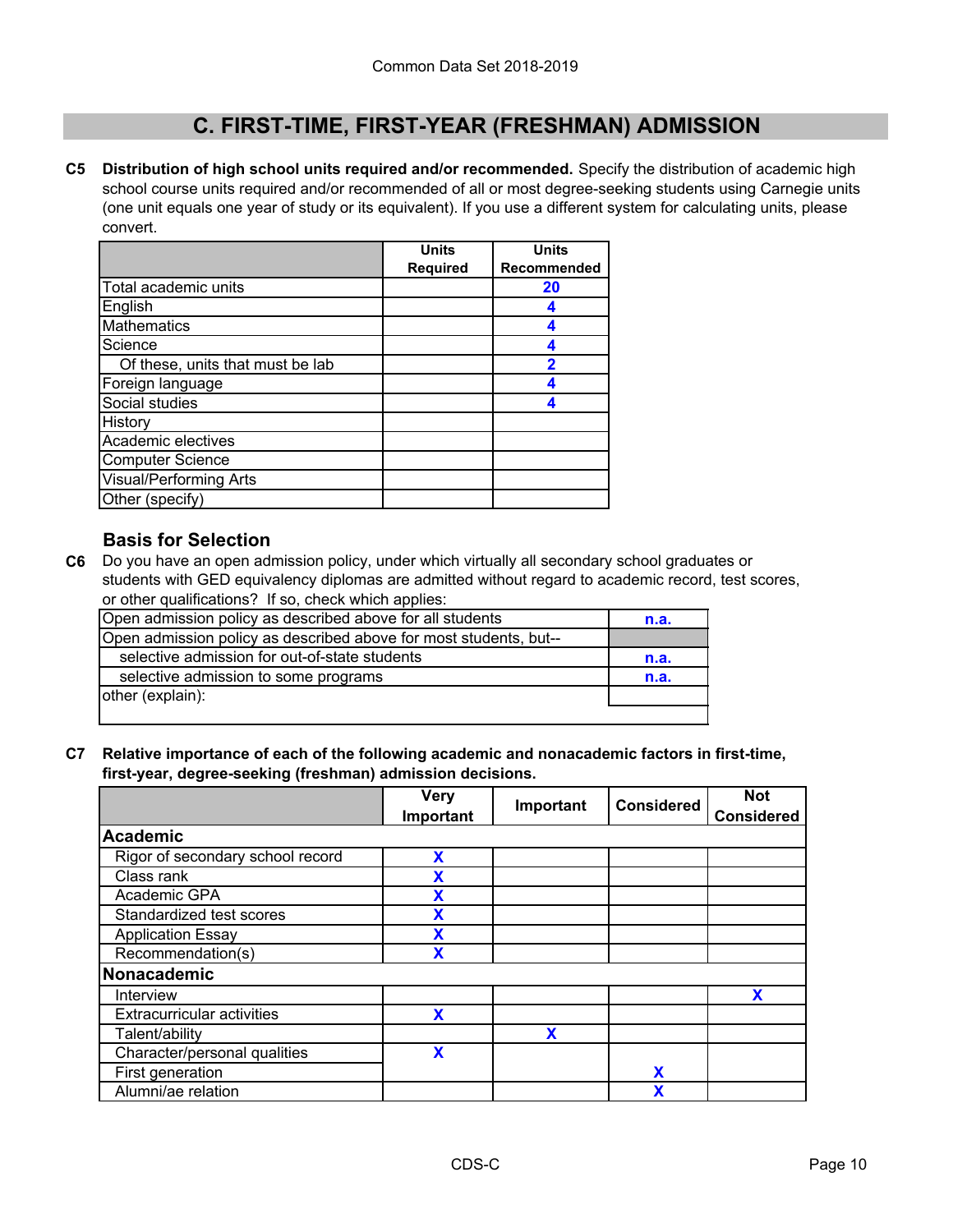| Geographical residence           |  |  |
|----------------------------------|--|--|
| State residency                  |  |  |
| Religious affiliation/commitment |  |  |
| Racial/ethnic status             |  |  |
| Volunteer work                   |  |  |
| Work experience                  |  |  |
| Level of applicant's interest    |  |  |

# **SAT and ACT Policies**

#### **C8 Entrance exams**

|                                                                                   | Yes | No |
|-----------------------------------------------------------------------------------|-----|----|
| <b>C8A Does your institution make use of SAT, ACT, or SAT Subject Test scores</b> |     |    |
| In admission decisions for first-time, first-year, degree-seeking                 |     |    |
| applicants?                                                                       |     |    |

If yes, place check marks in the appropriate boxes below to reflect your institution's policies for use in admission for Fall 2020.

|                                  | <b>ADMISSION</b> |                  |                                   |                                                     |  |
|----------------------------------|------------------|------------------|-----------------------------------|-----------------------------------------------------|--|
|                                  | Require          | <b>Recommend</b> | <b>Require for</b><br><b>Some</b> | <b>Consider if   Not Used '</b><br><b>Submitted</b> |  |
| <b>SAT or ACT</b>                |                  |                  |                                   |                                                     |  |
| <b>ACT only</b>                  |                  |                  |                                   |                                                     |  |
| SAT only                         |                  |                  |                                   |                                                     |  |
| SAT and SAT Subject Tests or ACT |                  |                  |                                   |                                                     |  |
| <b>SAT Subject Tests only</b>    |                  |                  |                                   |                                                     |  |

**C8B** If your institution will make use of the ACT in admission decisions for first-time, first-year, degree-seeking applicants for Fall 2020, please indicate which ONE of the following applies: (regardless of whether the writing score will be used in the admissions process):

ACT with writing required

ACT with writing recommended

ACT with or without writing accepted

If your institution will make use of the SAT in admission decisions for first-time, first-year, degree-seeking for Fall 2020 please indicate which ONE of the following applies (regardless of whether the Essay score will be use in the admissions process:

SAT with Essay component required

SAT with Essay component recommended

SAT with or without Essay component accepted

- **X**
- **C8C** Please indicate how your institution will use the SAT or ACT writing component; check all that apply:

|                                              | <b>SAT</b> essay | <b>ACT</b> essay |
|----------------------------------------------|------------------|------------------|
| For admission                                |                  |                  |
| For placement                                |                  |                  |
| For advising                                 |                  |                  |
| In place of an application essay             |                  |                  |
| As a validity check on the application essay |                  |                  |
| No college policy as of now                  |                  |                  |
| Not using essay component                    |                  |                  |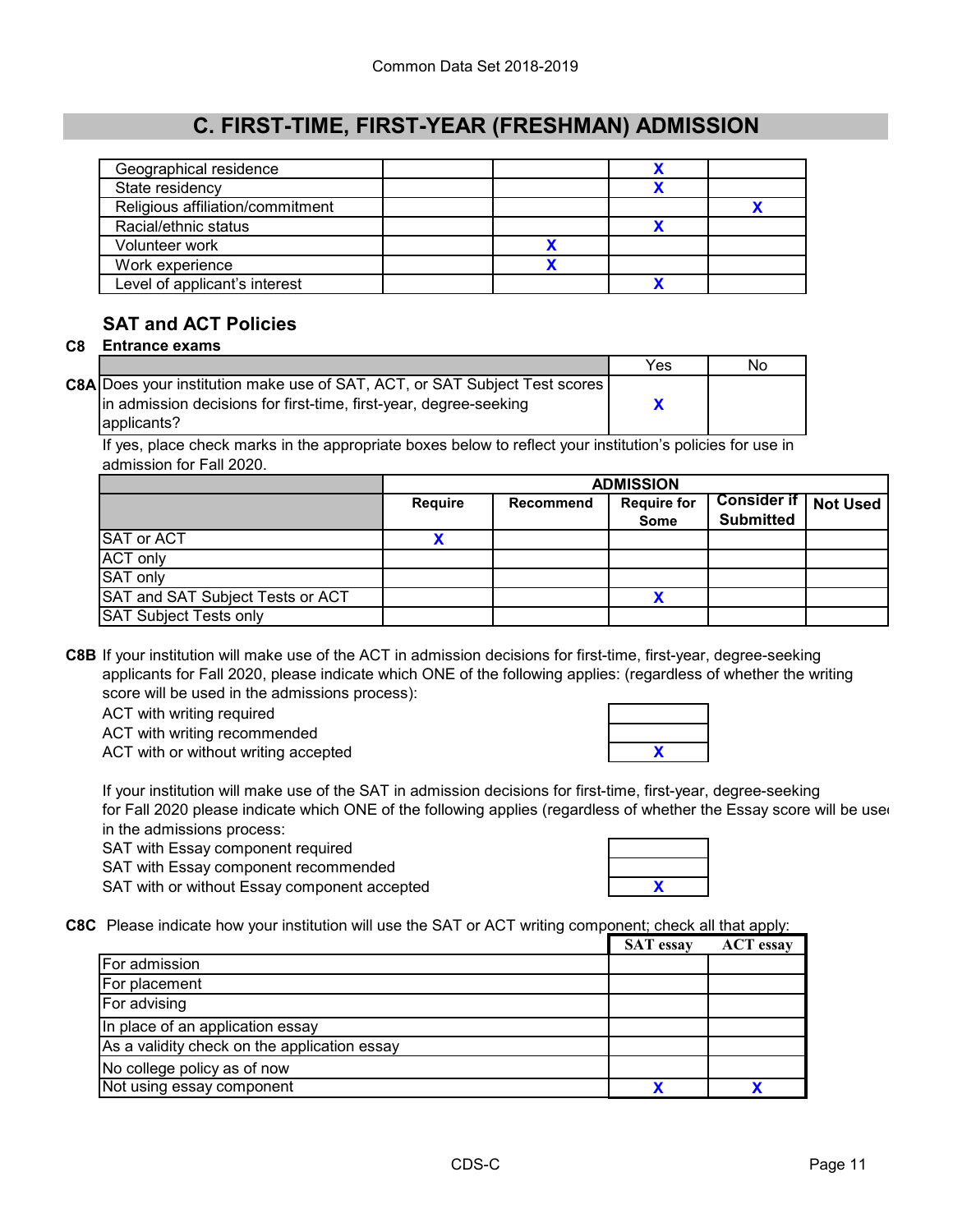**C8D In addition**, does your institution use applicants' test scores for academic advising?

Yes | No **X**

| C8E Latest date by which SAT or ACT scores must be received for fall-term | Jan 1            |
|---------------------------------------------------------------------------|------------------|
| Latest date by which SAT Subject Test scores must be received for fall-   |                  |
| Iterm admission                                                           | Nov <sub>1</sub> |

**C8F** If necessary, use this space to clarify your test policies (e.g., if tests are recommended for some **SAT subject exams in Math and one Science exam for Dual-Degree in Biochemistry & Molecular Biology. Submitting ACT and/or SAT scores is optional for students graduating from a secondary school outside the United States.**

**C8G** Please indicate which tests your institution uses for placement (e.g., state tests):

| SAT<br>ACT                |  |
|---------------------------|--|
|                           |  |
| <b>SAT Subject Tests</b>  |  |
| <b>AP</b>                 |  |
| <b>CLEP</b>               |  |
| <b>Institutional Exam</b> |  |
| State Exam (specify):     |  |

### **Freshman Profile**

Provide information for ALL enrolled, degree-seeking, full-time and part-time, first-time, first-year (freshman) students enrolled in Fall 2018, including students who began studies during summer, international students/nonresident aliens, and students admitted under special arrangements.

**C9 Percent and number of first-time, first-year (freshman) students enrolled in Fall 2018 who submitted national standardized (SAT/ACT) test scores. Include information for ALL enrolled, degree-seeking, first-time, first-year (freshman) students who submitted test scores. Do not include partial test scores (e.g., mathematics scores but not critical reading for a category of students) or combine other standardized test results (such as TOEFL) in this item.** *Do* **not convert SAT scores to ACT scores and vice versa.** *Do* **convert Old SAT scores to New SAT scores using the College Board's concordance tools and tables (sat.org/concordance).**

| Percent submitting SAT scores | ৰ প | INumber submitting SAT        |  |
|-------------------------------|-----|-------------------------------|--|
| Percent submitting ACT scores | 3%  | <b>INumber submitting ACT</b> |  |

|                                |     | 25th Percentile 75th Percentile |
|--------------------------------|-----|---------------------------------|
| SAT Evidence-Based Reading and |     |                                 |
| Writing                        | 620 | 690                             |
| <b>SAT Math</b>                | 630 | 740                             |
| <b>ACT Composite</b>           | 29  | 32                              |
| <b>ACT Math</b>                | 26  | 31                              |
| <b>ACT English</b>             | 29  | 35                              |
| <b>ACT Writing</b>             | 2   |                                 |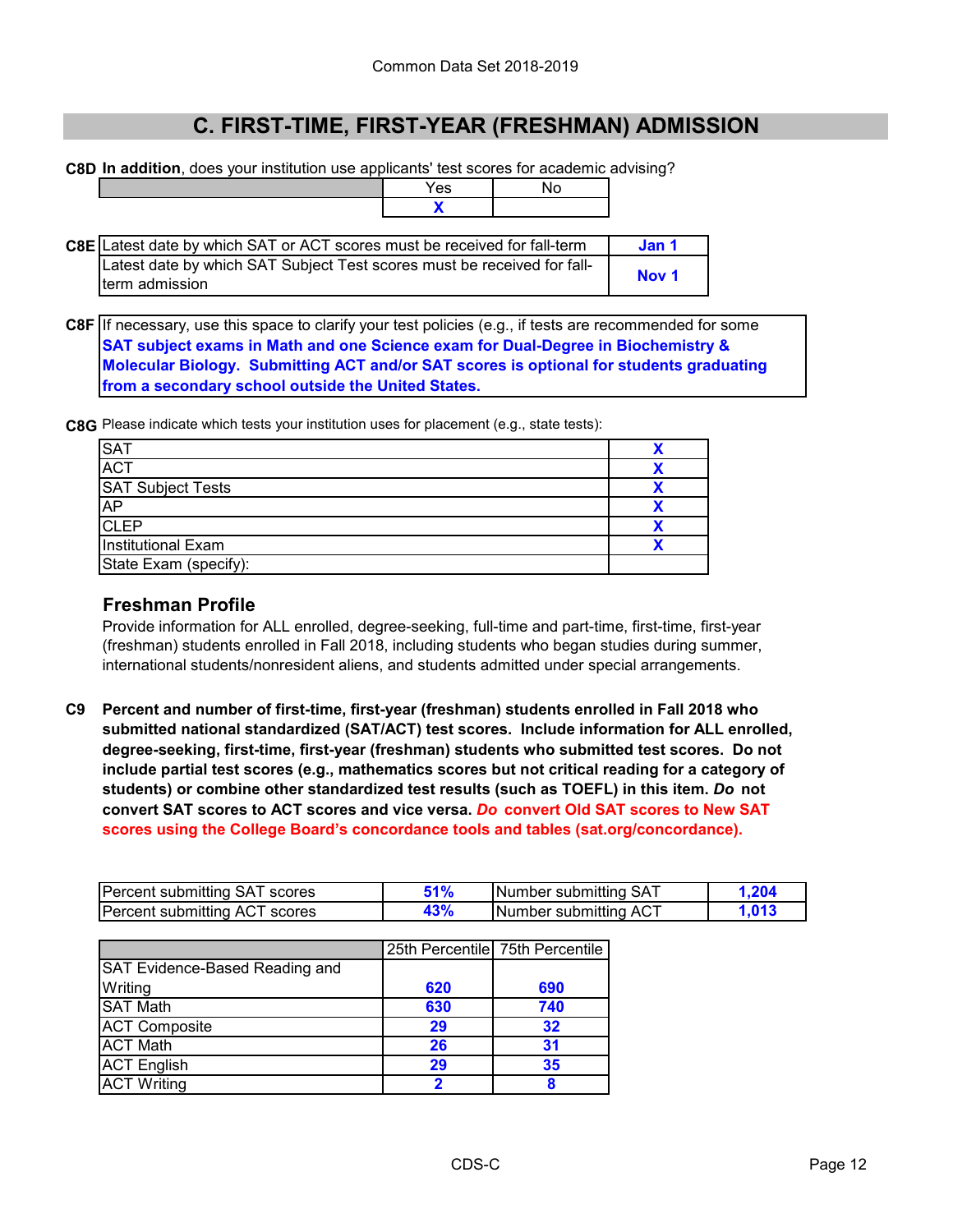Percent of first-time, first-year (freshman) students with scores in each range:

|                         | <b>SAT Evidence-</b> |                    |                 |
|-------------------------|----------------------|--------------------|-----------------|
|                         | Based                |                    |                 |
|                         | Reading and          |                    |                 |
|                         | Writing              | <b>SAT Math</b>    |                 |
| 700-800                 | 25%                  | 44%                |                 |
| 600-699                 | 59%                  | 41%                |                 |
| 500-599                 | <b>15%</b>           | 14%                |                 |
| 400-499                 | 1%                   | 1%                 |                 |
| 300-399                 | 0%                   | 0%                 |                 |
| 200-299                 | $0\%$                | $0\%$              |                 |
| Totals should = $100\%$ | 100%                 | 100%               |                 |
|                         | <b>ACT Composite</b> | <b>ACT English</b> | <b>ACT Math</b> |
| 30-36                   | 66%                  | 71%                | 39%             |
| 24-29                   | 31%                  | 25%                | 54%             |
| 18-23                   | 3%                   | 3%                 | 6%              |
| $12 - 17$               | 0%                   | 1%                 | 1%              |
| $6 - 11$                | 0%                   | 0%                 | 0%              |
| Below 6                 | 0%                   | 0%                 | 0%              |
| Totals should = $100\%$ | 100%                 | 100%               | 100%            |

**C10** Percent of all degree-seeking, first-time, first-year (freshman) students who had high school class rank within each of the following ranges (report information for those students from whom you collected high school rank information).

| Percent in top tenth of high school graduating class                                  | 55% |                    |  |
|---------------------------------------------------------------------------------------|-----|--------------------|--|
| Percent in top quarter of high school graduating class                                | 83% |                    |  |
| Percent in top half of high school graduating class                                   | 95% | Top half +         |  |
| Percent in bottom half of high school graduating class                                | 5%  | bottom half = 100% |  |
| Percent in bottom quarter of high school graduating class                             | 1%  |                    |  |
| Percent of total first-time, first-year (freshmen) students who submitted high school |     |                    |  |
| class rank:                                                                           |     | 32%                |  |

**C11** Percentage of all enrolled, degree-seeking, first-time, first-year (freshman) students who had high school grade-point averages within each of the following ranges (using 4.0 scale). Report information only for those students from whom you collected high school GPA.

| Only for those students from whom you conected high scribble GFA. |            |  |  |
|-------------------------------------------------------------------|------------|--|--|
| Percent who had GPA of 3.75 and higher                            | 38%        |  |  |
| Percent who had GPA between 3.50 and 3.74                         | <b>26%</b> |  |  |
| Percent who had GPA between 3.25 and 3.49                         | 20%        |  |  |
| Percent who had GPA between 3.00 and 3.24                         | 12%        |  |  |
| Percent who had GPA between 2.50 and 2.99                         | 4%         |  |  |
| Percent who had GPA between 2.0 and 2.49                          | $1\%$      |  |  |
| Percent who had GPA between 1.0 and 1.99                          | 0%         |  |  |
| Percent who had GPA below 1.0                                     | 0%         |  |  |
| Totals should = 100%                                              | 100%       |  |  |

| C12 Average high school GPA of all degree-seeking, first-time, first-year<br>(freshman) students who submitted GPA: |      |
|---------------------------------------------------------------------------------------------------------------------|------|
| Percent of total first-time, first-year (freshman) students who submitted<br>high school GPA:                       | 100% |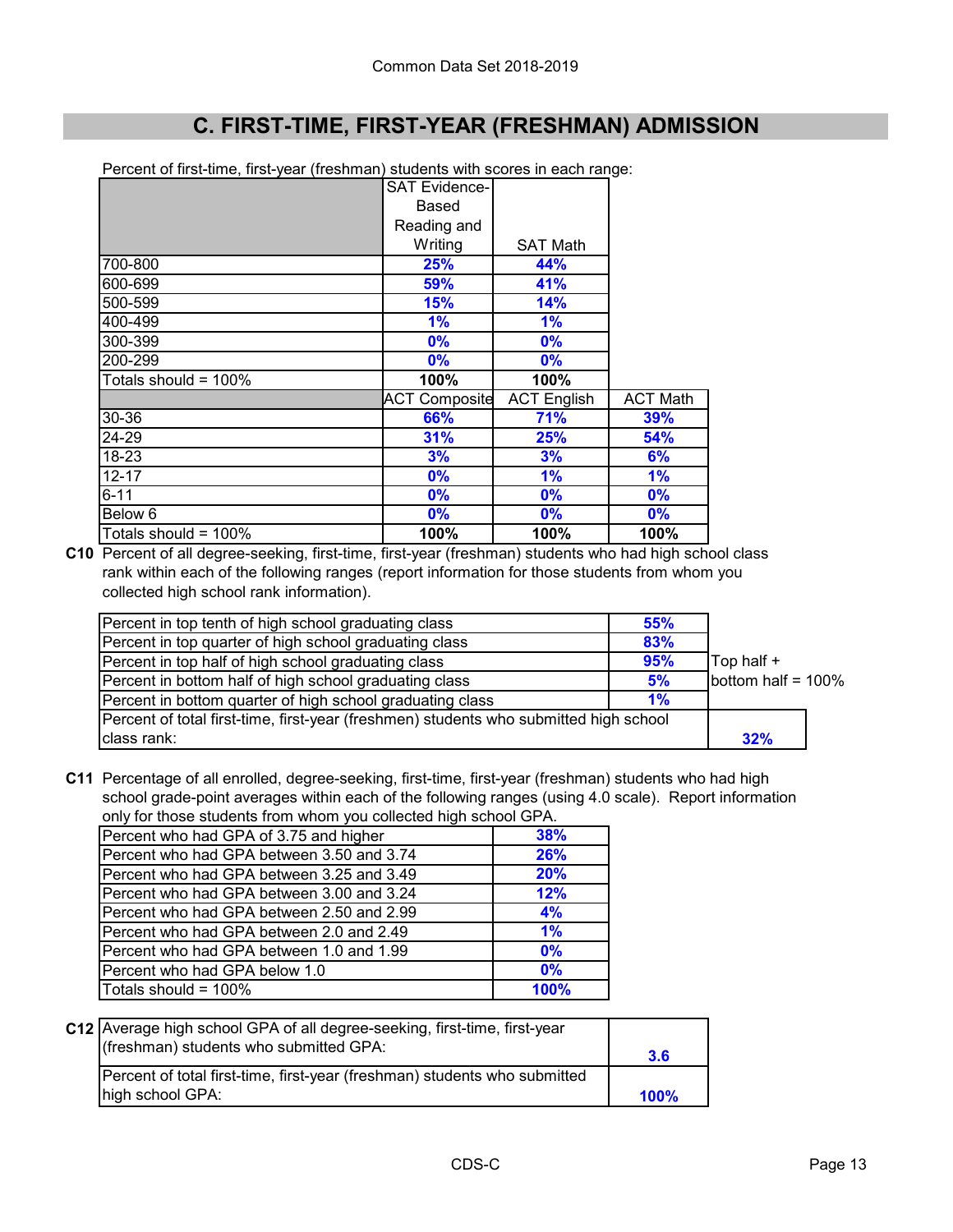### **Admission Policies**

### **C13 Application Fee**

|                                                         | Yes     | No |
|---------------------------------------------------------|---------|----|
| Does your institution have an application<br>fee?       |         |    |
| Amount of application fee:                              | \$70.00 |    |
|                                                         | Yes     | Nο |
| Can it be waived for applicants with<br>financial need? |         |    |

Same fee: **X** Free: If you have an application fee and an on-line application option, please

Reduced:

|                                                                              | Yes | חצ |
|------------------------------------------------------------------------------|-----|----|
| Can on-line application fee be waived<br>for applicants with financial need? |     |    |

#### **C14 Application closing date**

|                                                            | Yes       | N٥ |
|------------------------------------------------------------|-----------|----|
| Does your institution have an application<br>closing date? |           |    |
| Application closing date (fall):                           | January 1 |    |
| Priority date:                                             |           |    |

| C15 |                                                                                | Yes | No |
|-----|--------------------------------------------------------------------------------|-----|----|
|     | Are first-time, first-year students accepted for terms other than the<br>fall? |     |    |

#### **C16 Notification to applicants of admission decision sent** *(fill in one only)*

| On a rolling basis beginning (date): |                 |
|--------------------------------------|-----------------|
| $By$ (date):                         | <b>April 15</b> |
| <b>Other:</b>                        |                 |
|                                      |                 |

### **C17 Reply policy for admitted applicants** *(fill in one only)*

| $\mathbf{r}$                           |         |       |
|----------------------------------------|---------|-------|
| Must reply by (date):                  | May 1   |       |
| No set date:                           |         |       |
| Must reply by May 1 or within          | 2 weeks |       |
| weeks if notified thereafter           |         |       |
| Other:                                 |         |       |
|                                        |         |       |
| Deadline for housing deposit (MM/DD):  |         | May 1 |
| Amount of housing deposit:             |         | \$500 |
| Refundable if student does not enroll? |         |       |
| Yes, in full                           |         |       |
| Yes, in part                           |         |       |
| No                                     |         |       |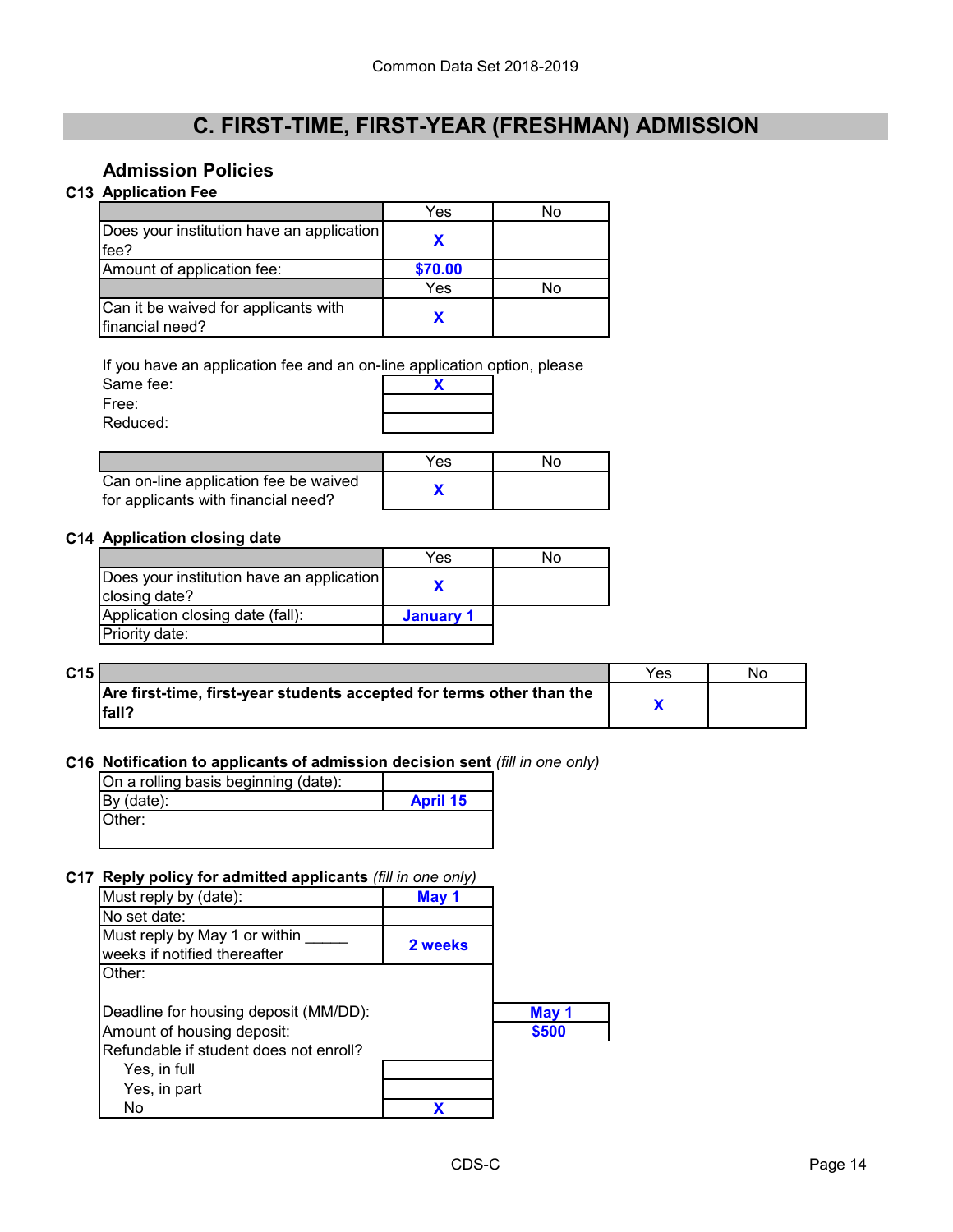#### **C18 Deferred admission**

|                                                                                  |        | Yes | Nο |
|----------------------------------------------------------------------------------|--------|-----|----|
| Does your institution allow students to postpone enrollment after<br>ladmission? |        |     |    |
| If yes, maximum period of postponement:                                          | 1 vear |     |    |

#### **C19 Early admission of high school students**

|                                                                                                                                                                            | Yes | No |
|----------------------------------------------------------------------------------------------------------------------------------------------------------------------------|-----|----|
| Does your institution allow high school students to enroll as full-time, first-<br>time, first-year (freshman) students one year or more before high school<br>graduation? |     |    |

**C20 Common Application** Cuestion removed from CDS. (Initiated during 2006-2007 cycle) Question removed from CDS.

### **Early Decision and Early Action Plans**

### **C21 Early Decision**

|                                                                                                                                                                                                                                                                                                                                             | Yes              | No |
|---------------------------------------------------------------------------------------------------------------------------------------------------------------------------------------------------------------------------------------------------------------------------------------------------------------------------------------------|------------------|----|
| Does your institution offer an early decision plan (an admission plan that<br>permits students to apply and be notified of an admission decision well in<br>advance of the regular notification date and that asks students to commit<br>to attending if accepted) for first-time, first-year (freshman) applicants for<br>fall enrollment? | X                |    |
| If "yes," please complete the following:                                                                                                                                                                                                                                                                                                    |                  |    |
| First or only early decision plan closing date                                                                                                                                                                                                                                                                                              | Nov <sub>1</sub> |    |
| First or only early decision plan notification date                                                                                                                                                                                                                                                                                         | <b>Dec 15</b>    |    |
| Other early decision plan closing date                                                                                                                                                                                                                                                                                                      | Jan 1            |    |
| Other early decision plan notification date                                                                                                                                                                                                                                                                                                 | <b>Feb 15</b>    |    |
|                                                                                                                                                                                                                                                                                                                                             |                  |    |
| For the Fall 2017 entering class:                                                                                                                                                                                                                                                                                                           |                  |    |

| Number of early decision applications received by your institution | 1,232 |  |
|--------------------------------------------------------------------|-------|--|
| Number of applicants admitted under early decision plan            | 685   |  |
| Please provide significant details about your early decision plan: |       |  |

#### **C22 Early action**

|                                                                          | Yes              | No |
|--------------------------------------------------------------------------|------------------|----|
| Do you have a nonbinding early action plan whereby students are notified |                  |    |
| If "yes," please complete the following:                                 |                  |    |
| Early action closing date                                                | Nov <sub>1</sub> |    |
| Early action notification date                                           | <b>Jan 31</b>    |    |

Is your early action plan a "restrictive" plan under which you limit students from applying to other early plans?

| 65 |  |
|----|--|
|    |  |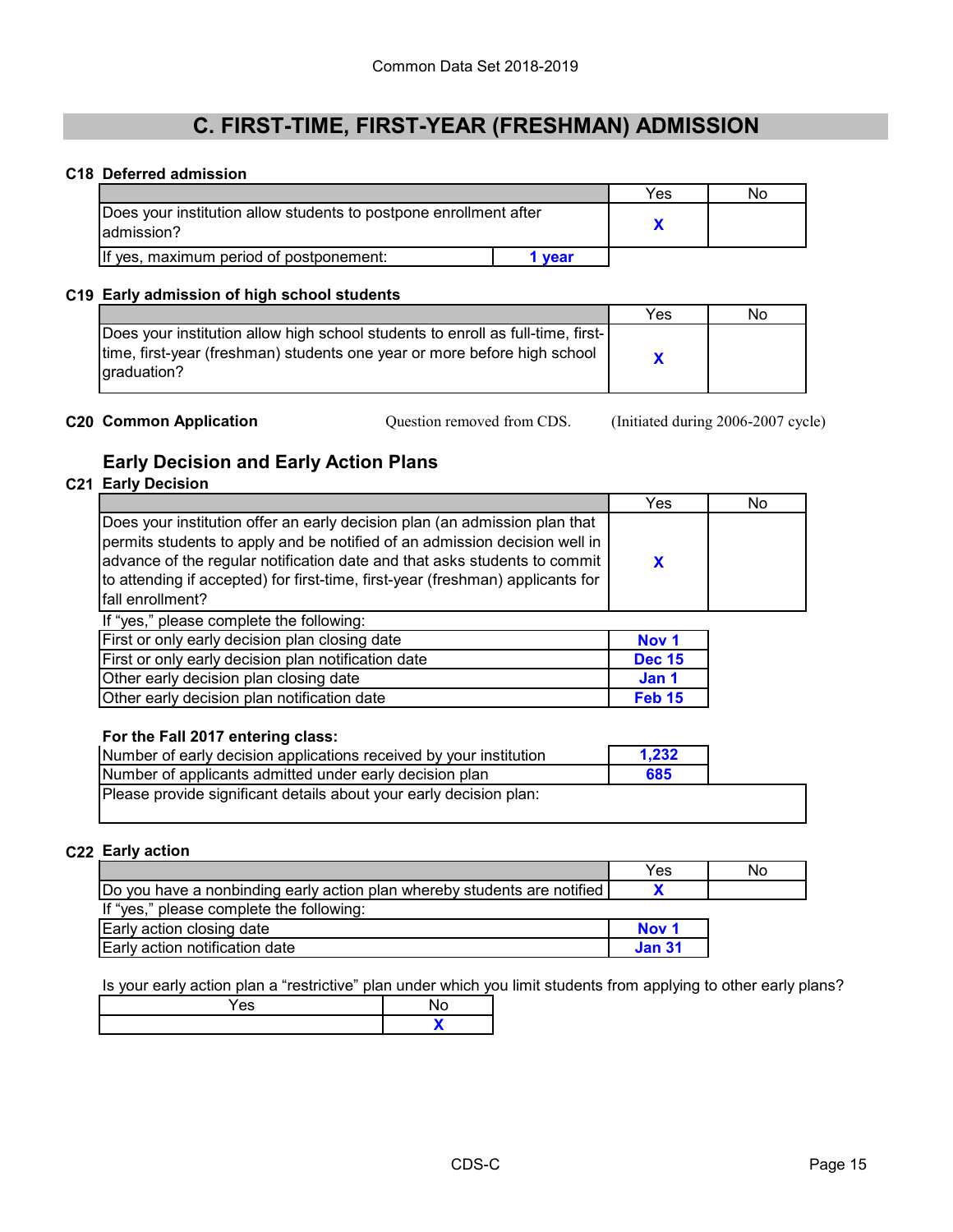# **D. TRANSFER ADMISSION**

### **Fall Applicants**

| D1 |                                                                                                                                                              | Yes | Nο |
|----|--------------------------------------------------------------------------------------------------------------------------------------------------------------|-----|----|
|    | Does your institution enroll transfer students? (If no,<br>please skip to Section E)                                                                         |     |    |
|    | If yes, may transfer students earn advanced standing credit<br>by transferring credits earned from course work completed<br>lat other colleges/universities? |     |    |

**D2** Provide the number of students who applied, were admitted, and enrolled as degree-seeking transfer students in Fall 2018.

|       |            | Admitted | Enrolled   |
|-------|------------|----------|------------|
|       | Applicants |          | Applicants |
| Men   | 1.222      | 619      | 257        |
| Women | 1.363      | 763      | 352        |
| Total | 2,585      | 1,382    | 609        |

### **Application for Admission**

**D3** Indicate terms for which transfers may enroll:

| <b>IFall</b> |  |
|--------------|--|
| Winter       |  |
| Spring       |  |
| Summer       |  |

| D4 |                                                                                                                        | Yes | Nο |
|----|------------------------------------------------------------------------------------------------------------------------|-----|----|
|    | Must a transfer applicant have a minimum number of<br>credits completed or else must apply as an entering<br>freshman? |     |    |
|    | If yes, what is the minimum number of credits and the unit<br>of measure?                                              |     |    |

**D5** Indicate all items required of transfer students to apply for admission:

|                                                         | Required of All | Recommended<br>of All | Recommended<br>of Some | Required of Some | Not Required |
|---------------------------------------------------------|-----------------|-----------------------|------------------------|------------------|--------------|
| High school transcript                                  |                 |                       |                        |                  |              |
| College transcript(s)                                   |                 |                       |                        |                  |              |
| Essay or personal<br><b>statement</b>                   |                 |                       |                        |                  |              |
| Interview                                               |                 |                       |                        |                  |              |
| Standardized test scores                                |                 |                       |                        | Х                |              |
| Statement of good standing<br>from prior institution(s) |                 |                       |                        |                  |              |

| <b>D6</b> If a minimum high school grade point average is required of<br>transfer applicants, specify (on a 4.0 scale): | n.a. |
|-------------------------------------------------------------------------------------------------------------------------|------|
| <b>D7</b> If a minimum college grade point average is required of<br>transfer applicants, specify (on a 4.0 scale):     | n.a. |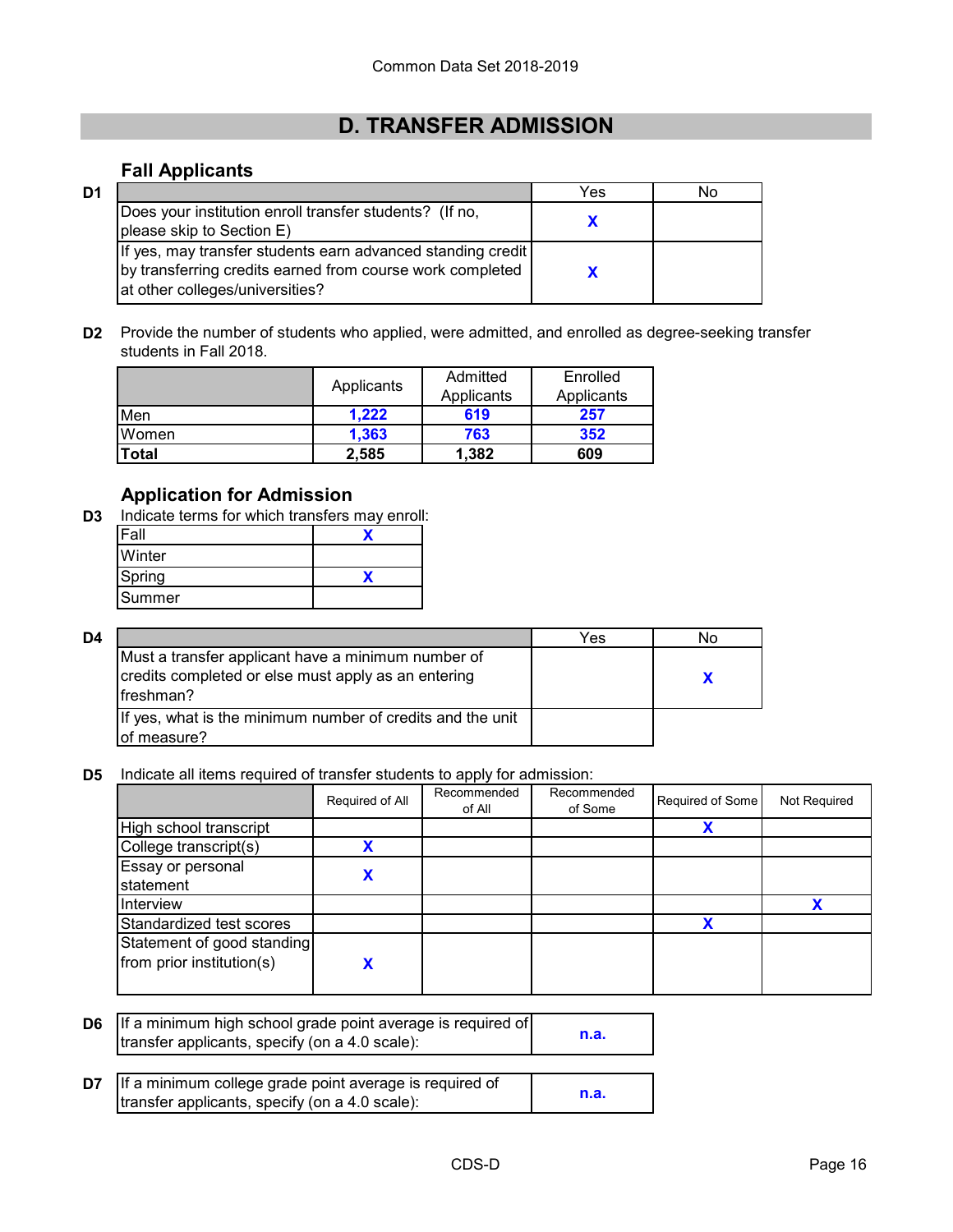# **D. TRANSFER ADMISSION**

#### **D8** List any other application requirements specific to transfer applicants:

**D9** List application priority, closing, notification, and candidate reply dates for transfer students. If applications are reviewed on a continuous or rolling basis, place a check mark in the "Rolling admission" column.

|        | <b>Priority Date</b> | <b>Closing Date</b> | <b>Notification Date</b>        | <b>Reply Date</b>                                                   | <b>Rolling</b><br><b>Admission</b> |
|--------|----------------------|---------------------|---------------------------------|---------------------------------------------------------------------|------------------------------------|
| Fall   | <b>March 1</b>       | June 1              | <b>Early April</b>              | May 1 or two<br>weeks after<br>date on letter                       |                                    |
| Winter |                      |                     |                                 |                                                                     |                                    |
| Spring | <b>November 1</b>    | <b>December 1</b>   | <b>Early</b><br><b>November</b> | <b>December 1</b><br>or two weeks<br>after date on<br><b>letter</b> |                                    |
| Summer |                      |                     |                                 |                                                                     |                                    |

| D <sub>10</sub> |                                                      | Yes | Nο |
|-----------------|------------------------------------------------------|-----|----|
|                 | Does an open admission policy, if reported, apply to |     |    |
|                 | Itransfer students?                                  |     |    |

**D11** Describe additional requirements for transfer admission, if applicable:

### **Transfer Credit Policies**

| <b>D12</b> Report the lowest grade earned for any course that may be | 2.0 |
|----------------------------------------------------------------------|-----|
| Itransferred for credit:                                             |     |

| D <sub>13</sub> |                                                  | Number | Jnii |
|-----------------|--------------------------------------------------|--------|------|
|                 | Maximum number of credits or courses that may be |        |      |
|                 | Itransferred from a two-year institution:        | n.a    | n.a. |

| D <sub>14</sub> |                                                  | Number | Unit Tvpe |
|-----------------|--------------------------------------------------|--------|-----------|
|                 | Maximum number of credits or courses that may be |        |           |
|                 | Itransferred from a four-year institution:       | n.a.   | n.a.      |

- **D15** Minimum number of credits that transfers must complete at **n.a.** your institution to earn an associate degree:
- **D16** Minimum number of credits that transfers must complete at **45** your institution to earn a bachelor's degree:

**D17** Describe other transfer credit policies: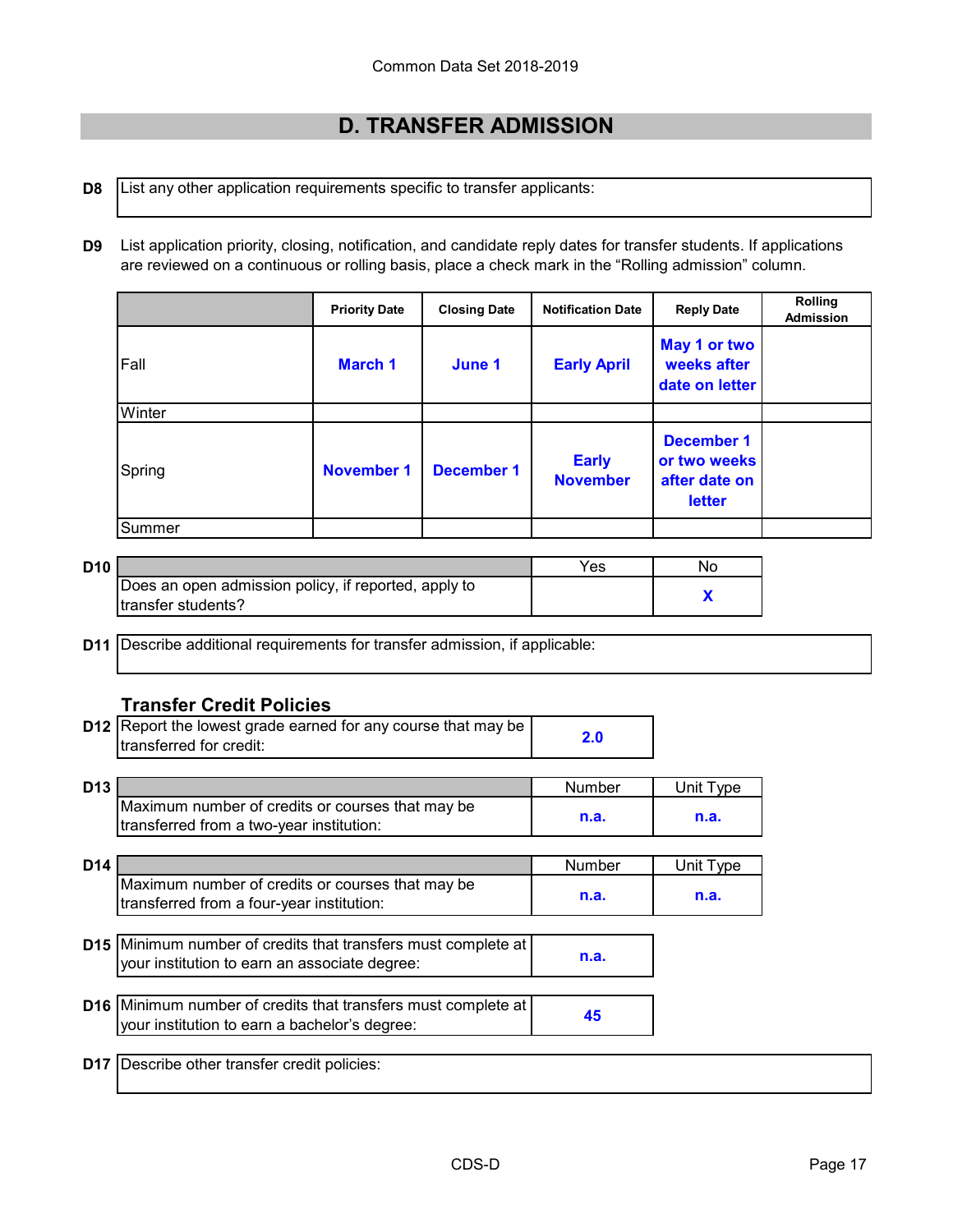# **D. TRANSFER ADMISSION**

### **Military Service Transfer Credit Policies**

**D18** Does your institution accept the following military/veteran transfer credits:

|                                          | Yes | No. |
|------------------------------------------|-----|-----|
| American Council on Education (ACE)      |     |     |
| College Level Examination Program (CLEP) |     |     |
| DANTES Subject Standardized Tests (DSST) |     |     |

| D <sub>19</sub> |                                                          | Number | Unit Type |
|-----------------|----------------------------------------------------------|--------|-----------|
|                 | Maximum number of credits or courses that may be         |        |           |
|                 | transferred based on military education evaluated by the |        |           |
|                 | American Council on Education (ACE):                     |        |           |

| D <sub>20</sub> |                                                                                                                                                                                                                                   | <b>Number</b>                                                                                            | Unit Type                  |
|-----------------|-----------------------------------------------------------------------------------------------------------------------------------------------------------------------------------------------------------------------------------|----------------------------------------------------------------------------------------------------------|----------------------------|
|                 | Maximum number of credits or courses that may be transferred<br>based on Department of Defense supported prior learning<br>assessments (College Level Examination Program (CLEP) or<br>DANTES Subject Standardized Tests (DSST)): | <b>With CLEP we</b><br>only accept 5<br>subject exams<br>for a total of 15<br>semester<br><b>credits</b> | <b>Semester</b><br>credits |

|                                                                        | 'es |  |
|------------------------------------------------------------------------|-----|--|
| D21 Are the military/veteran credit transfer policies on your website? |     |  |

If yes, please provide the URL where they can be located: **[https://admissions.miami.edu/undergraduate/application-process/veterans/admission](https://admissions.miami.edu/undergraduate/application-process/veterans/admission-process/index.html)[process/index.html](https://admissions.miami.edu/undergraduate/application-process/veterans/admission-process/index.html)**

**D22** Describe other military/veteran transfer credit policies unique to your institution: **We will award 6 elective military credits with the submission of a copy of the DD 214 form showing a honorable discharge**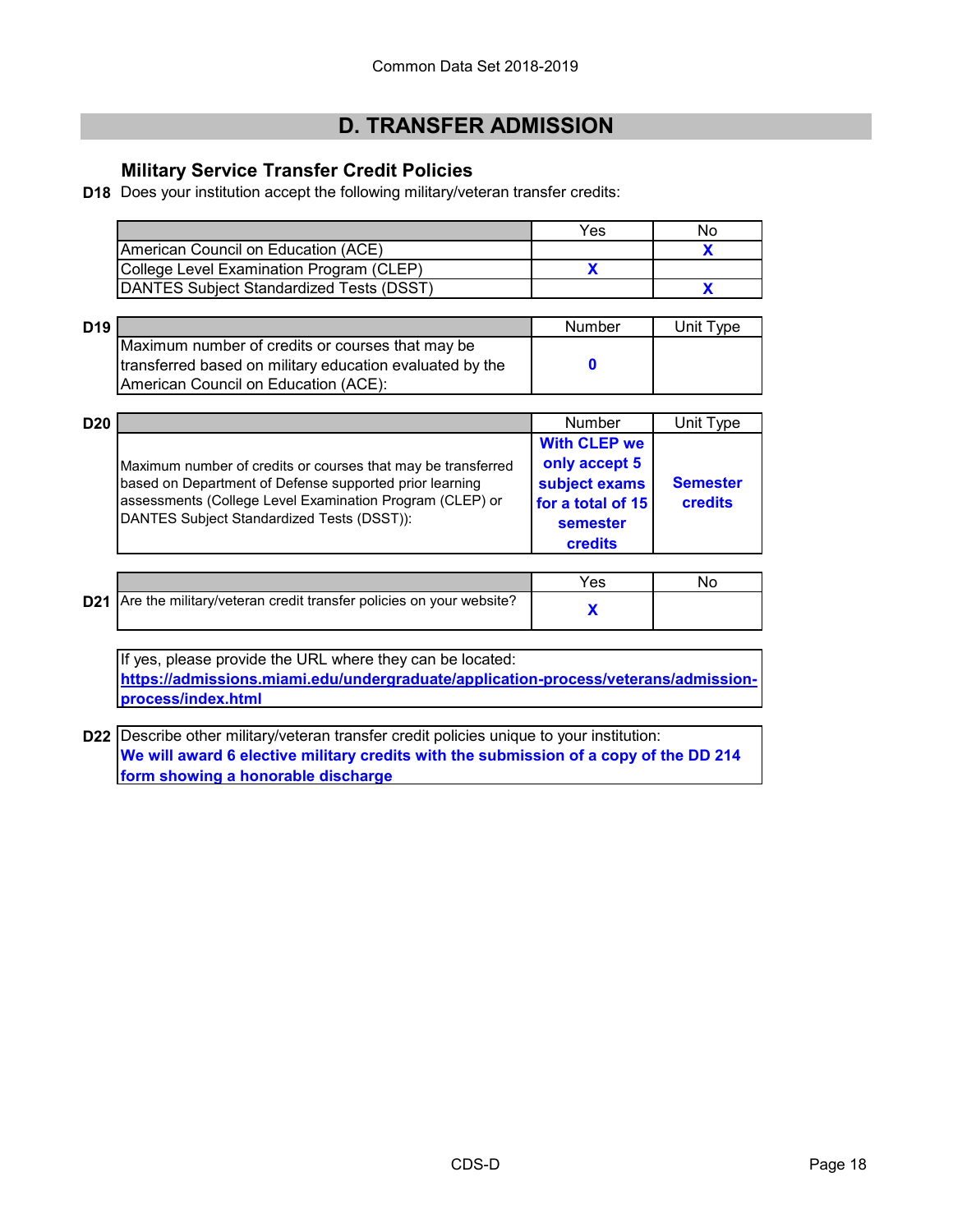# **E. ACADEMIC OFFERINGS AND POLICIES**

#### **E1 Special study options:** Identify those programs available at your institution. Refer to the glossary for definitions.

| Accelerated program                 | X |
|-------------------------------------|---|
| Cooperative education program       |   |
| Cross-registration                  |   |
| Distance learning                   | х |
| Double major                        |   |
| Dual enrollment                     |   |
| English as a Second Language (ESL)  |   |
| Exchange student program (domestic) |   |
| External degree program             |   |
| Honors Program                      | x |
| Independent study                   | χ |
| Internships                         | X |
| Liberal arts/career combination     | X |
| Student-designed major              | χ |
| Study abroad                        |   |
| Teacher certification program       | X |
| Weekend college                     | X |
| Other (specify):                    |   |
|                                     |   |

**E2 This question has been removed from the Common Data Set.**

#### **Areas in which all or most students are required to complete some course work**

| prior to graduation:              |              |
|-----------------------------------|--------------|
| Arts/fine arts                    | v            |
| Computer literacy                 |              |
| English (including composition)   | v            |
| Foreign languages                 |              |
| History                           |              |
| <b>Humanities</b>                 | v            |
| <b>Mathematics</b>                | v            |
| Philosophy                        |              |
| Sciences (biological or physical) | X            |
| Social science                    | $\checkmark$ |
| Other (describe):                 |              |
|                                   |              |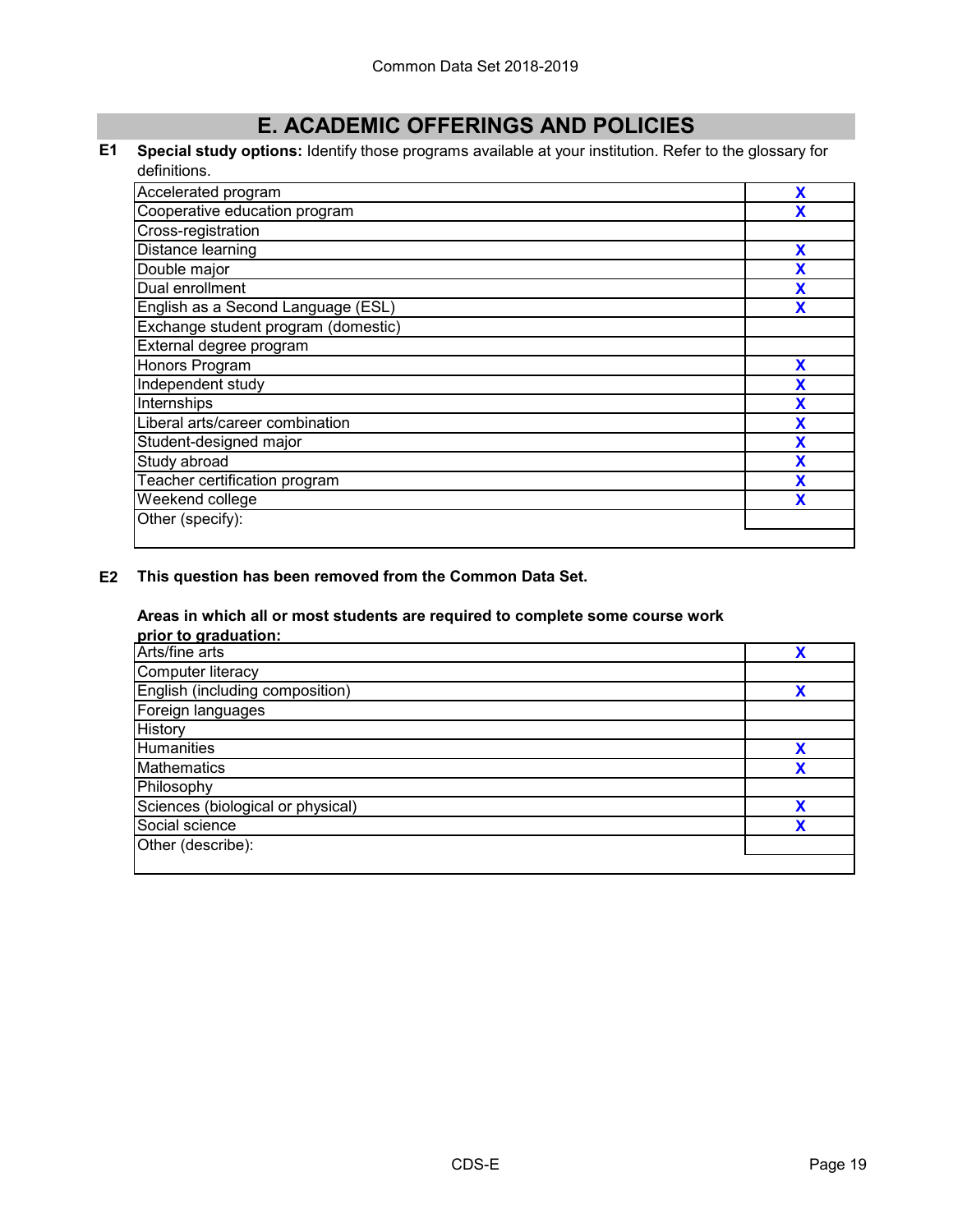# **F. STUDENT LIFE**

**F1** Percentages of first-time, first-year (freshman) degree-seeking students and degree-seeking undergraduates enrolled in Fall 2018 who fit the following categories:

|                                                                                                                        | First-time, first-year<br>(freshman)<br>students | Undergraduates |
|------------------------------------------------------------------------------------------------------------------------|--------------------------------------------------|----------------|
| Percent who are from out of state (exclude<br>Iinternational/nonresident aliens from the numerator<br>and denominator) | <b>70%</b>                                       | 60%            |
| Percent of men who join fraternities                                                                                   | n.a.                                             | 17%            |
| Percent of women who join sororities                                                                                   | n.a.                                             | 18%            |
| Percent who live in college-owned, -operated, or -<br>affiliated housing                                               | 89%                                              | <b>38%</b>     |
| Percent who live off campus or commute                                                                                 | <b>11%</b>                                       | 62%            |
| Percent of students age 25 and older                                                                                   | 0%                                               | 5%             |
| Average age of full-time students                                                                                      | 18.1                                             | 20.1           |
| Average age of all students (full- and part-time)                                                                      | <b>18.1</b>                                      | 20.5           |

**F2 Activities offered** Identify those programs available at your institution.

| <b>Campus Ministries</b>     | X                       |
|------------------------------|-------------------------|
| Choral groups                | X                       |
| Concert band                 | X                       |
| Dance                        | $\overline{\mathbf{X}}$ |
| Drama/theater                | X                       |
| <b>International Student</b> | X                       |
| Organization                 |                         |
| Jazz band                    | $\overline{\mathbf{X}}$ |
| Literary magazine            | $\overline{\mathbf{X}}$ |
| Marching band                | $\overline{\mathbf{X}}$ |
| Model UN                     | X                       |
| Music ensembles              | $\overline{\mathbf{X}}$ |
| <b>Musical theater</b>       | X                       |
| Opera                        | $\overline{\mathbf{X}}$ |
| Pep band                     | X                       |
| Radio station                | $\overline{\mathbf{X}}$ |
| Student government           | $\overline{\textbf{X}}$ |
| Student newspaper            | $\overline{\mathbf{X}}$ |
| Student-run film society     | $\overline{\textbf{X}}$ |
| Symphony orchestra           | $\overline{\mathbf{X}}$ |
| <b>Television station</b>    | $\overline{\mathbf{X}}$ |
| Yearbook                     | $\overline{\mathbf{X}}$ |

**F3 ROTC** (program offered in cooperation with Reserve Officers' Training Corps)

|                            | On Campus | At Cooperating<br>Institution | Name of Cooperating<br>Institution |
|----------------------------|-----------|-------------------------------|------------------------------------|
| IArmv ROTC is offered:     |           |                               | <b>Florida International Univ.</b> |
| Naval ROTC is offered:     |           |                               |                                    |
| Air Force ROTC is offered: |           |                               |                                    |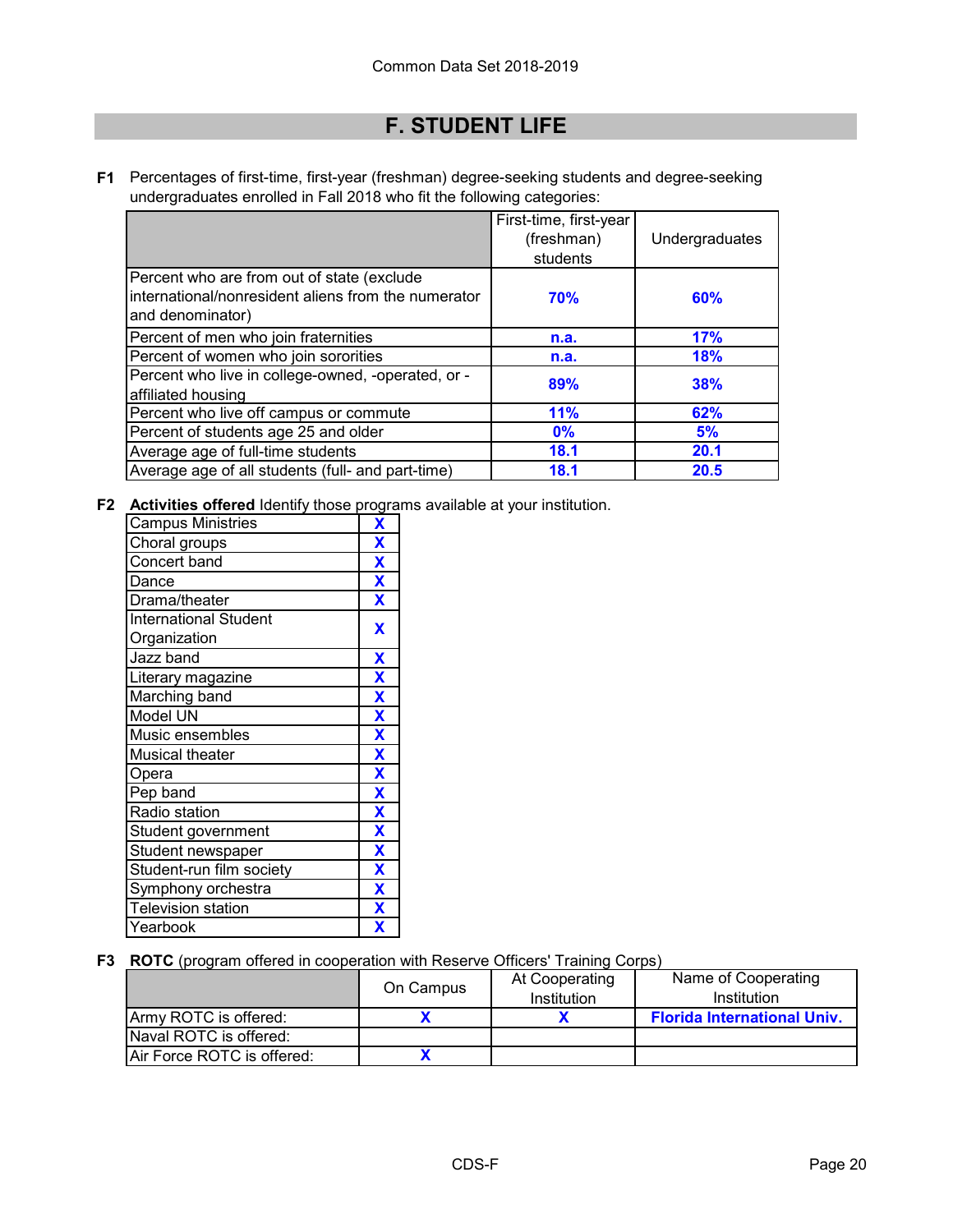# **F. STUDENT LIFE**

**F4 Housing:** Check all types of college-owned, -operated, or -affiliated housing available for undergraduates at your institution.

| Coed dorms                        | X |
|-----------------------------------|---|
| Men's dorms                       |   |
| Women's dorms                     |   |
| Apartments for married students   |   |
| Apartments for single students    | X |
| Special housing for disabled      |   |
| students                          | X |
| Special housing for international |   |
| students                          |   |
| Fraternity/sorority housing       | x |
| Cooperative housing               |   |
| Theme housing                     | х |
| Wellness housing                  |   |
| Other housing options (specify):  |   |
|                                   |   |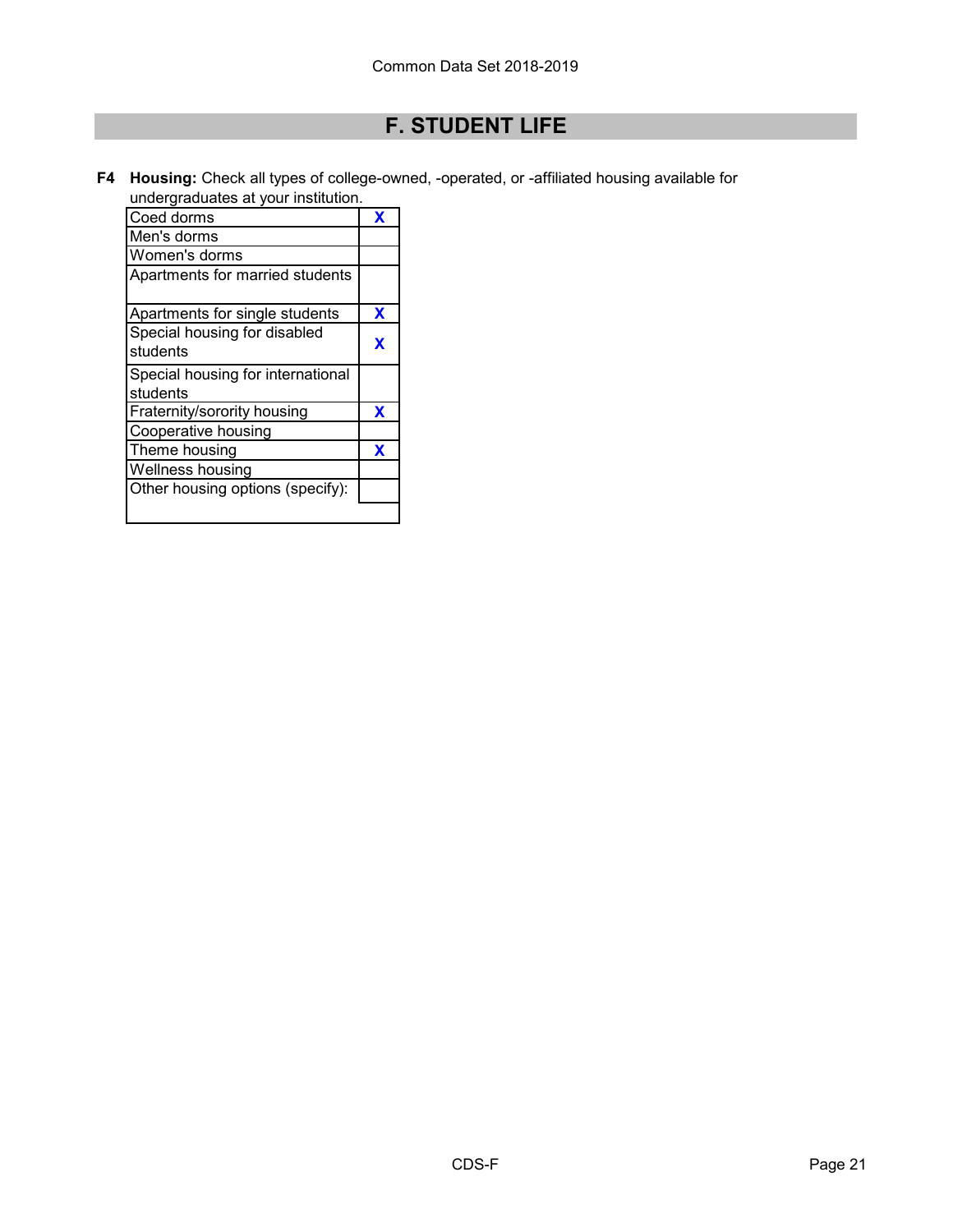### **G. ANNUAL EXPENSES**

**G0** Please provide the URL of your institution's net price calculator: https://npc.collegeboard.org/app/miami

**Provide 2019-2020 academic year costs of attendance for the following categories that are applicable to your institution.**

Check here if your institution's 2019-2020 academic year costs of attendance are not available at this time and provide an approximate date (i.e., month/day) when your institution's final 2019-2020 academic year costs of attendance will be available:

**G1 Undergraduate full-time tuition, required fees, room and board List the typical tuition, required fees, and room and board for a full-time undergraduate student for the FULL 2019-2020 academic year (30 semester or 45 quarter hours for institutions that derive annual tuition by multiplying credit hour cost by number of credits). A full academic year refers to the period of time generally extending from September to June; usually equated to two semesters, two trimesters, three quarters, or the period covered by a four-one-four plan. Room and board is defined as double occupancy and 19 meals per week or the maximum meal plan. Required fees include only charges that all full-time students must pay that are not included in tuition (e.g., registration, health, or activity fees.) Do not include optional fees (e.g., parking, laboratory use).**

| First-Year | Undergraduates |
|------------|----------------|
|            |                |
| \$50,400   | \$50,400       |
|            |                |
|            |                |
|            |                |
|            |                |
|            |                |
|            |                |
|            |                |
|            |                |
| \$50,400   | \$50,400       |
|            |                |
| \$1,530    | \$1,530        |
|            |                |
|            |                |
| \$14,658   | \$14,658       |
|            |                |
| \$8,460    | \$8,460        |
|            |                |
| \$6,198    | \$6,198        |
|            |                |

Comprehensive tuition and room and board fee (if your college cannot provide separate tuition and room and board fees):

Other: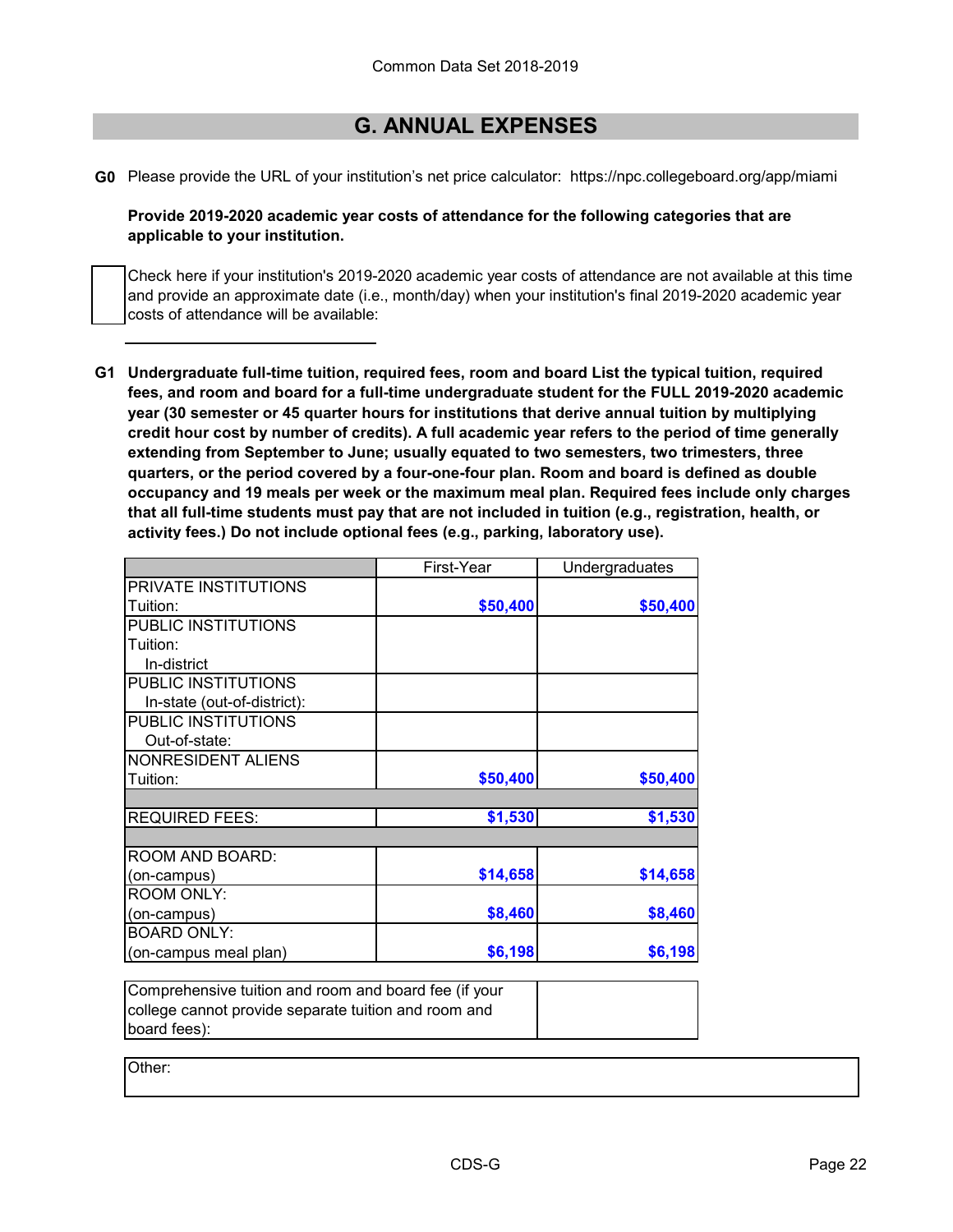# **G. ANNUAL EXPENSES**

| G <sub>2</sub> |                                                                                                           | Minimum | Maximum |
|----------------|-----------------------------------------------------------------------------------------------------------|---------|---------|
|                | Number of credits per term a student can take for the<br>stated full-time tuition                         | 12      | 20      |
| G <sub>3</sub> |                                                                                                           | Yes     | No.     |
|                | Do tuition and fees vary by year of study (e.g., sophomore,<br>junior, senior)?                           |         | X       |
| G <sub>4</sub> |                                                                                                           | Yes     | No      |
|                | Do tuition and fees vary by undergraduate instructional<br>program?                                       |         | X       |
|                |                                                                                                           | %       |         |
|                | If yes, what percentage of full-time undergraduates pay<br>more than the tuition and fees reported in G1? |         |         |

#### **G5** Provide the estimated expenses for a typical full-time undergraduate student:

|                                 | <b>Residents</b> | Commuters        | Commuters            |
|---------------------------------|------------------|------------------|----------------------|
|                                 |                  | (living at home) | (not living at home) |
| <b>Books and supplies</b>       | \$1,000          | \$1,000          | \$1,000              |
| Room only                       |                  |                  |                      |
| Board only                      |                  | \$6,020          |                      |
| Room and board total (if your   |                  |                  |                      |
| college cannot provide separate |                  |                  |                      |
| room and board figures for      |                  |                  |                      |
| commuters not living at home):  |                  |                  | \$18,238             |
| Transportation                  | \$1,158          | \$1,158          | \$1,158              |
| Other expenses                  | \$2,160          | \$2,160          | \$2,160              |

#### **G6** Undergraduate per-credit-hour charges (tuition only)

| <b>PRIVATE INSTITUTIONS:</b> | \$2,100 |
|------------------------------|---------|
| PUBLIC INSTITUTIONS          |         |
| In-district:                 |         |
| PUBLIC INSTITUTIONS          |         |
| In-state (out-of-district):  |         |
| PUBLIC INSTITUTIONS          |         |
| Out-of-state:                |         |
| NONRESIDENT ALIENS:          |         |
|                              |         |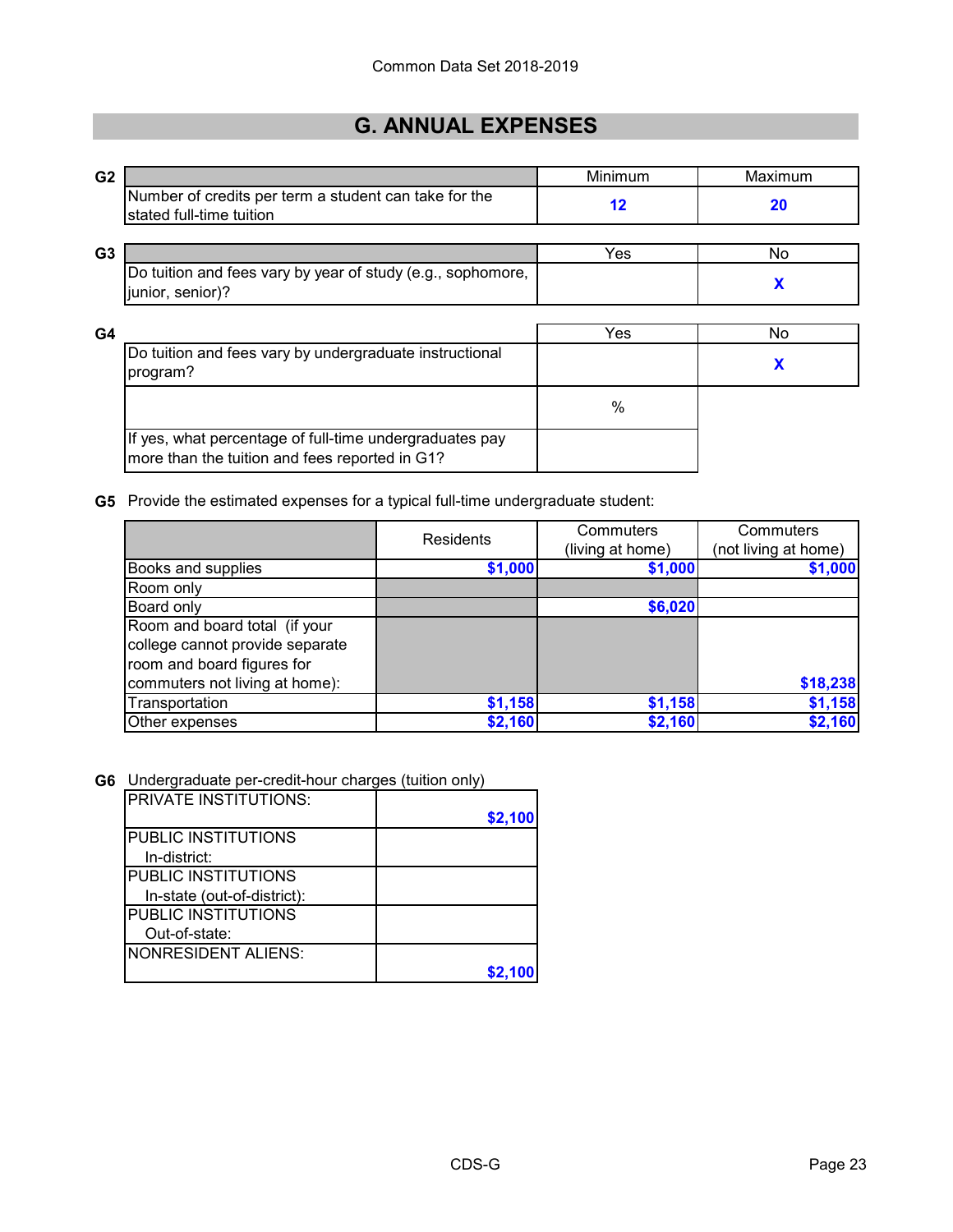### **Aid Awarded to Enrolled Undergraduates**

Enter total dollar amounts awarded to enrolled full-time and less than full-time degree-seeking undergraduates (using the same cohort reported in CDS Question B1, "total degree-seeking" undergraduates) in the following categories. (Note: If the data being reported are final figures for the 2017- 2018 academic year (see the next item below), use the 2017-2018 academic year's CDS Question B1 cohort.) Include aid awarded to international students (i.e., those not qualifying for federal aid). Aid that is non-need-based but that was used to meet need should be reported in the need-based aid columns. (For a suggested order of precedence in assigning categories of aid to cover need, see the entry for "non-needbased scholarship or grant aid" on the last page of the definitions section.)

| Η1 |                                                                      | 2018-2019 | 2017-2018 |
|----|----------------------------------------------------------------------|-----------|-----------|
|    |                                                                      | estimated | final     |
|    | Indicate the academic year for which data are reported for items H1, |           |           |
|    | IH2. H2A. and H6 below:                                              |           |           |

**H3** Which needs-analysis methodology does your institution use in awarding institutional aid?

| Federal methodology (FM)       |  |
|--------------------------------|--|
| Institutional methodology (IM) |  |
| <b>IBoth FM and IM</b>         |  |

**H1**

|                                                                            | Need-based \$<br>(Include non-need-<br>based aid used to<br>meet need.) | Non-need-<br>based \$<br>Exclude non-need-<br>based aid used to<br>meet need.) |
|----------------------------------------------------------------------------|-------------------------------------------------------------------------|--------------------------------------------------------------------------------|
| <b>Scholarships/Grants</b>                                                 |                                                                         |                                                                                |
| Federal                                                                    | \$10,281,752                                                            | \$7,392                                                                        |
| State (i.e., all states, not only the state in which your institution is   |                                                                         |                                                                                |
| located)                                                                   | \$7,820,248                                                             | \$14,406,430                                                                   |
| Institutional: Endowed scholarships, annual gifts and tuition funded       |                                                                         |                                                                                |
| grants, awarded by the college, excluding athletic aid and tuition         |                                                                         |                                                                                |
| waivers (which are reported below).                                        | \$88,287,424                                                            | \$68,646,358                                                                   |
| Scholarships/grants from external sources (e.g., Kiwanis, National         |                                                                         |                                                                                |
| Merit) not awarded by the college                                          | \$2,167,753                                                             | \$13,014,677                                                                   |
| <b>Total Scholarships/Grants</b>                                           | \$108,557,177                                                           | \$96,074,857                                                                   |
| <b>Self-Help</b>                                                           |                                                                         |                                                                                |
| Student loans from all sources (excluding parent loans)                    | \$9,432,987                                                             | \$94,426                                                                       |
| Federal Work-Study                                                         | \$5,945,070                                                             |                                                                                |
| State and other (e.g., institutional) work-study/employment (Note:         |                                                                         |                                                                                |
| Excludes Federal Work-Study captured above.)                               | \$13,935                                                                | \$558,500                                                                      |
| <b>Total Self-Help</b>                                                     | \$15,391,992                                                            | \$652,926                                                                      |
| <b>Other</b>                                                               |                                                                         |                                                                                |
| Parent Loans                                                               | \$1,578,300                                                             | \$15,762,856                                                                   |
| <b>Tuition Waivers</b>                                                     |                                                                         |                                                                                |
| Reporting is optional. Report tuition waivers in this row if you choose to |                                                                         |                                                                                |
| report them. Do not report tuition waivers elsewhere.                      | \$3,952,275                                                             | \$18,678,363                                                                   |
| <b>Athletic Awards</b>                                                     | \$998,625                                                               | \$12,495,251                                                                   |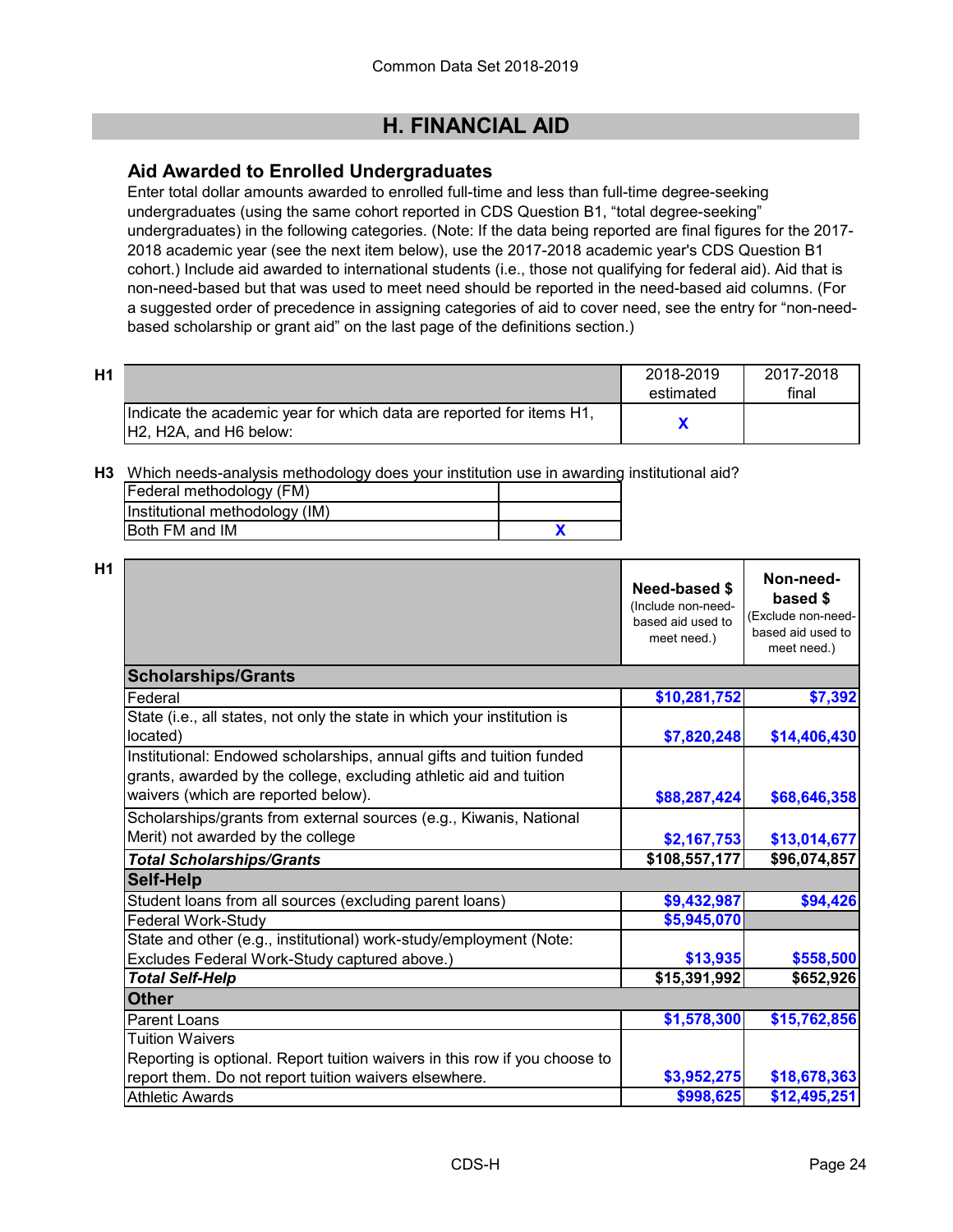**H2 Number of Enrolled Students Awarded Aid:** List the number of degree-seeking full-time and less-thanfull-time undergraduates who applied for and were awarded financial aid from any source. **Aid that is nonneed-based but that was used to meet need should be counted as need-based aid.** Numbers should reflect the cohort awarded the dollars reported in H1. Note: In the chart below, students may be counted in more than one row, and full-time freshmen should also be counted as full-time undergraduates.

|              |                                                                 | <b>First-time</b> | <b>Full-time</b> | <b>Less Than</b> |
|--------------|-----------------------------------------------------------------|-------------------|------------------|------------------|
|              |                                                                 | <b>Full-time</b>  | Undergraduate    | <b>Full-time</b> |
|              |                                                                 | <b>Freshmen</b>   | (Incl. Fresh.)   | Undergraduate    |
|              | a) Number of degree-seeking undergraduate students              |                   |                  |                  |
|              | (CDS Item B1 if reporting on Fall 2017 cohort)                  |                   |                  |                  |
|              |                                                                 | 2,342             | 10,412           | 456              |
|              | b) Number of students in line a who applied for need-           |                   |                  |                  |
|              | based financial aid                                             | 1,504             | 5,183            | 129              |
|              | c) Number of students in line <b>b</b> who were determined to   |                   |                  |                  |
|              | have financial need                                             | 1,074             | 4,251            | 117              |
|              | d) Number of students in line c who were awarded any            |                   |                  |                  |
|              | financial aid                                                   | 1,056             | 4,159            | 107              |
|              | e) Number of students in line d who were awarded any            |                   |                  |                  |
|              | need-based scholarship or grant aid                             | 818               | 3,183            | 52               |
| f)           | Number of students in line d who were awarded any               |                   |                  |                  |
|              | need-based self-help aid                                        | 609               | 2,603            | 40               |
|              | g) Number of students in line d who were awarded any            |                   |                  |                  |
|              | non-need-based scholarship or grant aid                         | 512               | 1,695            | 18               |
|              | h) Number of students in line <b>d</b> whose need was fully met |                   |                  |                  |
|              | (exclude PLUS loans, unsubsidized loans, and private            |                   |                  |                  |
|              | alternative loans)                                              | 1,048             | 3,780            | 103              |
| i)           | On average, the percentage of need that was met of              |                   |                  |                  |
|              | students who were awarded any need-based aid.                   |                   |                  |                  |
|              | Exclude any aid that was awarded in excess of need as           |                   |                  |                  |
|              | well as any resources that were awarded to replace              |                   |                  |                  |
|              | EFC (PLUS loans, unsubsidized loans, and private                |                   |                  |                  |
|              | alternative loans)                                              | 95%               | 93%              | 66%              |
| j)           | The average financial aid package of those in line d.           |                   |                  |                  |
|              | Exclude any resources that were awarded to replace              |                   |                  |                  |
|              | EFC (PLUS loans, unsubsidized loans, and private                |                   |                  |                  |
|              | alternative loans)                                              | \$41,626          | \$40,813         | \$15,400         |
| $\mathsf{k}$ | Average need-based scholarship and grant award of               |                   |                  |                  |
|              | those in line e                                                 | \$34,643          | \$33,923         | \$7,750          |
| $\vert$      | Average need-based self-help award (excluding PLUS              |                   |                  |                  |
|              | loans, unsubsidized loans, and private alternative              |                   |                  |                  |
|              | loans) of those in line f                                       | \$4,778           | \$5,859          | \$3,432          |
|              | m) Average need-based loan (excluding PLUS loans,               |                   |                  |                  |
|              | unsubsidized loans, and private alternative loans) of           |                   |                  |                  |
|              | those in line f who were awarded a need-based loan              |                   |                  |                  |
|              |                                                                 | \$2,979           | \$4,273          | \$3,070          |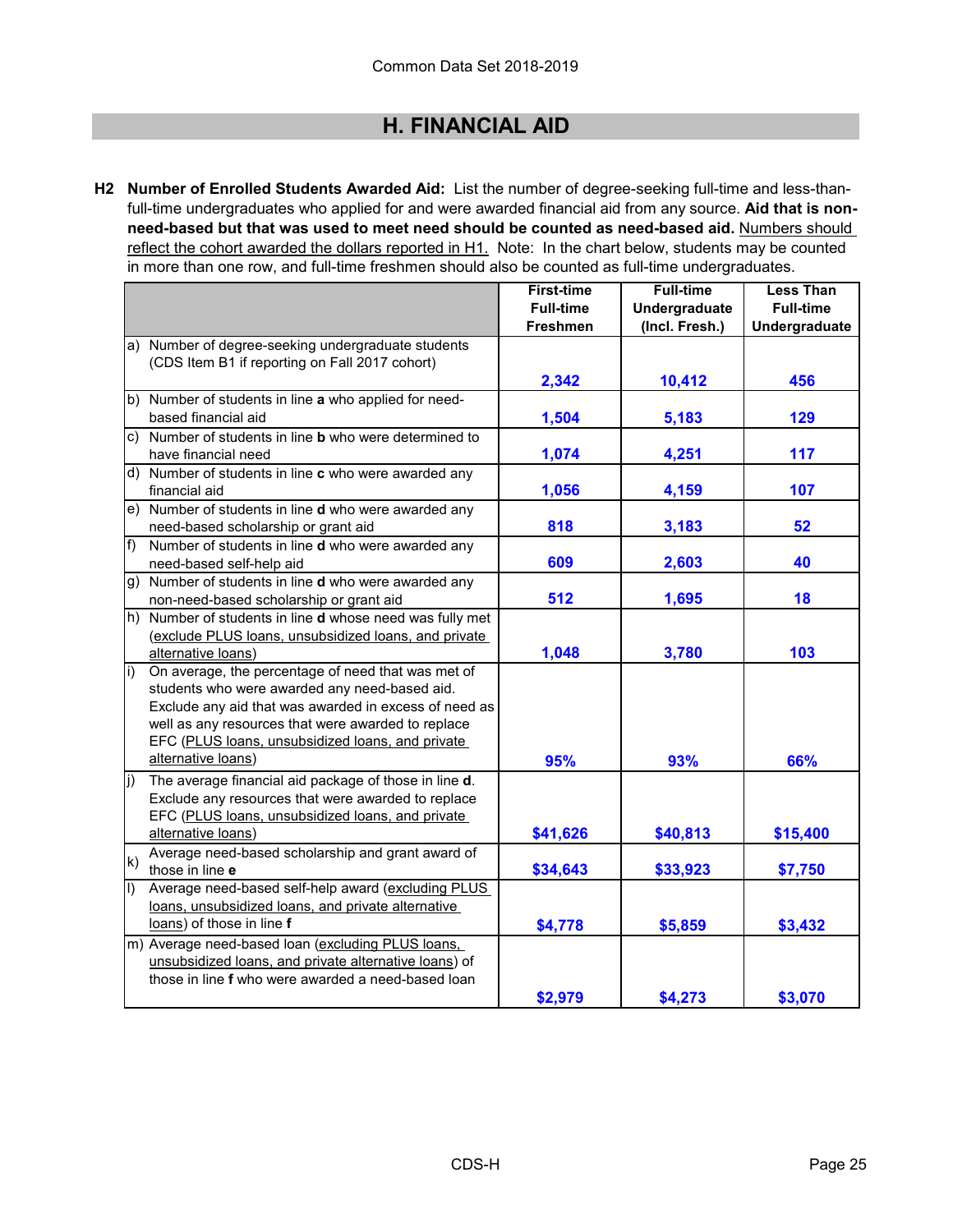**H2A Number of Enrolled Students Awarded Non-need-based Scholarships and Grants**: List the number of degree-seeking full-time and less-than-full-time undergraduates who had no financial need and who were awarded institutional non-need-based scholarship or grant aid. Numbers should reflect the cohort awarded the dollars reported in H1. Note: In the chart below, students may be counted in more than one row, and full-time freshmen should also be counted as full-time undergraduates.

| H2A |                                                                                                                                                                    | <b>First-time</b> | <b>Full-time</b> | <b>Less Than</b> |
|-----|--------------------------------------------------------------------------------------------------------------------------------------------------------------------|-------------------|------------------|------------------|
|     |                                                                                                                                                                    | <b>Full-time</b>  | <b>Undergrad</b> | <b>Full-time</b> |
|     |                                                                                                                                                                    | <b>Freshmen</b>   | (Incl. Fresh.)   | <b>Undergrad</b> |
|     | n) Number of students in line a who had no financial need<br>and who were awarded institutional non-need-based<br>scholarship or grant aid (exclude those who were |                   |                  |                  |
|     | awarded athletic awards and tuition benefits)                                                                                                                      | 701               | 3,033            | 16               |
|     | o) Average dollar amount of institutional non-need-based<br>scholarship and grant aid awarded to students in line n                                                |                   |                  |                  |
|     |                                                                                                                                                                    | \$22,653          | \$21,088         | \$8,253          |
|     | p) Number of students in line <b>a</b> who were awarded an<br>institutional non-need-based athletic scholarship or                                                 |                   |                  |                  |
|     | grant                                                                                                                                                              | 40                | 228              | 11               |
|     | q) Average dollar amount of institutional non-need-based<br>athletic scholarships and grants awarded to students in                                                |                   |                  |                  |
|     | line <b>p</b>                                                                                                                                                      | \$57,479          | \$60,355         | \$22.564         |

**H3** Incorporated into H1 above.

**Note:** These are the graduates and loan types to include and exclude in order to fill out CDS H4 and H5.

Include: \* 2018 undergraduate class: all students who started at your institution as first- time students and received a bachelor's degree between July 1, 2017 and June 30, 2018.

\* only loans made to students who borrowed

while enrolled at your institution.

\* co-signed loans.

Exclude: \* students who transferred in.

\* money borrowed at other institutions.

\* parent loans

 \* students who did not graduate or who graduated with another degree or certificate (but no bachelor's degree)

| H4 Provide the number of students in the 2018 undergraduate class who started at your    |       |
|------------------------------------------------------------------------------------------|-------|
| institution as first-time students and received a bachelor's degree between July 1, 2017 |       |
| and June 30, 2018. Exclude students who transferred into your institution                |       |
|                                                                                          | 1.877 |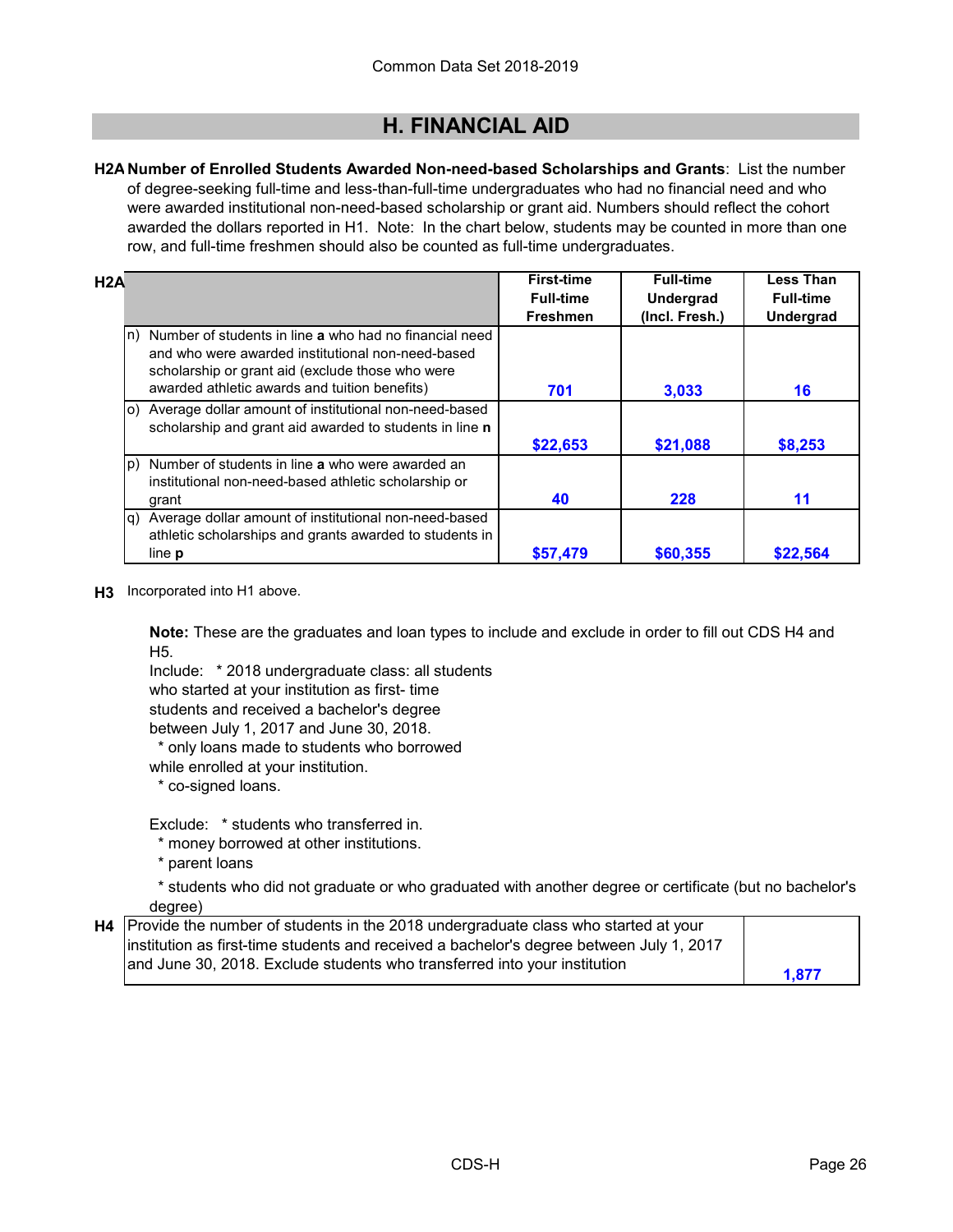**H5** Number and percent of students in class (defined in H4 above) borrowing from federal, non-federal, and any loan sources, and the average (or mean) amount borrowed. NOTE: The "Average per-undergraduate-borrower cumulative principal borrowed," is designed to provide better information about student borrowing from federal and nonfederal (institutional, state, commercial) sources. The numbers, percentages, and averages for each row should be based only on the loan source specified for the particular row. For example, the federal loans average (row b) should only be the cumulative average of federal loans and the private loans average (row e) should only be the cumulative average of private loans.

| w e) should only be the cumulative average of private loans. |                           |                    |                 |
|--------------------------------------------------------------|---------------------------|--------------------|-----------------|
|                                                              |                           |                    | undergraduate-  |
|                                                              |                           |                    | <b>borrower</b> |
|                                                              |                           | Percent of the     | cumulative      |
|                                                              | Number in the             | class (defined     | principal       |
|                                                              | class (defined in         | above) who         | borrowed from   |
|                                                              | H <sub>4</sub> above) who | borrowed from      | the types of    |
|                                                              | borrowed from             | the types of       | loans specified |
|                                                              | the types of loans        | loans specified in | in the first    |
|                                                              |                           |                    |                 |
|                                                              | specified in the          | the first column   | column (nearest |
| Source/Type of Loan                                          | first column              | (nearest $1\%$ )   | \$1)            |
| a) Any loan program: Federal Perkins, Federal Stafford       |                           |                    |                 |
| Subsidized and Unsubsidized, institutional, state,           |                           |                    |                 |
| private loans that your institution is aware of, etc.        |                           |                    |                 |
| Include both Federal Direct Student Loans and Federal        |                           |                    |                 |
| Family Education Loans.                                      | 682                       | 36%                | \$22,000        |
|                                                              |                           |                    |                 |
| b) Federal loan programs: Federal Perkins, Federal           |                           |                    |                 |
| Stafford Subsidized and Unsubsidized. Include both           |                           |                    |                 |
| Federal Direct Student Loans and Federal Family              |                           |                    |                 |
| <b>Education Loans.</b>                                      | 659                       | 35%                | \$20,690        |
| c) Institutional loan programs.                              | $\mathbf 0$               | $\mathbf 0$        | n.a.            |
| d) State loan programs.                                      | $\mathbf 0$               | $\mathbf{0}$       | n.a.            |
| e) Private student loans made by a bank or lender.           | 149                       | 8%                 | \$35,000        |

**Aid to Undergraduate Degree-seeking Nonresident Aliens** (Note: Report numbers and dollar amounts for the same academic year checked in item H1.)

**H6** Indicate your institution's policy regarding institutional scholarship and grant aid for undergraduate degreeseeking nonresident aliens:

| Institutional need-based scholarship or grant aid is available     |  |
|--------------------------------------------------------------------|--|
| Institutional non-need-based scholarship or grant aid is available |  |
| Institutional scholarship or grant aid is not available            |  |

| If institutional financial aid is available for undergraduate degree-seeking nonresident |     |
|------------------------------------------------------------------------------------------|-----|
| aliens, provide the number of undergraduate degree-seeking nonresident aliens who        |     |
| Iwere awarded need-based or non-need-based aid:                                          | 302 |

| Average dollar amount of institutional financial aid awarded to undergraduate degree- |          |
|---------------------------------------------------------------------------------------|----------|
| seeking nonresident aliens:                                                           | \$28.679 |
|                                                                                       |          |

| Total dollar amount of institutional financial aid awarded to undergraduate degree- |             |
|-------------------------------------------------------------------------------------|-------------|
| seeking nonresident aliens:                                                         | \$8,661,104 |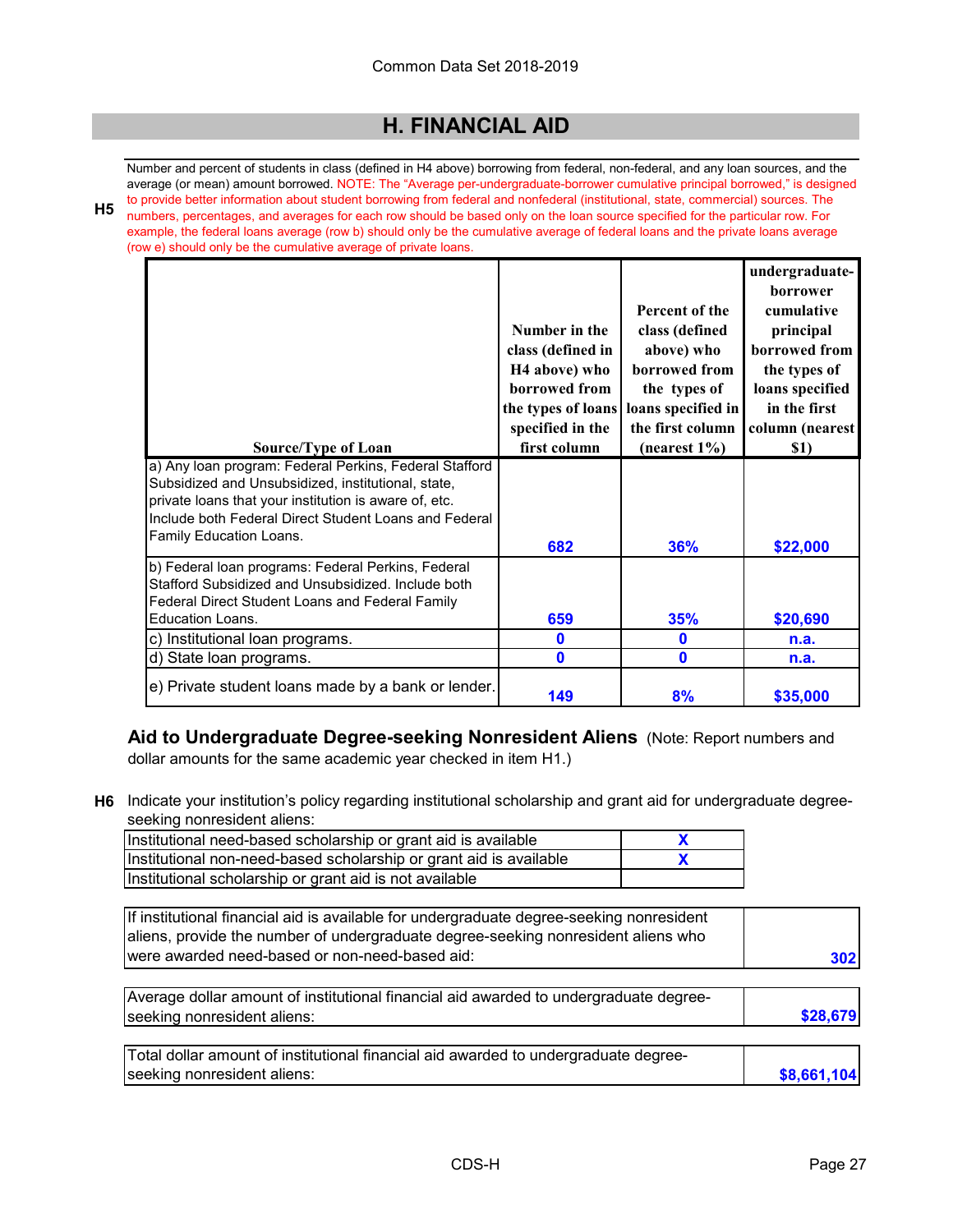**H7** Check off all financial aid forms nonresident alien first-year financial aid applicants must submit:

| Institution's own financial aid form              |  |
|---------------------------------------------------|--|
| <b>ICSS/Financial Aid PROFILE</b>                 |  |
| International Student's Financial Aid Application |  |
| International Student's Certification of Finances |  |
| Other (specify):                                  |  |
|                                                   |  |

### **Process for First-Year/Freshman Students**

**H8** Check off all financial aid forms domestic first-year (freshman) financial aid applicants must submit:

| IFAFSA                                                  |  |
|---------------------------------------------------------|--|
| Institution's own financial aid form                    |  |
| <b>CSS/Financial Aid PROFILE</b>                        |  |
| <b>State aid form</b>                                   |  |
| Noncustodial PROFILE                                    |  |
| <b>Business/Farm Supplement</b>                         |  |
| Other (specify): All Student/Parent W-2's, Individual & |  |
| <b>Corporate Income Tax Returns</b>                     |  |

#### **H9** Indicate filing dates for first-year (freshman) students:

| Priority date for filing required financial aid forms:             | January 1       |
|--------------------------------------------------------------------|-----------------|
| Deadline for filing required financial aid forms:                  | <b>April 15</b> |
| No deadline for filing required forms (applications processed on a |                 |
| rolling basis):                                                    |                 |

**H10** Indicate notification dates for first-year (freshman) students (answer a or b):

| a) Students notified on or about (date): |            |    |
|------------------------------------------|------------|----|
|                                          | Yes        | Nο |
| b) Students notified on a rolling basis: |            |    |
| If yes, starting date:                   | January 20 |    |

### **H11** Indicate reply dates:

| Students must reply by (date): | May 1                  |  |
|--------------------------------|------------------------|--|
| or within                      | weeks of notification. |  |

### **Types of Aid Available**

Please check off all types of aid available to undergraduates at your institution:

**H12** Loans

| FEDERAL DIRECT STUDENT LOAN PROGRAM (DIRECT LOAN) |   |
|---------------------------------------------------|---|
| <b>Direct Subsidized Stafford Loans</b>           | X |
| Direct Unsubsidized Stafford Loans                |   |
| <b>Direct PLUS Loans</b>                          |   |
|                                                   |   |
| <b>Federal Perkins Loans</b>                      |   |
| <b>Federal Nursing Loans</b>                      |   |
| State Loans                                       |   |
| College/university loans from institutional funds | X |
| Other (specify):                                  |   |
|                                                   |   |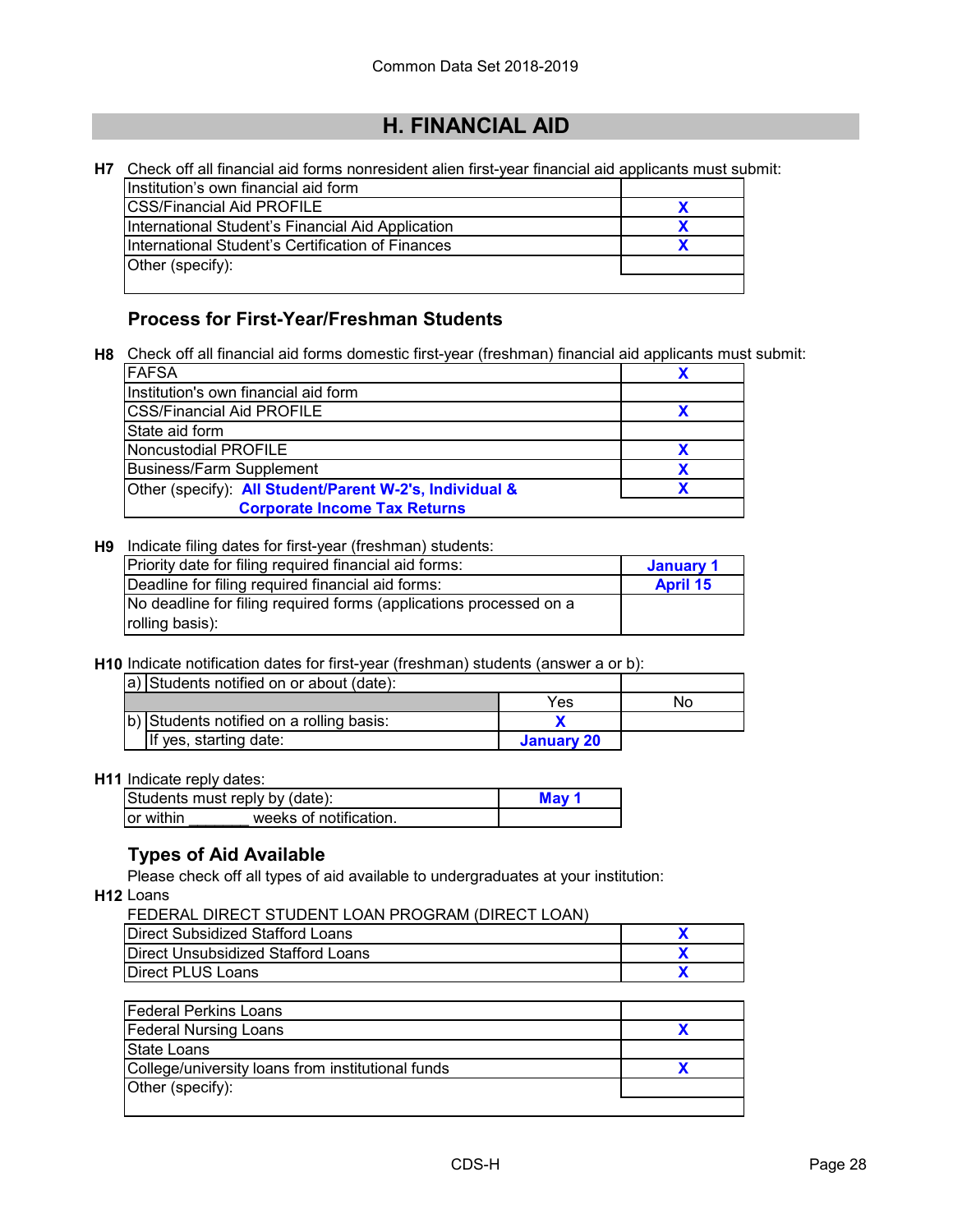#### **H13** Scholarships and Grants

| NEED-BASED:                                                          |  |
|----------------------------------------------------------------------|--|
| <b>Federal Pell</b>                                                  |  |
| <b>SEOG</b>                                                          |  |
| State scholarships/grants                                            |  |
| Private scholarships                                                 |  |
| College/university scholarship or grant aid from institutional funds |  |
| United Negro College Fund                                            |  |
| <b>Federal Nursing Scholarship</b>                                   |  |
| Other (specify):                                                     |  |
|                                                                      |  |

**H14** Check off criteria used in awarding institutional aid. Check all that apply.

|                          | Non-Need Based | Need-Based |
|--------------------------|----------------|------------|
| Academics                | Х              |            |
| Alumni affiliation       |                | χ          |
| Art                      |                | χ          |
| Athletics                | X              |            |
| Job skills               |                | X          |
| <b>ROTC</b>              | χ              |            |
| Leadership               |                | X          |
| Minority status          |                | χ          |
| Music/drama              | X              |            |
| Religious affiliation    |                |            |
| State/district residency | v              | X          |

**H15** If your institution has recently implemented any major financial aid policy, program, or initiative to make your institution more affordable to incoming students such as replacing loans with grants, or waiving costs for families below a certain income level please provide details below:

**Moving toward meeting 100% of a student's demonstrated need using Institutional Methodology (IM).**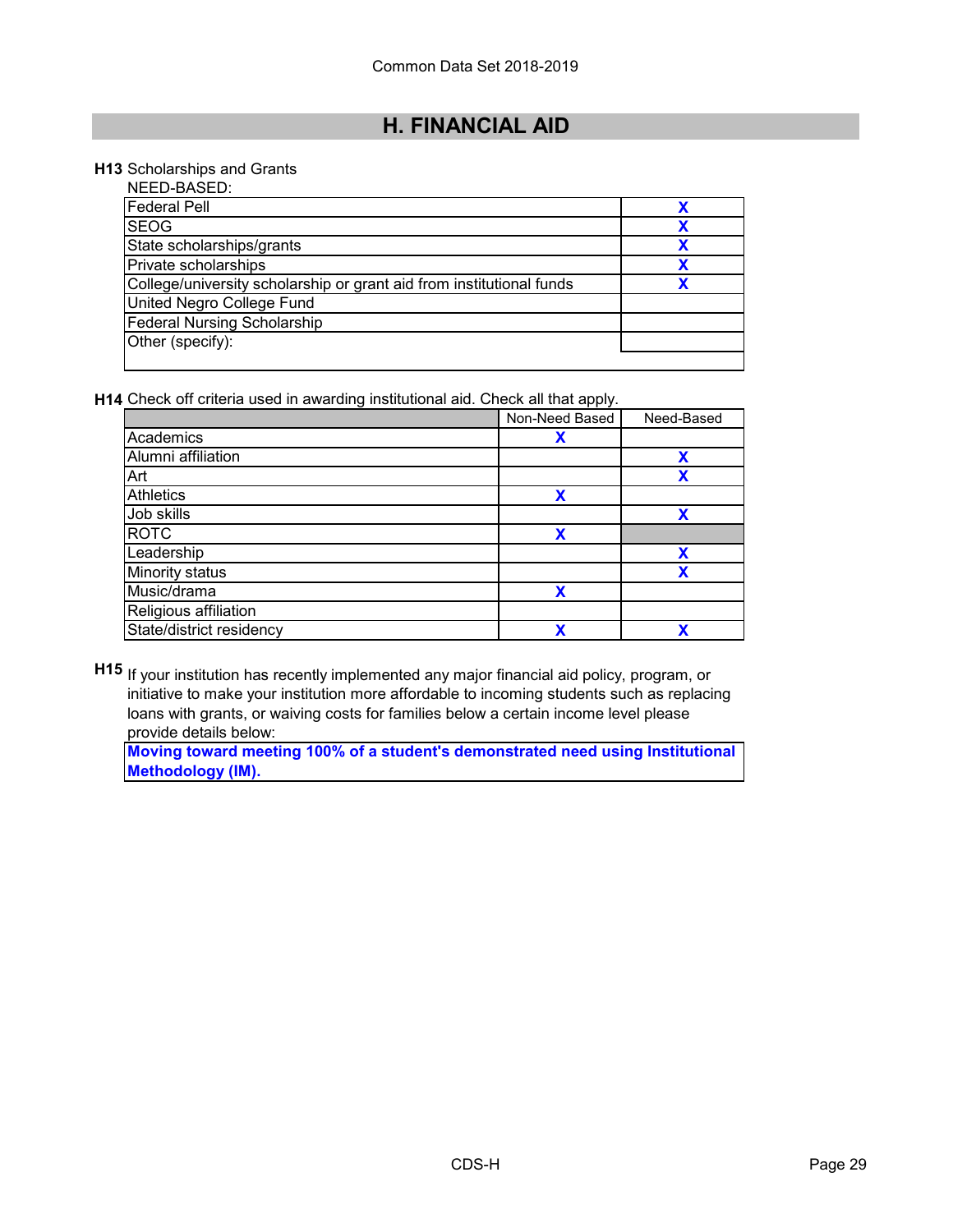# **I. INSTRUCTIONAL FACULTY AND CLASS SIZE**

#### **Please report the number of instructional faculty members in each category for Fall 2018. Include faculty who are on your institution's payroll on the census date your institution uses for IPEDS/AAUP.**

#### **I1**

The following definition of full-time instructional faculty is used by the American Association of University Professors (AAUP) in its annual Faculty Compensation Survey (the part time definitions are not used by AAUP). Instructional Faculty is defined as those members of the instructional-research staff whose major regular assignment is instruction, including those with released time for research. Use the chart below to determine inclusions and exclusions:

|                                                                                                                                                                                                                                                  | Full-time | Part-time                                                                       |
|--------------------------------------------------------------------------------------------------------------------------------------------------------------------------------------------------------------------------------------------------|-----------|---------------------------------------------------------------------------------|
| (a) instructional faculty in preclinical and clinical medicine, faculty who are not paid (e.g., Exclude<br>those who donate their services or are in the military), or research-only faculty, post-<br>doctoral fellows, or pre-doctoral fellows |           | Include only if<br>they teach one<br>or more non-<br>clinical credit<br>courses |
| (b) administrative officers with titles such as dean of students, librarian, registrar, coach,<br>and the like, even though they may devote part of their time to classroom instruction and<br>may have faculty status                           | Exclude   | Include if they<br>teach one or<br>more non-<br>clinical credit<br>courses      |
| (c) other administrators/staff who teach one or more non-clinical credit courses even<br>though they do not have faculty status                                                                                                                  | Exclude   | Include                                                                         |
| (d) undergraduate or graduate students who assist in the instruction of courses, but<br>have titles such as teaching assistant, teaching fellow, and the like                                                                                    | Exclude   | Exclude                                                                         |
| (e) faculty on sabbatical or leave with pay                                                                                                                                                                                                      | Include   | Exclude                                                                         |
| (f) faculty on leave without pay                                                                                                                                                                                                                 | Exclude   | Exclude                                                                         |
| (g) replacement faculty for faculty on sabbatical leave or leave with pay                                                                                                                                                                        | Exclude   | Include                                                                         |

*Full-time instructional faculty:* faculty employed on a full-time basis for instruction (including those with released time for research)

*Part-time instructional faculty:* Adjuncts and other instructors being paid solely for part-time classroom instruction. Also includes full-time faculty teaching less than two semesters, three quarters, two trimesters, or two four-month sessions. Employees who are not considered full-time instructional faculty but who teach one or more non-clinical credit courses may be counted as part-time faculty.

*Minority faculty: includes faculty who designate themselves as Black, non-Hispanic; American Indian or Alaska Native; Asian, Native Hawaiian or other Pacific Islander, or Hispanic.* 

*Doctorate: includes such degrees as Doctor of Philosophy, Doctor of Education, Doctor of Juridical Science, and Doctor of Public Health in any field such as arts, sciences, education, engineering, business, and public administration. Also includes terminal degrees formerly designated as "first professional," including dentistry (DDS or DMD), medicine (MD), optometry (OD), osteopathic medicine (DO), pharmacy (DPharm or BPharm), podiatric medicine (DPM), veterinary medicine (DVM), chiropractic (DC or DCM), or law (JD).*

*Terminal degree:* the highest degree in a field: example, M. Arch (architecture) and MFA (master of fine arts).

|              |                                                                    | Full-Time | Part-Time | Total |
|--------------|--------------------------------------------------------------------|-----------|-----------|-------|
| la)          | Total number of instructional faculty                              | 1,125     | 502       | 1,627 |
| b)           | Total number who are members of minority groups                    | 404       | 232       | 636   |
| [c           | Total number who are women                                         | 456       | 236       | 692   |
| $\mathsf{d}$ | Total number who are men                                           | 669       | 266       | 935   |
| le)          | Total number who are nonresident aliens (international)            | 62        | 17        | 79    |
| f)           | Total number with doctorate, or other terminal degree              | 966       | 286       | 1,252 |
| lg)          | Total number whose highest degree is a master's but not a terminal |           |           |       |
|              | master's                                                           | 135       | 148       | 283   |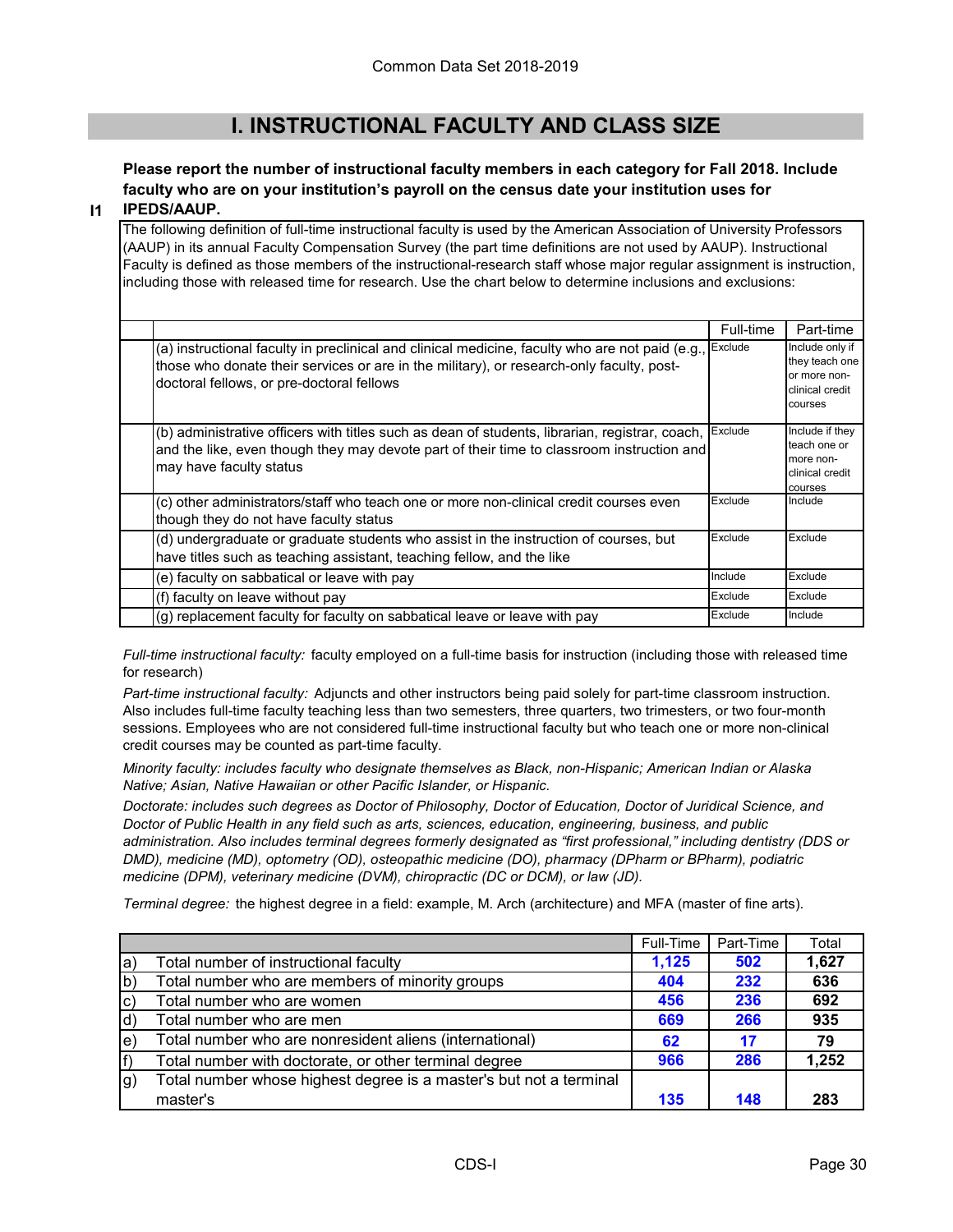# **I. INSTRUCTIONAL FACULTY AND CLASS SIZE**

| lh) | Total number whose highest degree is a bachelor's              |    |     | 68  |
|-----|----------------------------------------------------------------|----|-----|-----|
| li) | Total number whose highest degree is unknown or other (Note:   |    |     |     |
|     | Items $f, g, h$ , and i must sum up to item $a$ .)             |    |     | -24 |
|     | Total number in stand-alone graduate/ professional programs in |    |     |     |
| J)  | which faculty teach virtually only graduate-level students     | 89 | 158 | 247 |

### **I2 Student to Faculty Ratio**

Report the Fall 2018 ratio of full-time equivalent students (full-time plus 1/3 part time) to full-time equivalent instructional faculty (full time plus 1/3 part time). In the ratio calculations, exclude both faculty and students in stand-alone graduate or professional programs such as medicine, law, veterinary, dentistry, social work, business, or public health in which faculty teach virtually only graduate-level students. Do not count undergraduate or graduate student teaching assistants as faculty.

| <b>Fall 2018 Student to Faculty ratio</b> | <b>l</b> to | (based on l | 13,969 students   |
|-------------------------------------------|-------------|-------------|-------------------|
|                                           |             | and∣        | $1,358$ faculty). |

#### **I3 Undergraduate Class Size**

In the table below, please use the following definitions to report information about the size of classes and class sections offered in the Fall 2018 term.

*Class Sections:* A class section is an organized course offered for credit, identified by discipline and number, meeting at a stated time or times in a classroom or similar setting, and not a subsection such as a laboratory or discussion session. Undergraduate class sections are defined as any sections in which at least one degree-seeking undergraduate student is enrolled for credit. Exclude distance learning classes and noncredit classes and individual instruction such as dissertation or thesis research, music instruction, or one-to-one readings. Exclude students in independent study, co-operative programs, internships, foreign language taped tutor sessions, practicums, and all students in one-on-one classes. Each class section should be counted only once and should not be duplicated because of course catalog cross-listings.

*Class Subsections:* A class subsection includes any subsection of a course, such as laboratory, recitation, and discussion subsections that are supplementary in nature and are scheduled to meet separately from the lecture portion of the course. Undergraduate subsections are defined as any subsections of courses in which degree-seeking undergraduate students enrolled for credit. As above, exclude noncredit classes and individual instruction such as dissertation or thesis research, music instruction, or one-to-one readings. Each class subsection should be counted only once and should not be duplicated because of cross-listings.

Using the above definitions, please report for each of the following class-size intervals the number of class sections and class subsections offered in Fall 2018. For example, a lecture class with 800 students who met at another time in 40 separate labs with 20 students should be counted once in the "100+" column in the class section column and 40 times under the "20-29" column of the class subsections table.

| <u>UNUSIYIYYU OMOS ULU IDIVIYU MUMDUSI</u> |         |           |           |           |       |       |        |       |
|--------------------------------------------|---------|-----------|-----------|-----------|-------|-------|--------|-------|
| <b>CLASS</b>                               | $2 - 9$ | $10 - 19$ | $20 - 29$ | $30 - 39$ | 40-49 | 50-99 | $100+$ | Total |
| <b>SECTIONS</b>                            | 307     | 659       | 375       | 251       | 170   | 131   | 34     | 1,927 |
|                                            |         |           |           |           |       |       |        |       |
| <b>CLASS SUB-</b>                          | $2-9$   | $10 - 19$ | $20 - 29$ | $30 - 39$ | 40-49 | 50-99 | $100+$ | Total |
| <b>SECTIONS</b>                            | 201     | 174       | 159       | 28        | 14    |       |        | 583   |

### **Number of Class Sections with Undergraduates Enrolled**

**Undergraduate Class Size (provide numbers)**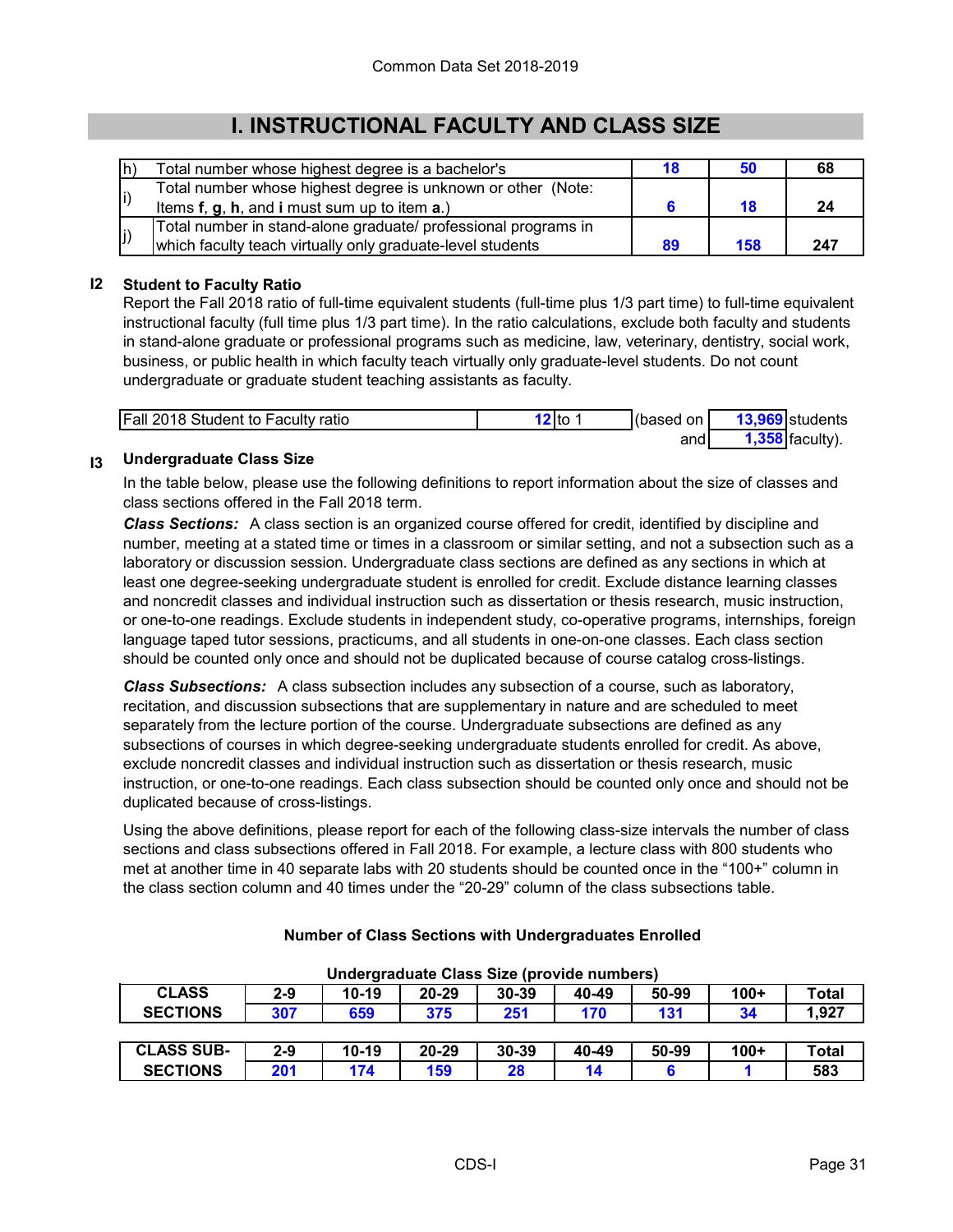### **J. DEGREES CONFERRED**

#### **J1 Degrees conferred between July 1, 2017 and June 30, 2018**

For each of the following discipline areas, provide the percentage of diplomas/certificates, associate, and bachelor's degrees awarded. To determine the percentage, use majors, not headcount (e.g., students with one degree but a double major will be represented twice). Calculate the percentage from your institution's IPEDS Completions by using the sum of 1st and 2nd majors for each CIP code as the numerator and the sum of the Grand Total by 1st Majors and the Grand Total by 2nd major as the denominator. If you prefer, you can compute the percentages using 1st majors only.

| Category                                        | Diploma/<br><b>Certificates</b> | <b>Associate</b> | <b>Bachelor's</b> | <b>CIP 2010 Categories</b><br>to Include |  |
|-------------------------------------------------|---------------------------------|------------------|-------------------|------------------------------------------|--|
| Agriculture                                     |                                 |                  |                   |                                          |  |
| Natural resources and conservation              | 17%                             |                  | $1\%$             | $\overline{\mathbf{3}}$                  |  |
| Architecture                                    | 17%                             |                  | $1\%$             | $\overline{4}$                           |  |
| Area, ethnic, and gender studies                |                                 |                  | 0%                | 5                                        |  |
| Communication/journalism                        |                                 |                  | 8%                | $\overline{9}$                           |  |
| Communication technologies                      |                                 |                  |                   | 10                                       |  |
| Computer and information sciences               | 17%                             |                  | 2%                | 11                                       |  |
| Personal and culinary services                  |                                 |                  |                   | 12                                       |  |
| Education                                       |                                 |                  | $1\%$             | 13                                       |  |
| Engineering                                     |                                 |                  | 10%               | 14                                       |  |
| Engineering technologies                        |                                 |                  |                   | 15                                       |  |
| Foreign languages, literatures, and linguistics |                                 |                  | 0%                | 16                                       |  |
| Family and consumer sciences                    |                                 |                  | 0%                | 19                                       |  |
| Law/legal studies                               |                                 |                  | $1\%$             | 22                                       |  |
| English                                         |                                 |                  | $1\%$             | 23                                       |  |
| Liberal arts/general studies                    |                                 |                  | $1\%$             | 24                                       |  |
| Library science                                 |                                 |                  |                   | $\overline{25}$                          |  |
| Biological/life sciences                        |                                 |                  | 15%               | 26                                       |  |
| Mathematics and statistics                      |                                 |                  | $1\%$             | 27                                       |  |
| Military science and military technologies      |                                 |                  |                   | 28 & 29                                  |  |
| Interdisciplinary studies                       |                                 |                  | 0%                | 30                                       |  |
| Parks and recreation                            |                                 |                  | $1\%$             | $\overline{31}$                          |  |
| Philosophy and religious studies                |                                 |                  | $1\%$             | 38                                       |  |
| Theology and religious vocations                |                                 |                  |                   | 39                                       |  |
| Physical sciences                               |                                 |                  | 2%                | 40                                       |  |
| Science technologies                            |                                 |                  |                   | 41                                       |  |
| Psychology                                      |                                 |                  | 5%                | $\overline{42}$                          |  |
| Homeland Security, law enforcement,             |                                 |                  |                   | 43                                       |  |
| firefighting, and protective services           |                                 |                  |                   |                                          |  |
| Public administration and social services       |                                 |                  |                   | 44                                       |  |
| Social sciences                                 |                                 |                  | 10%               | 45                                       |  |
| Construction trades                             |                                 |                  |                   | 46                                       |  |
| Mechanic and repair technologies                |                                 |                  |                   | $\overline{47}$                          |  |
| Precision production                            |                                 |                  |                   | $\overline{48}$                          |  |
| Transportation and materials moving             |                                 |                  |                   | $\overline{49}$                          |  |
| Visual and performing arts                      | 33%                             |                  | 6%                | 50                                       |  |
| Health professions and related programs         |                                 |                  | 11%               | 51                                       |  |
| Business/marketing                              | 17%                             |                  | 21%               | 52                                       |  |
| History                                         |                                 |                  | $1\%$             | 54                                       |  |
| Other                                           |                                 |                  |                   |                                          |  |
| TOTAL (should = 100%)                           | 100%                            | $0\%$            | 100%              |                                          |  |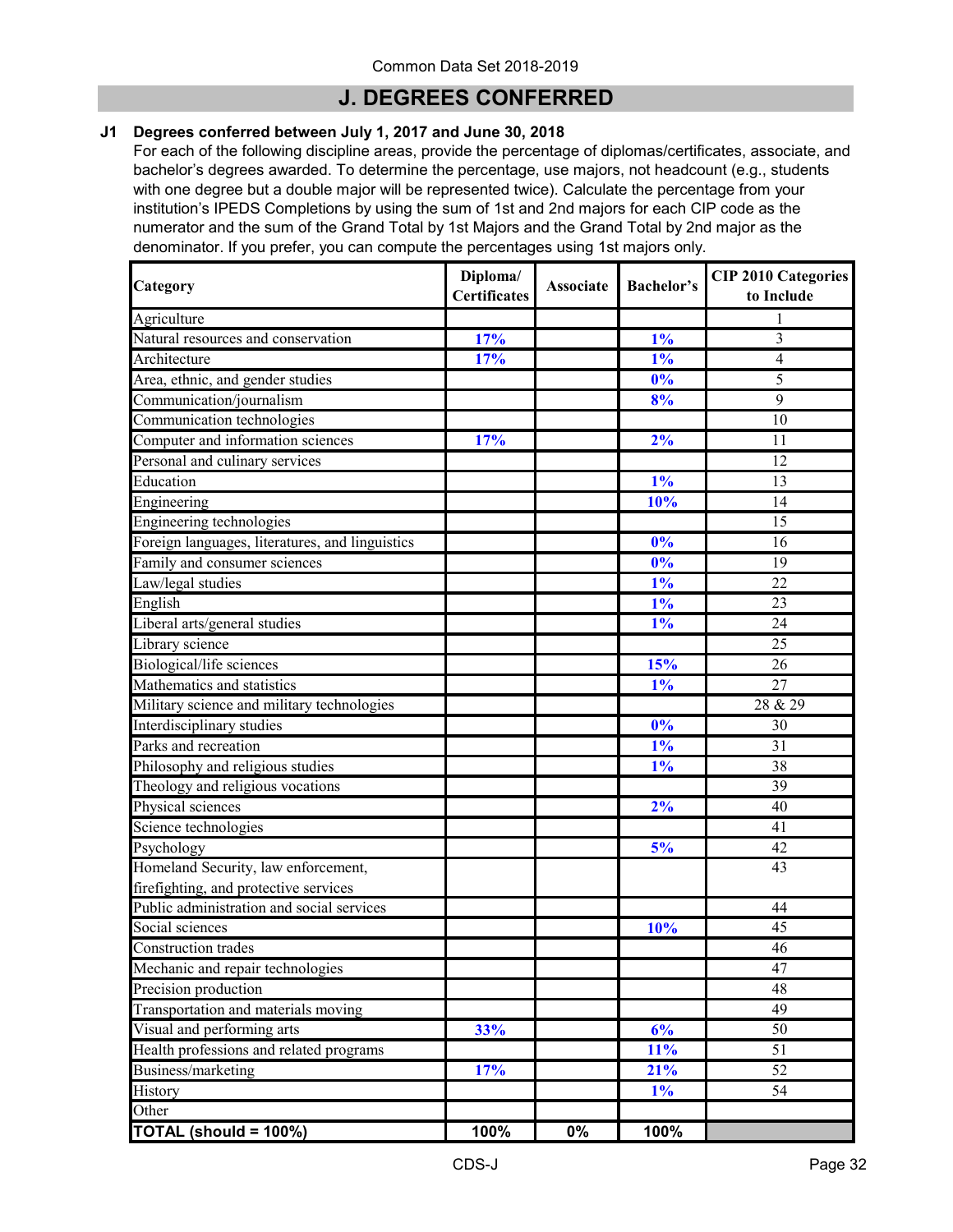### **Summary of Changes for the 2018-2019 Common Data Set**

### **1. SAT Updates in Section C**

*Section C9 has been updated to no longer collect the 25 th and 75 th percentile score ranges for the SAT Essay* **C9.**

| Assessment                             | 25th Percentile<br><b>Score</b> | <b>75th Percentile</b><br><b>Score</b> |  |  |
|----------------------------------------|---------------------------------|----------------------------------------|--|--|
| SAT Evidence-Based Reading and Writing |                                 |                                        |  |  |
| <b>SAT Math</b>                        |                                 |                                        |  |  |
| <b>ACT Composite</b>                   |                                 |                                        |  |  |
| <b>ACT Math</b>                        |                                 |                                        |  |  |
| <b>ACT</b> English                     |                                 |                                        |  |  |
| <b>ACT Writing</b>                     |                                 |                                        |  |  |

#### **2. Additional questions in Section D**

*The following subsection has been added to section D*

#### **Military Service Transfer Credit Policies**

| D18.                        | Does your institution accept the following military/veteran transfer credits:<br>American Council on Education (ACE)                                   | Yes No |  |  |  |  |
|-----------------------------|--------------------------------------------------------------------------------------------------------------------------------------------------------|--------|--|--|--|--|
|                             | College Level Examination Program (CLEP)                                                                                                               | Yes No |  |  |  |  |
|                             | DANTES Subject Standardized Tests (DSST)                                                                                                               | Yes No |  |  |  |  |
| D19.<br>Number              | Maximum number of credits or courses that may be transferred based on military<br>Unit type                                                            |        |  |  |  |  |
| D <sub>20</sub> .<br>Number | Maximum number of credits or courses that may be transferred based on Department of<br>Unit type                                                       |        |  |  |  |  |
| D21.                        | Are the military/veteran credit transfer policies published on your website? Yes No<br>If yes, please provide the URL where the policy can be located: |        |  |  |  |  |

**D22.** Describe other military/veteran transfer credit policies unique to your institution:

\_\_\_\_\_\_\_\_\_\_\_\_\_\_\_\_\_\_\_\_\_\_\_\_\_\_\_\_\_\_\_\_\_\_\_\_\_\_\_\_\_\_\_\_\_\_\_\_\_\_\_\_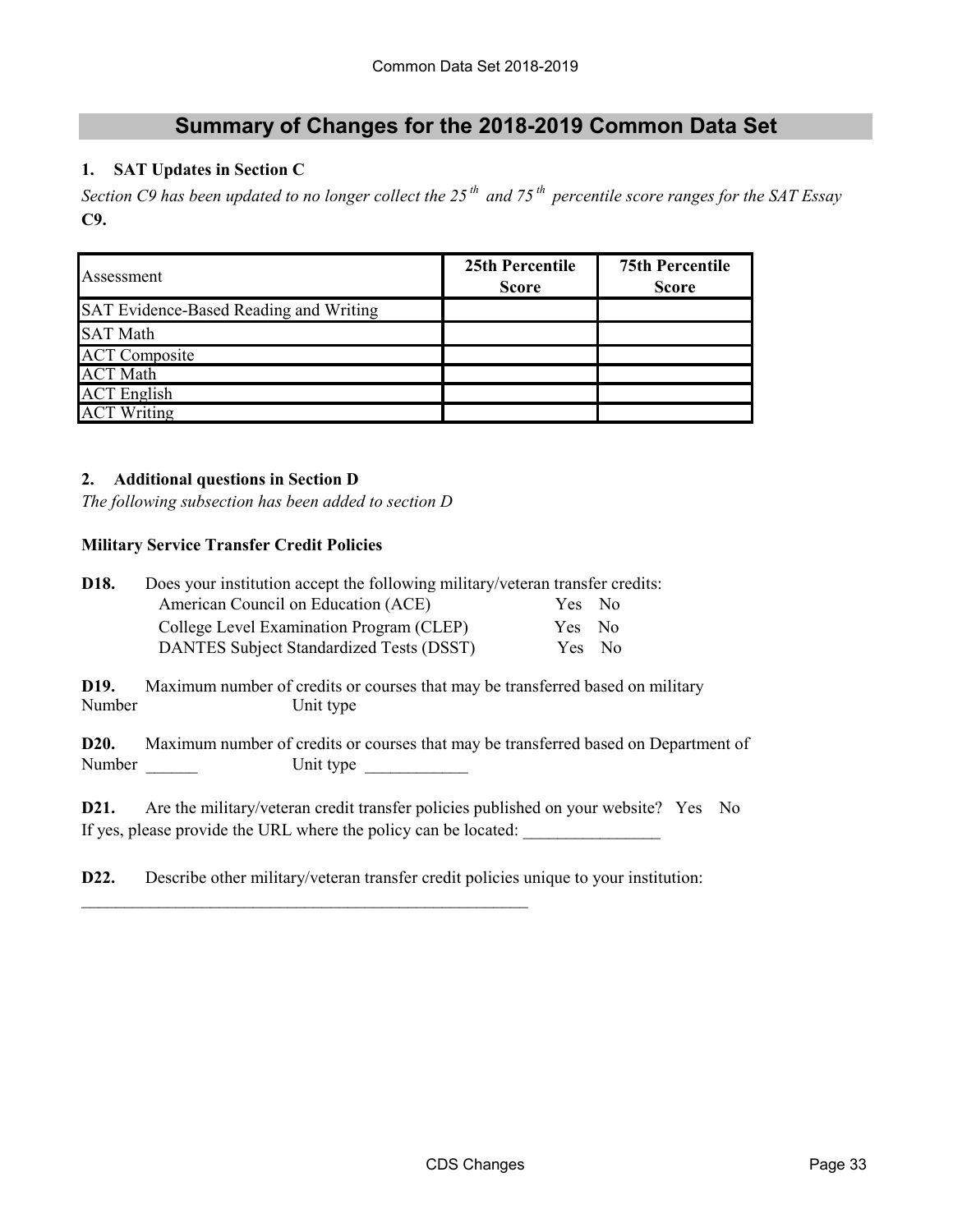**All definitions related to the financial aid section appear at the end of the Definitions document.**

Items preceded by an asterisk (\*) represent definitions agreed to among publishers which do not appear on the CDS document but may be present on individual publishers' surveys.

**\* Academic advisement:** Plan under which each student is assigned to a faculty member or a trained adviser, who, through regular meetings, helps the student plan and implement immediate and long-term academic and vocational goals.

**Accelerated program:** Completion of a college program of study in fewer than the usual number of years, most often by attending summer sessions and carrying extra courses during the regular academic term**.**

**Admitted student:** Applicant who is offered admission to a degree-granting program at your institution. **\* Adult student services:** Admission assistance, support, orientation, and other services expressly for adults

who have started college for the first time, or who are re-entering after a lapse of a few years.

**American Indian or Alaska Native:** A person having origins in any of the original peoples of North and South America (including Central America) and maintaining tribal affiliation or community attachment.

**Applicant (first-time, first year):** An individual who has fulfilled the institution's requirements to be considered for admission (including payment or waiving of the application fee, if any) and who has been notified of one of the following actions: admission, nonadmission, placement on waiting list, or application withdrawn (by applicant or institution).

**Application fee:** That amount of money that an institution charges for processing a student's application for acceptance. This amount is *not* creditable toward tuition and required fees, nor is it refundable if the student is not admitted to the institution.

**Asian:** A person having origins in any of the original peoples of the Far East, Southeast Asia, or the Indian subcontinent, including, for example, Cambodia, China, India, Japan, Korea, Malaysia, Pakistan, the Philippine Islands, Thailand, and Vietnam.

**Associate degree:** An award that normally requires at least two but less than four years of full-time equivalent college work.

**Bachelor's degree:** An award (baccalaureate or equivalent degree, as determined by the Secretary of the U.S. Department of Education) that normally requires at least four years but *not* more than five years of fulltime equivalent college-level work. This includes ALL bachelor's degrees conferred in a five-year cooperative (work-study plan) program. (A cooperative plan provides for alternate class attendance and employment in business, industry, or government; thus, it allows students to combine actual work experience with their college studies.) Also, it includes bachelor's degrees in which the normal four years of work are completed in three years.

**Black or African American:** A person having origins in any of the black racial groups of Africa. **Board (charges):** Assume average cost for 19 meals per week or the maximum meal plan.

**Books and supplies (costs):** Average cost of books and supplies. Do not include unusual costs for special groups of students (e.g., engineering or art majors), unless they constitute the majority of students at your institution.

**Calendar system:** The method by which an institution structures most of its courses for the academic year.

**Campus Ministry:** Religious student organizations (denominational or nondenominational) devoted to fostering religious life on college campuses. May also refer to Campus Crusade for Christ, an interdenominational Christian organization.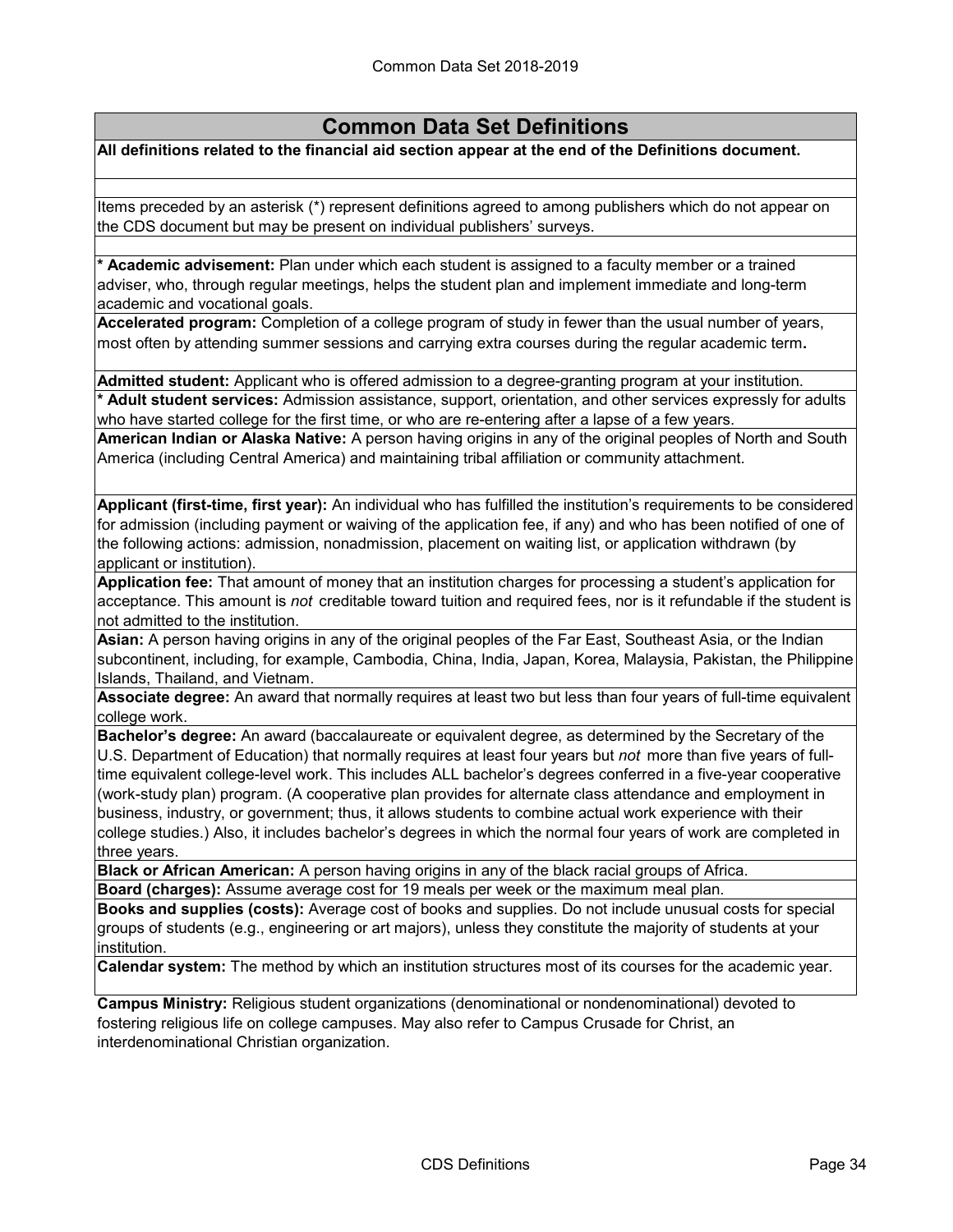#### **All definitions related to the financial aid section appear at the end of the Definitions document.**

**\* Career and placement services:** A range of services, including (often) the following: coordination of visits of employers to campus; aptitude and vocational testing; interest inventories, personal counseling; help in resume writing, interviewing, launching the job search; listings for those students desiring employment and those seeking permanent positions; establishment of a permanent reference folder; career resource materials.

#### **Carnegie units:** One year of study or the equivalent in a secondary school subject.

**Certificate:** See **Postsecondary award, certificate, or diploma.**

**Class rank:** The relative numerical position of a student in his or her graduating class, calculated by the high school on the basis of grade-point average, whether weighted or unweighted.

**College-preparatory program:** Courses in academic subjects (English, history and social studies, foreign languages, mathematics, science, and the arts) that stress preparation for college or university study.

**Common Application:** The standard application form distributed by the National Association of Secondary School Principals for a large number of private colleges who are members of the Common Application Group.

**\* Community service program:** Referral center for students wishing to perform volunteer work in the community or participate in volunteer activities coordinated by academic departments.

**Commuter:** A student who lives off campus in housing that is not owned by, operated by, or affiliated with the college. This category includes students who commute from home and students who have moved to the area to attend college.

**Contact hour:** A unit of measure that represents an hour of scheduled instruction given to students. Also referred to as clock hour.

**Continuous basis (for program enrollment):** A calendar system classification that is used by institutions that enroll students at any time during the academic year. For example, a cosmetology school or a word processing school might allow students to enroll and begin studies at various times, with no requirement that classes begin on a certain date.

**Cooperative education program:** A program that provides for alternate class attendance and employment in business, industry, or government.

**Cooperative housing:** College-owned, -operated, or -affiliated housing in which students share room and board expenses and participate in household chores to reduce living expenses.

**\* Counseling service:** Activities designed to assist students in making plans and decisions related to their education, career, or personal development.

**Credit:** Recognition of attendance or performance in an instructional activity (course or program) that can be applied by a recipient toward the requirements for a degree, diploma, certificate, or other formal award.

**Credit course:** A course that, if successfully completed, can be applied toward the number of courses required for achieving a degree, diploma, certificate, or other formal award.

**Credit hour:** A unit of measure representing an hour (50 minutes) of instruction over a 15-week period in a semester or trimester system or a 10-week period in a quarter system. It is applied toward the total number of hours needed for completing the requirements of a degree, diploma, certificate, or other formal award.

**Cross-registration:** A system whereby students enrolled at one institution may take courses at another institution without having to apply to the second institution.

**Deferred admission:** The practice of permitting admitted students to postpone enrollment, usually for a period of one academic term or one year.

**Degree:** An award conferred by a college, university, or other postsecondary education institution as official recognition for the successful completion of a program of studies.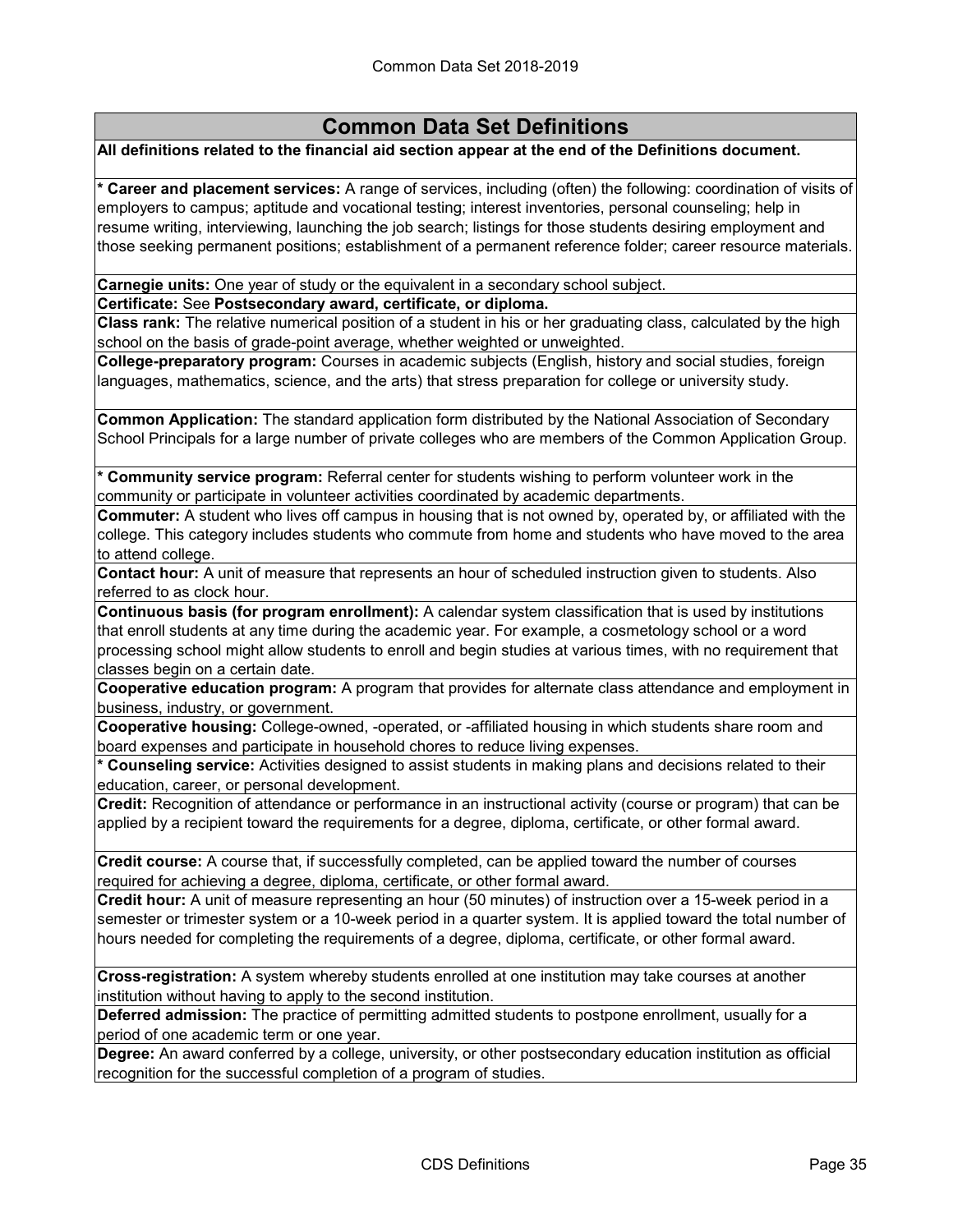#### **All definitions related to the financial aid section appear at the end of the Definitions document.**

**Degree-seeking students:** Students enrolled in courses for credit who are recognized by the institution as seeking a degree or formal award. At the undergraduate level, this is intended to include students enrolled in vocational or occupational programs.

**Differs by program (calendar system):** A calendar system classification that is used by institutions that have occupational/vocational programs of varying length. These schools may enroll students at specific times depending on the program desired. For example, a school might offer a two-month program in January, March, May, September, and November; and a three-month program in January, April, and October.

**Diploma:** See **Postsecondary award, certificate, or diploma.**

**Distance learning:** An option for earning course credit at off-campus locations via cable television, internet, satellite classes, videotapes, correspondence courses, or other means.

**Doctor's degree-research/scholarship:** A Ph.D. or other doctor's degree that requires advanced work beyond the master's level, including the preparation and defense of a dissertation based on original research, or the planning and execution of an original project demonstrating substantial artistic or scholarly achievement. Some examples of this type of degree may include Ed.D., D.M.A., D.B.A., D.Sc., D.A., or D.M, and others, as designated by the awarding institution.

**Doctor's degree-professional practice:** A doctor's degree that is conferred upon completion of a program providing the knowledge and skills for the recognition, credential, or license required for professional practice. The degree is awarded after a period of study such that the total time to the degree, including both preprofessional and professional preparation, equals at least six full-time equivalent academic years. Some of these degrees were formerly classified as "first-professional" and may include: Chiropractic (D.C. or D.C.M.); Dentistry (D.D.S. or D.M.D.); Law (L.L.B. or J.D.); Medicine (M.D.); Optometry (O.D.); Osteopathic Medicine (D.O); Pharmacy (Pharm.D.); Podiatry (D.P.M., Pod.D., D.P.); or, Veterinary Medicine (D.V.M.), and others, as designated by the awarding institution.

**Doctor's degree-other:** A doctor's degree that does not meet the definition of a doctor's degree research/scholarship or a doctor's degree - professional practice.

**Double major:** Program in which students may complete two undergraduate programs of study simultaneously.

**Dual enrollment:** A program through which high school students may enroll in college courses while still enrolled in high school. Students are not required to apply for admission to the college in order to participate.

**Early action plan:** An admission plan that allows students to apply and be notified of an admission decision well in advance of the regular notification dates. If admitted, the candidate is not committed to enroll; the student may reply to the offer under the college's regular reply policy.

**Early admission:** A policy under which students who have not completed high school are admitted and enroll full time in college, usually after completion of their junior year.

**Early decision plan:** A plan that permits students to apply and be notified of an admission decision (and financial aid offer if applicable) well in advance of the regular notification date. Applicants agree to accept an offer of admission and, if admitted, to withdraw their applications from other colleges. There are three possible decisions for early decision applicants: admitted, denied, or not admitted but forwarded for consideration with the regular applicant pool, without prejudice.

**English as a Second Language (ESL):** A course of study designed specifically for students whose native language is not English.

**Exchange student program-domestic:** Any arrangement between a student and a college that permits study for a semester or more at another college **in the United States** without extending the amount of time required for a degree. **See also Study abroad**.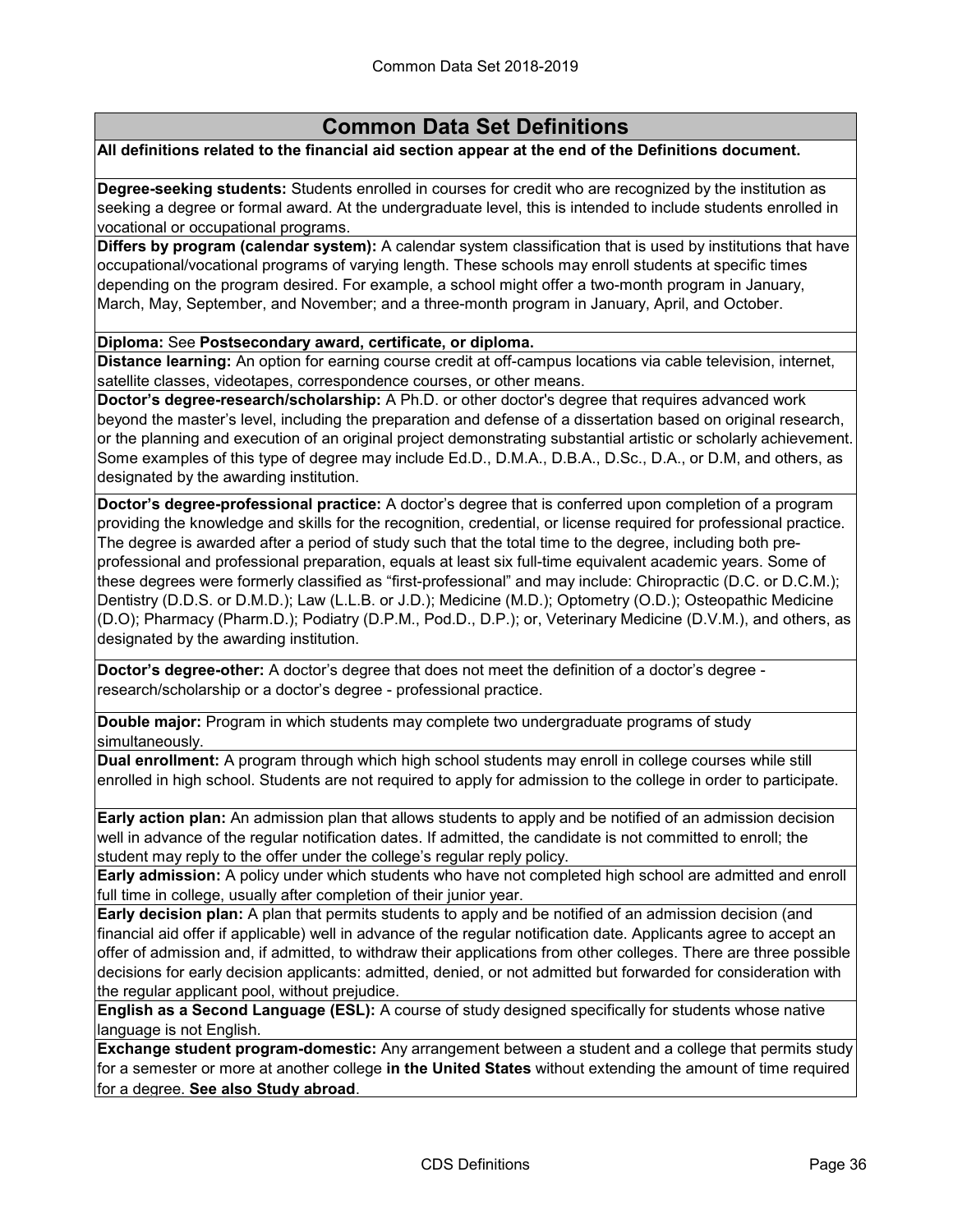#### **All definitions related to the financial aid section appear at the end of the Definitions document.**

**External degree program:** A program of study in which students earn credits toward a degree through independent study, college courses, proficiency examinations, and personal experience. External degree programs require minimal or no classroom attendance.

**Extracurricular activities (as admission factor):** Special consideration in the admissions process given for participation in both school and nonschool-related activities of interest to the college, such as clubs, hobbies, student government, athletics, performing arts, etc.

**First-time student:** A student attending any institution for the first time at the level enrolled. Includes students enrolled in the fall term who attended a postsecondary institution for the first time at the same level in the prior summer term. Also includes students who entered with advanced standing (college credit earned before graduation from high school).

**First-time, first-year (freshman) student:** A student attending any institution for the first time at the undergraduate level. Includes students enrolled in the fall term who attended college for the first time in the prior summer term. Also includes students who entered with advanced standing (college credits earned before graduation from high school).

**First-year student:** A student who has completed less than the equivalent of 1 full year of undergraduate work; that is, less than 30 semester hours (in a 120-hour degree program) or less than 900 contact hours.

**Freshman:** A first-year undergraduate student.

**\*Freshman/new student orientation:** Orientation addressing the academic, social, emotional, and intellectual issues involved in beginning college. May be a few hours or a few days in length; at some colleges, there is a fee.

**Full-time student (undergraduate):** A student enrolled for 12 or more semester credits, 12 or more quarter credits, or 24 or more contact hours a week each term.

**Geographical residence (as admission factor):** Special consideration in the admission process given to students from a particular region, state, or country of residence.

**Grade-point average (academic high school GPA):** The sum of grade points a student has earned in secondary school divided by the number of courses taken. The most common system of assigning numbers to grades counts four points for an A, three points for a B, two points for a C, one point for a D, and no points for an E or F. Unweighted GPA's assign the same weight to each course. Weighting gives students additional points for their grades in advanced or honors courses.

**Graduate student:** A student who holds a bachelor's or equivalent, and is taking courses at the postbaccalaureate level.

**\* Health services:** Free or low cost on-campus primary and preventive health care available to students.

**High school diploma or recognized equivalent:** A document certifying the successful completion of a prescribed secondary school program of studies, or the attainment of satisfactory scores on the Tests of General Educational Development (GED), or another state-specified examination.

**Hispanic or Latino:** A person of Mexican, Puerto Rican, Cuban, South or Central American, or other Spanish culture or origin, regardless of race.

**Honors program:** Any special program for very able students offering the opportunity for educational enrichment, independent study, acceleration, or some combination of these.

**Independent study:** Academic work chosen or designed by the student with the approval of the department concerned, under an instructor's supervision, and usually undertaken outside of the regular classroom structure.

**In-state tuition:** The tuition charged by institutions to those students who meet the state's or institution's residency requirements.

**International student:** See **Nonresident alien.**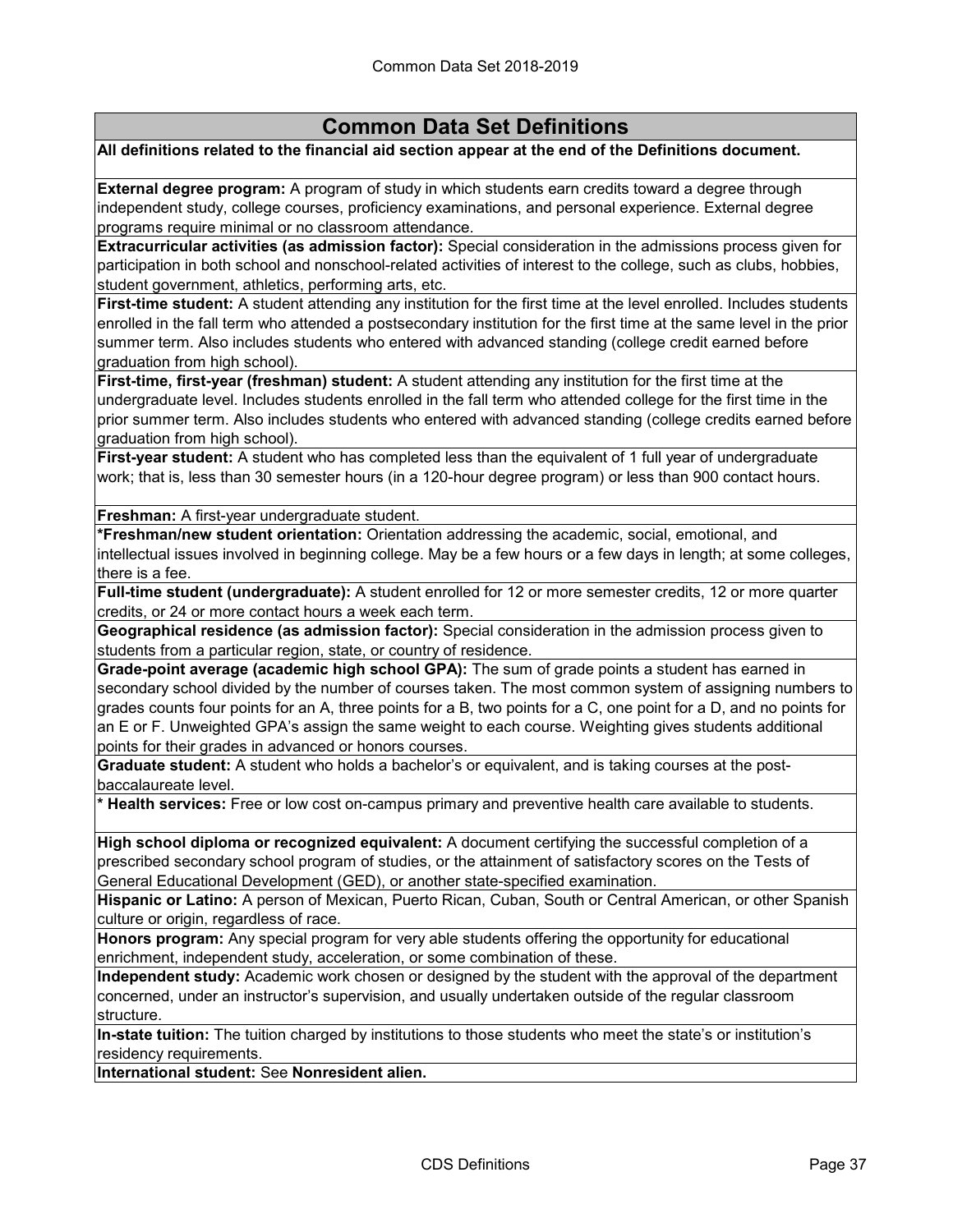**All definitions related to the financial aid section appear at the end of the Definitions document.**

**International student group:** Student groups that facilitate cultural dialogue, support a diverse campus, assist international students in acclimation and creating a social network.

**Internship:** Any short-term, supervised work experience usually related to a student's major field, for which the student earns academic credit. The work can be full- or part-time, on- or off-campus, paid or unpaid.

**\* Learning center:** Center offering assistance through tutors, workshops, computer programs, or audiovisual equipment in reading, writing, math, and skills such as taking notes, managing time, taking tests.

**\* Legal services:** Free or low cost legal advice for a range of issues (personal and other).

**Liberal arts/career combination:** Program in which a student earns undergraduate degrees in two separate fields, one in a liberal arts major and the other in a professional or specialized major, whether on campus or ‑ through cross registration.

**Master's degree:** An award that requires the successful completion of a program of study of generally one or two full-time equivalent academic years of work beyond the bachelor's degree. Some of these degrees, such as those in Theology (M.Div., M.H.L./Rav) that were formerly classified as "first-professional", may require more than two full-time equivalent academic years of work.

**Minority affiliation (as admission factor):** Special consideration in the admission process for members of designated racial/ethnic minority groups.

**\* Minority student center:** Center with programs, activities, and/or services intended to enhance the college experience of students of color.

**Model United Nations:** A simulation activity focusing on conflict resolution, globalization, and diplomacy. Assuming roles as foreign ambassadors and "delegates," students conduct research, engage in debate, draft resolutions, and may participate in a national Model UN conference.

**Native Hawaiian or Other Pacific Islander:** A person having origins in any of the original peoples of Hawaii, Guam, Samoa, or other Pacific Islands.

**Nonresident alien:** A person who is not a citizen or national of the United States and who is in this country on a visa or temporary basis and does not have the right to remain indefinitely.

**\* On-campus day care:** Licensed day care for students' children (usually age 3 and up); usually for a fee.

**Open admission:** Admission policy under which virtually all secondary school graduates or students with GED equivalency diplomas are admitted without regard to academic record, test scores, or other qualifications.

**Other expenses (costs):** Include average costs for clothing, laundry, entertainment, medical (if not a required fee), and furnishings.

**Out-of-state tuition:** The tuition charged by institutions to those students who do not meet the institution's or state's residency requirements.

**Part-time student (undergraduate):** A student enrolled for fewer than 12 credits per semester or quarter, or fewer than 24 contact hours a week each term.

**\* Personal counseling**: One-on-one or group counseling with trained professionals for students who want to explore personal, educational, or vocational issues.

**Post-baccalaureate certificate:** An award that requires completion of an organized program of study requiring 18 credit hours beyond the bachelor's; designed for persons who have completed a baccalaureate degree but do not meet the requirements of academic degrees carrying the title of master.

**Post-master's certificate:** An award that requires completion of an organized program of study of 24 credit hours beyond the master's degree but does not meet the requirements of academic degrees at the doctoral level.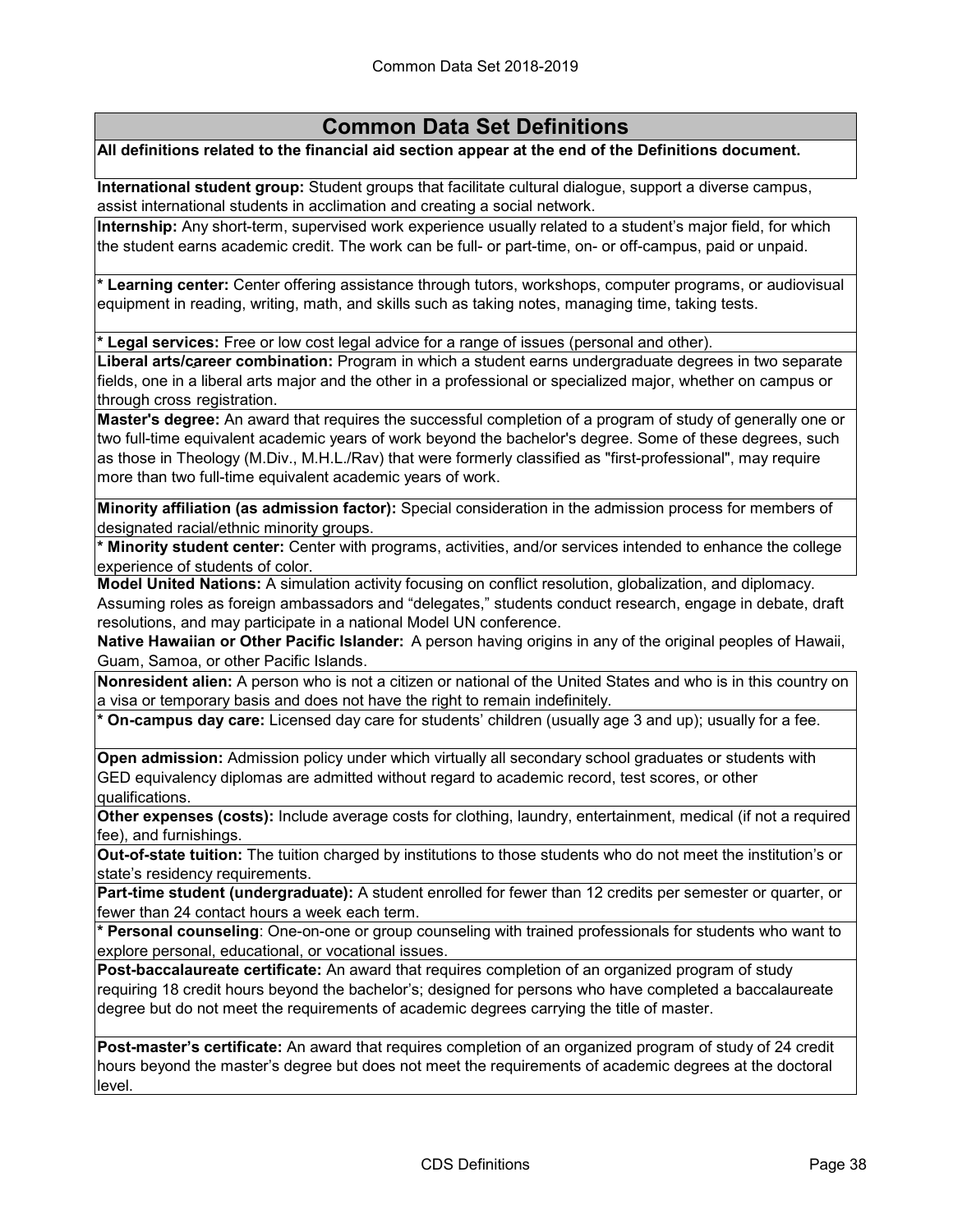**All definitions related to the financial aid section appear at the end of the Definitions document.**

**Postsecondary award, certificate, or diploma:** Includes the following three IPEDS definitions for postsecondary awards, certificates, and diplomas of varying durations and credit/contact hour requirements—

*Less Than 1 Academic Year:* Requires completion of an organized program of study at the postsecondary level (below the baccalaureate degree) in less than 1 academic year (2 semesters or 3 quarters) or in less than 900 contact hours by a student enrolled full-time.

*At Least 1 But Less Than 2 Academic Years:* Requires completion of an organized program of study at the postsecondary level (below the baccalaureate degree) in at least 1 but less than 2 full-time equivalent academic years, or designed for completion in at least 30 but less than 60 credit hours, or in at least 900 but less than 1,800 contact hours.

*At Least 2 But Less Than 4 Academic Years:* Requires completion of an organized program of study at the postsecondary level (below the baccalaureate degree) in at least 2 but less than 4 full-time equivalent academic years, or designed for completion in at least 60 but less than 120 credit hours, or in at least 1,800 but less than 3,600 contact hours.

**Private institution:** An educational institution controlled by a private individual(s) or by a nongovernmental agency, usually supported primarily by other than public funds, and operated by other than publicly elected or appointed officials.

**Private for-profit institution:** A private institution in which the individual(s) or agency in control receives compensation, other than wages, rent, or other expenses for the assumption of risk.

**Private nonprofit institution:** A private institution in which the individual(s) or agency in control receives no compensation, other than wages, rent, or other expenses for the assumption of risk. These include both independent nonprofit schools and those affiliated with a religious organization.

**Proprietary institution:** See **Private for-profit institution.**

**Public institution:** An educational institution whose programs and activities are operated by publicly elected or appointed school officials, and which is supported primarily by public funds.

**Quarter calendar system:** A calendar system in which the academic year consists of three sessions called quarters of about 12 weeks each. The range may be from 10 to 15 weeks. There may be an additional quarter in the summer.

**Race/ethnicity:** Category used to describe groups to which individuals belong, identify with, or belong in the eyes of the community. The categories do not denote scientific definitions of anthropological origins. A person may be counted in only one group.

**Race/ethnicity unknown:** Category used to classify students or employees whose race/ethnicity is not known and whom institutions are unable to place in one of the specified racial/ethnic categories.

**Religious affiliation/commitment (as admission factor):** Special consideration given in the admission process for affiliation with a certain church or faith/religion, commitment to a religious vocation, or observance of certain religious tenets/lifestyle.

**\* Religious counseling:** One-on-one or group counseling with trained professionals for students who want to explore religious problems or issues.

**\* Remedial services:** Instructional courses designed for students deficient in the general competencies necessary for a regular postsecondary curriculum and educational setting.

**Required fees:** Fixed sum charged to students for items not covered by tuition and required of such a large proportion of all students that the student who does NOT pay is the exception. Do not include application fees or optional fees such as lab fees or parking fees.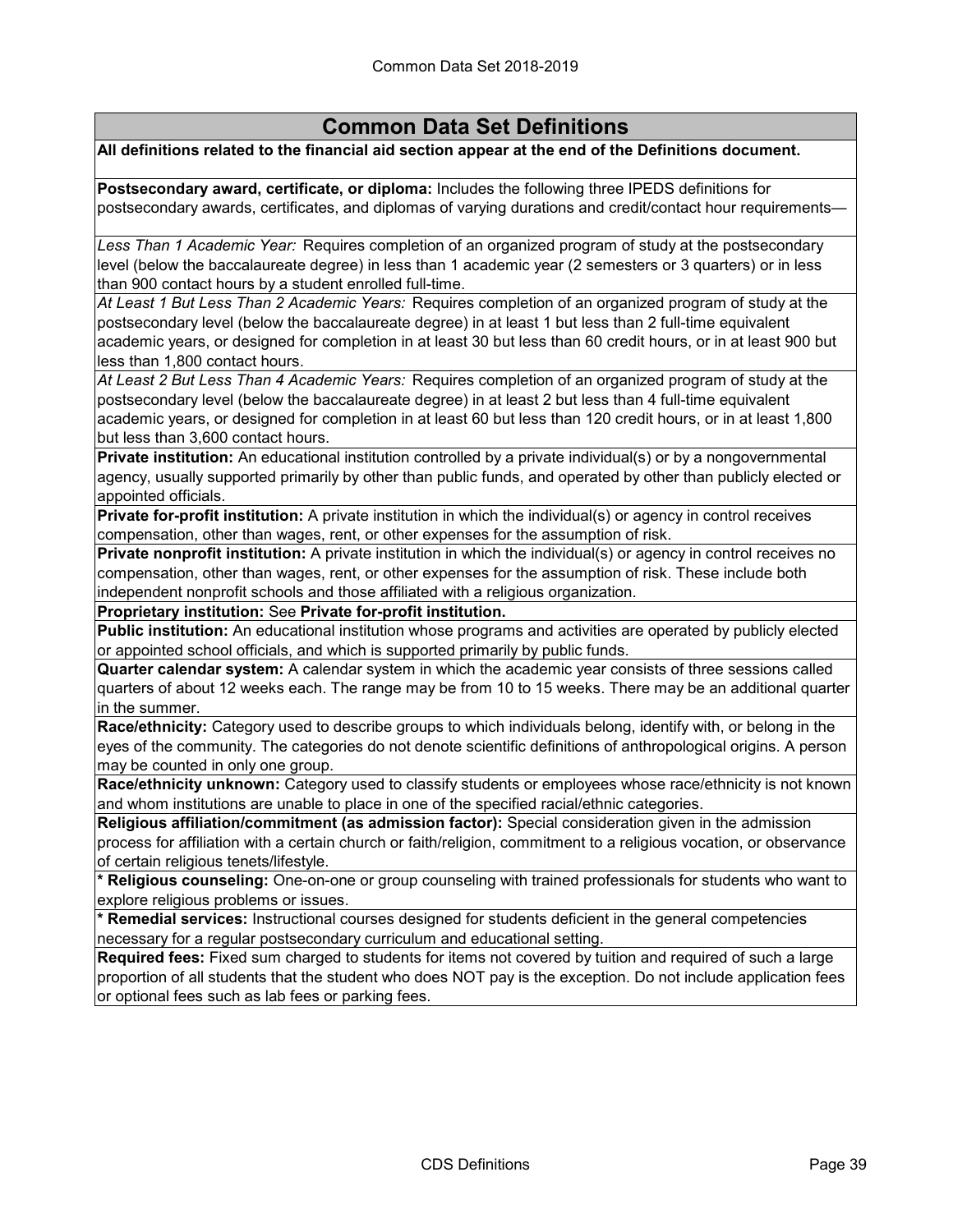#### **All definitions related to the financial aid section appear at the end of the Definitions document.**

**Resident alien or other eligible non-citizen:** A person who is not a citizen or national of the United States and who has been admitted as a legal immigrant for the purpose of obtaining permanent resident alien status (and who holds either an alien registration card [Form I-551 or I-151], a Temporary Resident Card [Form I-688], or an Arrival-Departure Record [Form I-94] with a notation that conveys legal immigrant status, such as Section 207 Refugee, Section 208 Asylee, Conditional Entrant Parolee or Cuban-Haitian).

**Room and board (charges)—on campus:** Assume double occupancy in institutional housing and 19 meals per week (or maximum meal plan).

**Secondary school record (as admission factor):** Information maintained by the secondary school that may include such things as the student's high school transcript, class rank, GPA, and teacher and counselor recommendations.

**Semester calendar system:** A calendar system that consists of two semesters during the academic year with about 16 weeks for each semester of instruction. There may be an additional summer session.

**Student-designed major:** A program of study based on individual interests, designed with the assistance of an adviser.

**Study abroad:** Any arrangement by which a student completes part of the college program studying in another country. Can be at a campus abroad or through a cooperative agreement with some other U.S. college or an institution of another country.

**\* Summer session:** A summer session is shorter than a regular semester and not considered part of the academic year. It is not the third term of an institution operating on a trimester system or the fourth term of an institution operating on a quarter calendar system. The institution may have 2 or more sessions occurring in the summer months. Some schools, such as vocational and beauty schools, have year-round classes with no separate summer session.

**Talent/ability (as admission factor):** Special consideration given to students with demonstrated talent/abilities in areas of interest to the institution (e.g., sports, the arts, languages, etc.).

**Teacher certification program:** Program designed to prepare students to meet the requirements for certification as teachers in elementary, middle/junior high, and secondary schools.

**Transfer applicant:** An individual who has fulfilled the institution's requirements to be considered for admission (including payment or waiving of the application fee, if any) and who has previously attended another college or university and earned college-level credit.

**Transfer student:** A student entering the institution for the first time but known to have previously attended a postsecondary institution at the same level (e.g., undergraduate). The student may transfer with or without credit.

**Transportation (costs):** Assume two round trips to student's hometown per year for students in institutional housing or daily travel to and from your institution for commuter students.

**Trimester calendar system:** An academic year consisting of 3 terms of about 15 weeks each.

**Tuition:** Amount of money charged to students for instructional services. Tuition may be charged per term, per course, or per credit.

**\* Tutoring:** May range from one-on-one tutoring in specific subjects to tutoring in an area such as math, reading, or writing. Most tutors are college students; at some colleges, they are specially trained and certified.

**Unit:** a standard of measurement representing hours of academic instruction (e.g., semester credit, quarter credit, contact hour).

**Undergraduate:** A student enrolled in a four- or five-year bachelor's degree program, an associate degree program, or a vocational or technical program below the baccalaureate.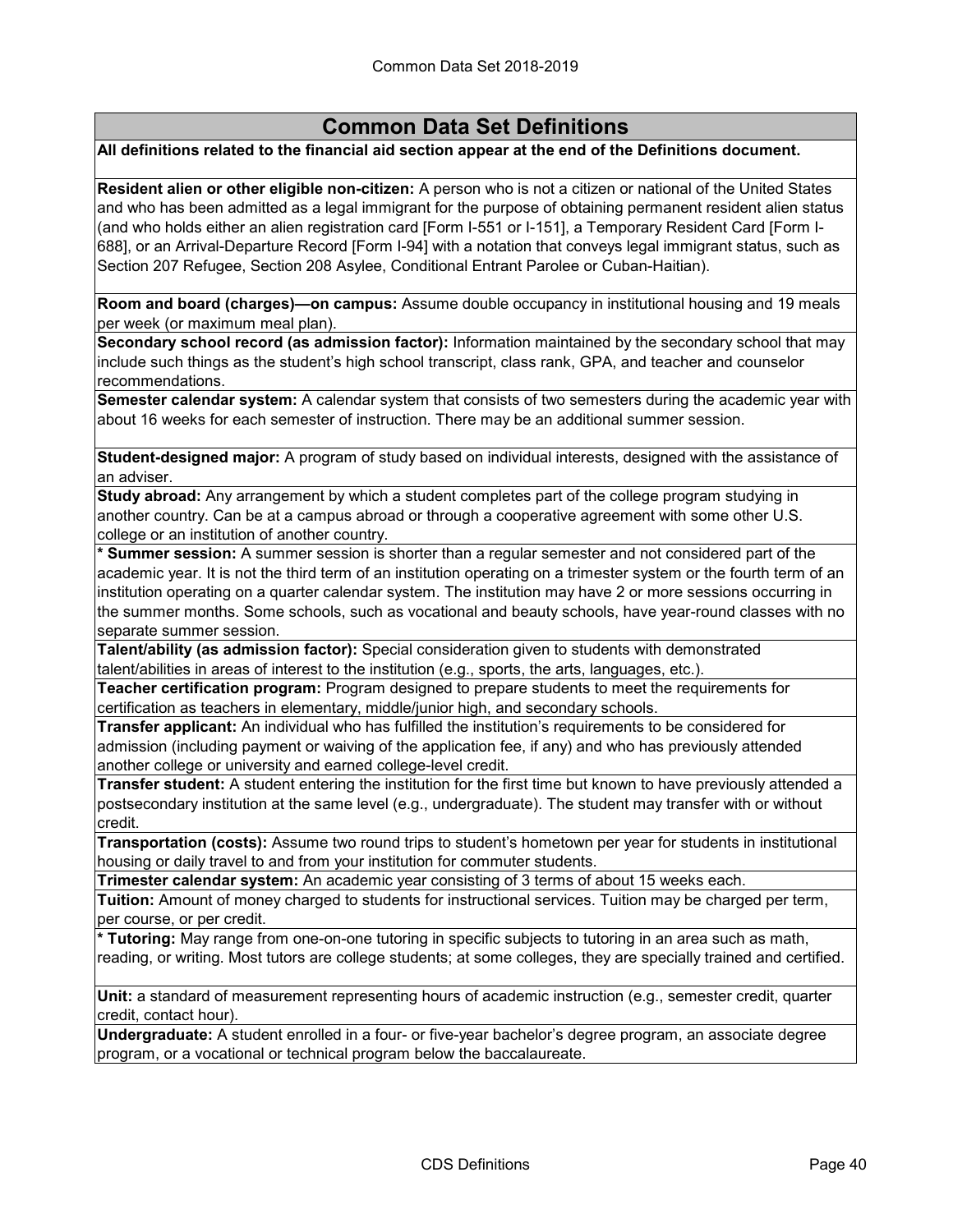#### **All definitions related to the financial aid section appear at the end of the Definitions document.**

**\* Veteran's counseling:** Helps veterans and their dependents obtain benefits for their selected program and provides certifications to the Veteran's Administration. May also provide personal counseling on the transition from the military to a civilian life.

**\* Visually impaired:** Any person whose sight loss is not correctable and is sufficiently severe as to adversely affect educational performance.

**Volunteer work (as admission factor):** Special consideration given to students for activity done on a volunteer basis (e.g., tutoring, hospital care, working with the elderly or disabled) as a service to the community or the public in general.

**Wait list:** List of students who meet the admission requirements but will only be offered a place in the class if space becomes available.

**Weekend college:** A program that allows students to take a complete course of study and attend classes only on weekends.

**White:** A person having origins in any of the original peoples of Europe, the Middle East, or North Africa.

**\* Women's center:** Center with programs, academic activities, and/or services intended to promote an understanding of the evolving roles of women.

**Work experience (as admission factor):** Special consideration given to students who have been employed prior to application, whether for relevance to major, demonstration of employment-related skills, or as explanation of student's academic and extracurricular record.

#### **Financial Aid Definitions**

**Awarded aid**: The dollar amounts offered to financial aid applicants.

**External scholarships and grants:** Scholarships and grants received from outside (private) sources that students bring with them (e.g., Kiwanis, National Merit scholarships). The institution may process paperwork to receive the dollars, but it has no role in determining the recipient or the dollar amount awarded.

**Financial aid applicant**: Any applicant who submits **any one of** the institutionally required financial aid applications/forms, such as the FAFSA.

**Indebtedness**: Aggregate dollar amount borrowed through any loan program (federal, state, subsidized, unsubsidized, private, etc.; excluding parent loans) while the student was enrolled at an institution. Student loans co-signed by a parent are assumed to be the responsibility of the student and **should** be included.

**Institutional scholarships and grants**: Endowed scholarships, annual gifts and tuition funded grants for which the institution determines the recipient.

**Financial need**: As determined by your institution using the federal methodology and/or your institution's own standards.

**Need-based aid**: College-funded or college-administered award from institutional, state, federal, or other sources for which a student must have financial need to qualify. This includes both institutional and noninstitutional student aid (grants, jobs, and loans).

**Need-based scholarship or grant aid**: Scholarships and grants from institutional, state, federal, or other sources for which a student must have financial need to qualify.

**Need-based self-help aid**: Loans and jobs from institutional, state, federal, or other sources for which a student must demonstrate financial need to qualify.